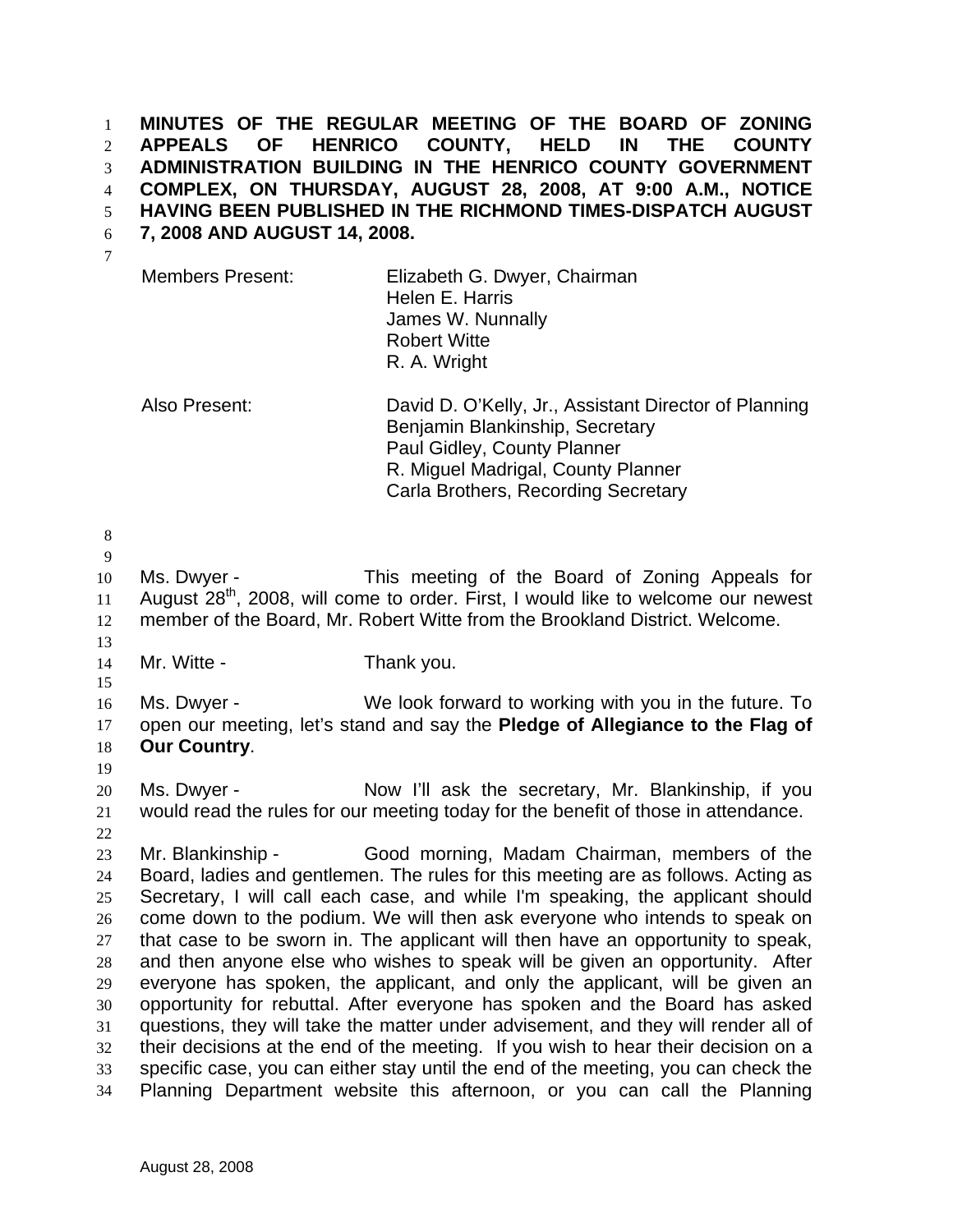Department later this afternoon. This meeting is being recorded, so I will ask everyone who speaks to speak directly into the microphone on the podium, state your name, and please spell your last name so we get it correctly in the record. Finally, there are two binders out in the foyer that contain the staff report for each case, including the conditions that have been recommended by the staff. Particularly if you're the applicant for a use permit case, you need to be familiar with those conditions. 35 36 37 38 39 40 41 42 43 44 45 46 47 48 49 50 51 52 53 54 55 56 57 58 59 60 61 62 63 64 65 66 67 68 69 70 71 72 73 74 75 76 77 78 79 80 We do not have any requests for deferrals or withdrawals this morning. Ms. Dwyer - Thank you. We'll call the first case, UP-015-08, David M. Madren. **UP-015-08 DAVID M. MADREN** requests a conditional use permit pursuant to Section 24-95(i)(4) to build an accessory building in the side yard at 5387 New Market Road (Plantation Bluffs) (Parcel 843-671-4171), zoned A-1, Agricultural District (Varina). Mr. Madren - My name is David Madren. Ms. Dwyer - **Just a minute, Mr. Madren.** Is there anyone else here to speak to this case, for or against? Okay. Mr. Blankinship - Will you raise your right hand please? Do you swear the testimony you're about to give is the truth and nothing but the truth so help you God? Mr. Madren - The Theory Ms. Dwyer - All right, Mr. Madren, please state your case. Mr. Madren - The My name is David Madren. I own eight acres of property at 5387 New Market Road, which I want to build an outbuilding on. Where I want to locate the building is—as you can see on this drawing—going to be on the side of the house and not all the way to the back. The side of my house is 100 feet long, and where the building is going to be located is beside my house, basically on another acre of land where you really—the building is kind of separate from the house. They took a picture and note it as UP-015-08 maybe that's the date. This picture here. Do you all have the same package I have? Mr. Blankinship - Yes. Ms. Dwyer - Yes, we do. Mr. Madren - Not that one. Go one more, please. One more. Okay, that's where the house is going to be located. If you look at the house, the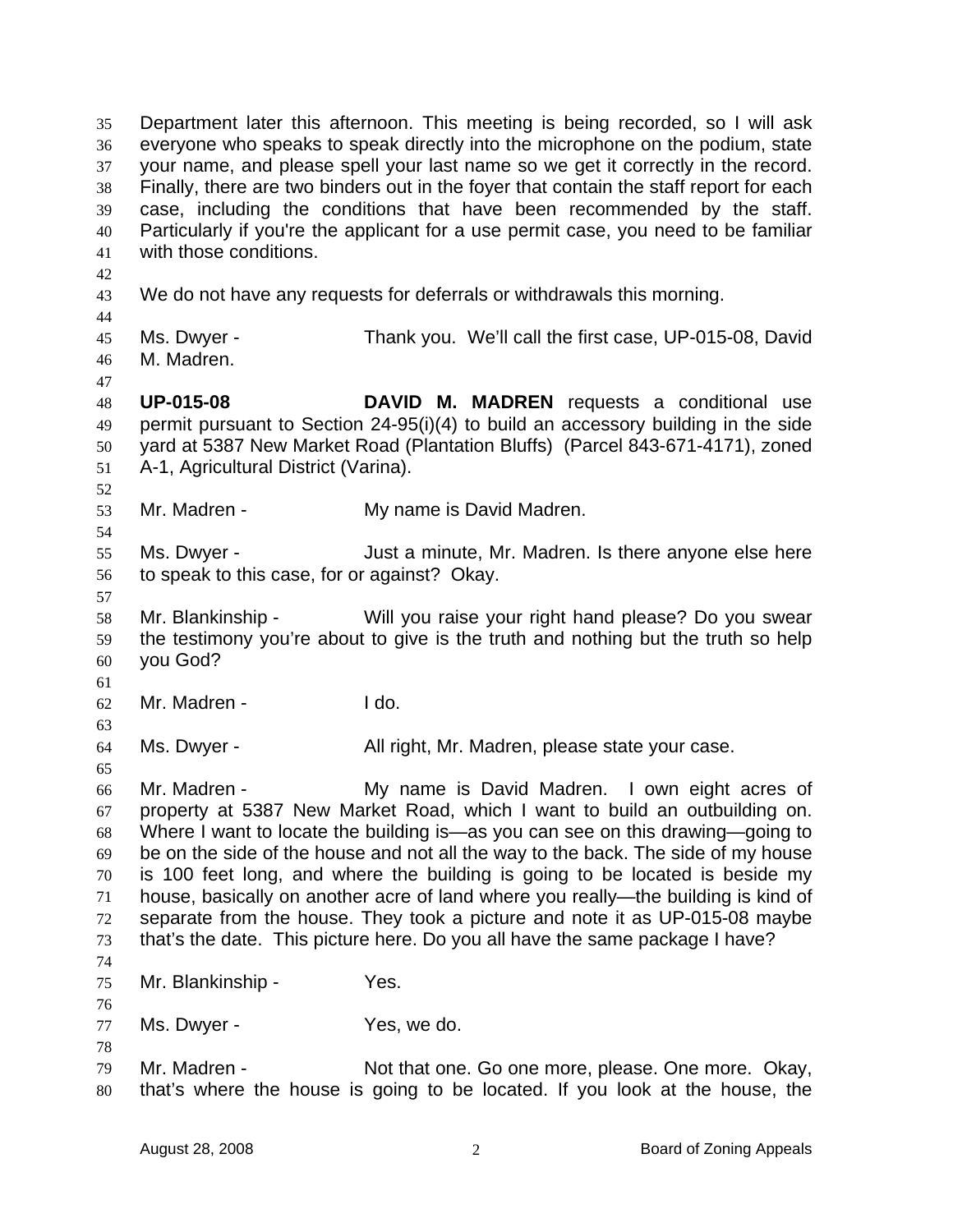window, the front window, or the side window. The front one on the side, right there. Keep moving the hand down the house. About right there is where the start of the garage would be, but on this piece of land that you see beside the house here. Now, where you see this piece of land beside the house, the woods are still in front of house, so you would not be able to see this outbuilding from Route 5. The way I put my driveway in to my house, it's coming at an angle. The driveway in to the outbuilding would be the same. It'll be off Route 5, but it'll be to the east side coming in. Even looking up the driveway coming in to the outbuilding, you would not be able to see the outbuilding. If you're coming down Route 5 out of Henrico into Charles City, you would be able to just briefly see the outbuilding as you're coming down Route 5. 81 82 83 84 85 86 87 88 89 90 91

92

93 94 95 96 97 98 99 100 What I've done is gone with the same color building as they used to build—it's brown, the same color as buildings in Charles City. They just built the Inland Game and Fisheries there and those buildings are brown as well. They're closer to Route 5 where you can see them. But even though they're closer to Route 5 and the woods have been removed, it's hard to see those buildings driving down Route 5. They basically just kind of blend right in. It's not a white building; it's brown. You're not really going to be able to see this building when you're driving down Route 5.

101

102 103 104 105 106 107 108 109 110 111 112 113 I've removed the woods in front of my house for aesthetic reasons. The woods would remain in front of this outbuilding. If I located this building any further back on the property, the property drops off and you would be kind of—I don't think I would encroach on the floodplain, but we'd be getting close to the floodplain back there. Being this is eight acres of property, it just makes better sense. Also, if I locate it at the back of the house—as you can see, I have a swimming pool in the back of my house. So, I would have to clear another acre of land. If you look at that aerial, I would have to clear, and if I start at the back of house, then I'd be able to see that outbuilding from my pool area, which is kind of an inconvenience to me. Where I want to locate it, I'm hiding it from me, and I'm hiding it from the public as well. It just makes better sense to locate the building where I'm looking to put the building for the piece of property that I'm on.

114

115 116 117 118 119 120 121 122 123 As they suggested, I would leave the landscaping, or the woods would remain in front of the outbuilding. I'm not looking to clear that land. That land would remain undisturbed. I'm concerned with the looks out there as much as anybody else in Henrico would be. I've thought about this and where this building should go on my property. This is the best for me, as well as for the County. The woods would remain. The driveway into it would be off to the side where when you come in to that outbuilding, you would not see it from the driveway either. The only way you'd see that building is coming down Route 5, and you'd have to be looking for that building in order to see it.

124

125 I would ask that you approve it as is, where it is, and the color that it is.

126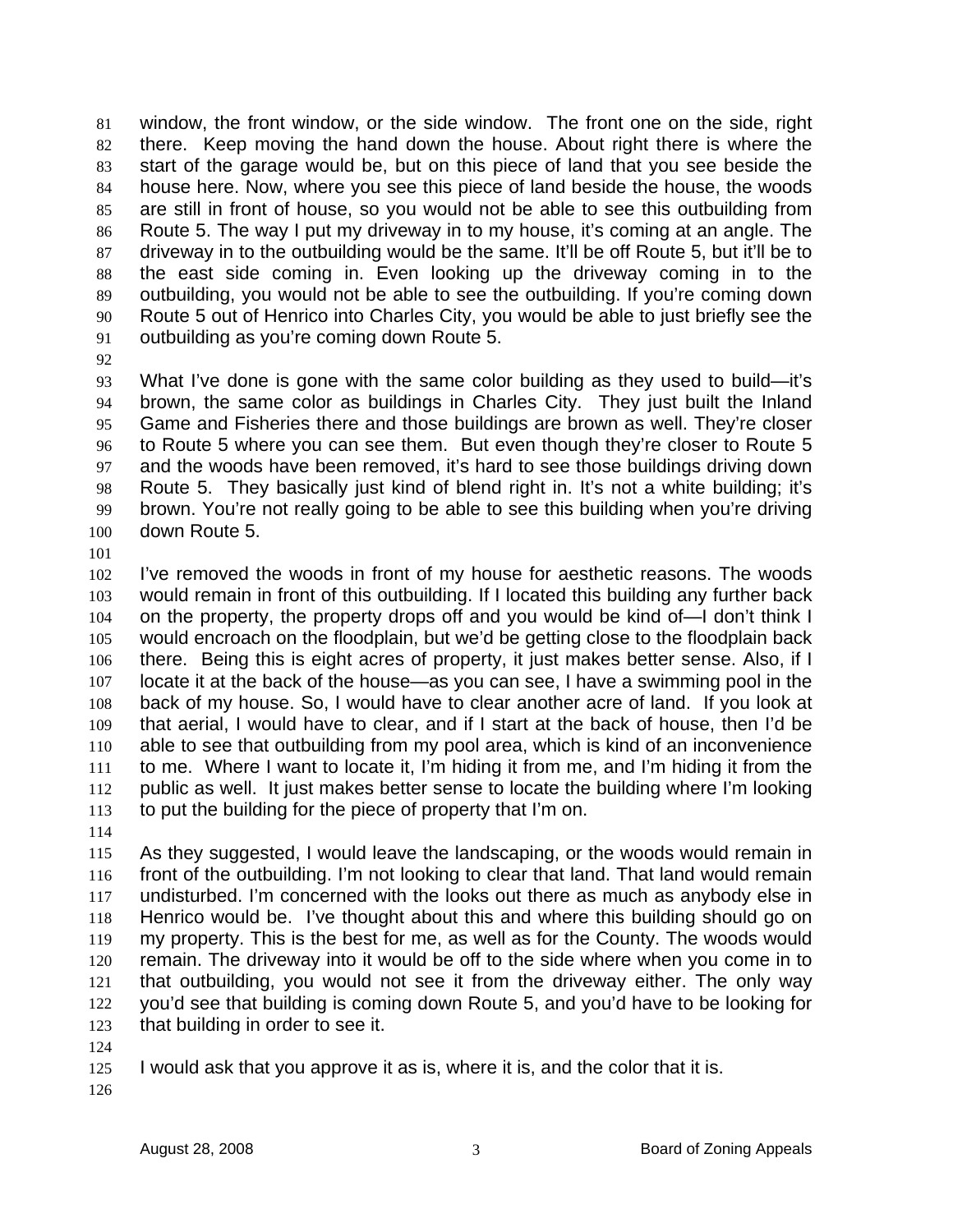Mr. Nunnally - What is the construction going to be—metal, wood, or what? 127 128 129 130 131 132 133 134 135 136 137 138 139 140 141 142 143 144 145 146 147 148 149 150 151 152 153 154 155 156 157 158 159 160 161 162 163 164 165 166 167 168 169 170 171 172 Mr. Madren - The Music Head building. Mr. Nunnally - Is it going to be painted brown? Mr. Madren - The metal comes all brown. Mr. Nunnally - All brown? Mr. Madren - The All brown, yes. Mr. Nunnally - What color is your house? Mr. Madren - The front of my house is stucco and brick, which is tan. I don't know if you have a picture of the front of the house. The side of the house, I'll call it a cream color. I don't know if they have a picture of the full front of the house. Well, you can kind of see it there. That's stucco and brick on the front of the house. The side is vinyl siding. The reason I went brown and not the color of the house is the building sits far enough away from the house. I was basically hiding the building, is what I'm doing, by going brown. If you do that building in ivory or the color of the house, it's not going to look as good. It doesn't make sense to do the building, unless I was pulling the building close to the house. This is an outbuilding, and the reasoning behind the brown color is so the building would be hidden, not to bring attention to the building. The crème color is going to bring attention to the building. Mr. Wright - If this is approved, you do agree to retain the wooded buffer that's there. You would not remove any trees. Mr. Madren - Absolutely. It would remain as is, except for hurricane damage, which we've had out there before. In that case, we would replace. It's my intention that this building would not be seen by traffic on Route 5. Mr. Blankinship - Just to make sure everyone is clear, staff had drafted two conditions. Number 2 would require the building to be redesigned to be similar to the house, and Number 3 would require that those trees be maintained. I feel like one or the other of those conditions is important. Mr. Madren seems to be leaning toward Condition 3. If that meets the Board's requirements, then you would probably want to remove Condition #2. Mr. Wright - They're not consistent. Mr. Blankinship - Right, exactly. It's sort of an either/or. I mean, you could do both, but the intention there is—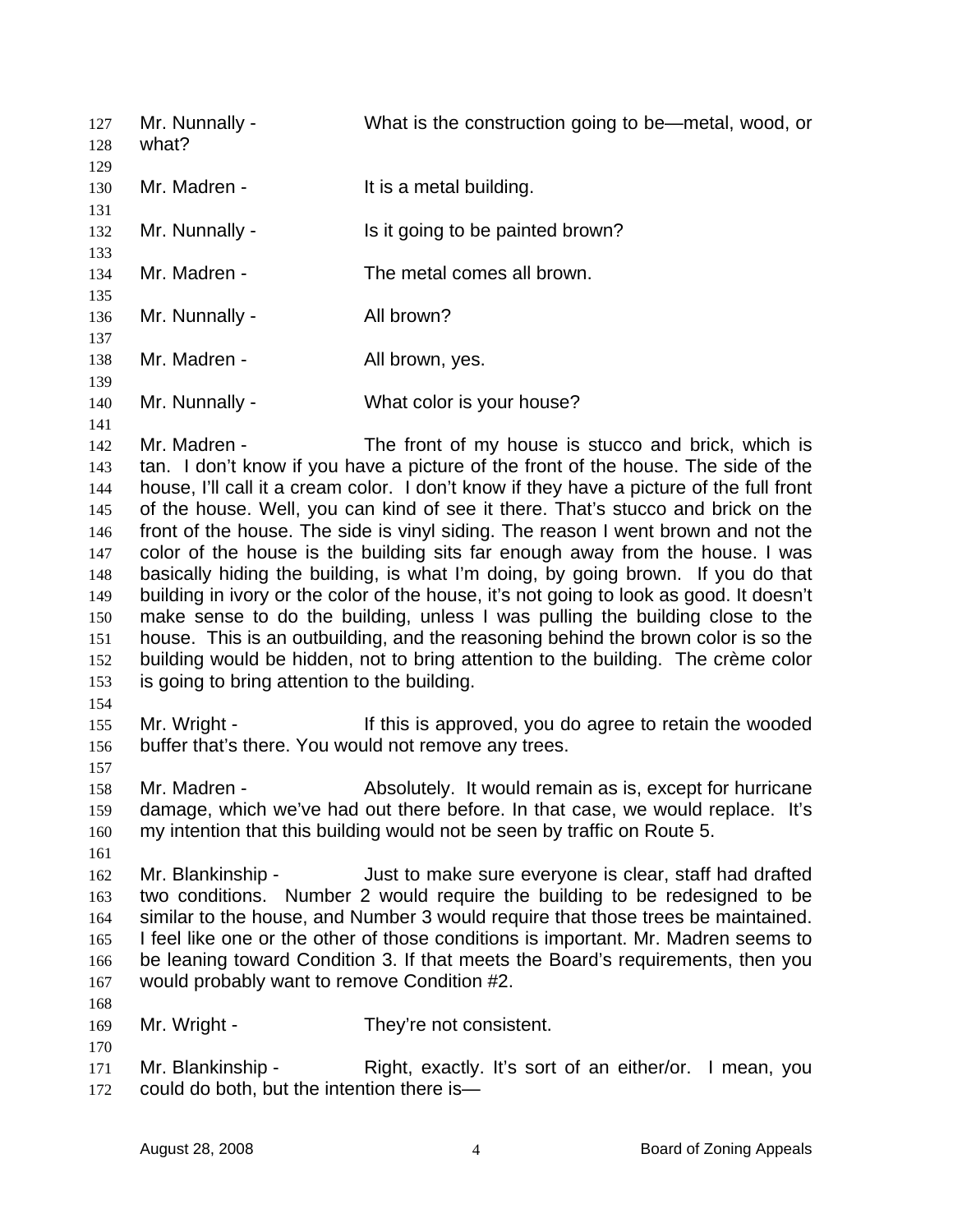| 173        |                                                                |                                                                                     |
|------------|----------------------------------------------------------------|-------------------------------------------------------------------------------------|
| 174<br>175 | Mr. Wright -<br>the existing wooded buffer, you'd take out #2. | In the staff report you state that if he agrees to retain                           |
| 176        |                                                                |                                                                                     |
| 177        | Mr. Blankinship -                                              | Right.                                                                              |
| 178        |                                                                |                                                                                     |
| 179        | Ms. Dwyer -                                                    | Looking at the building in the drawings that we have,                               |
| 180        |                                                                | the front architectural, it appears to consist of one people door and three         |
| 181        | overhead bay doors.                                            |                                                                                     |
| 182        |                                                                |                                                                                     |
| 183        | Mr. Madren -                                                   | That is correct.                                                                    |
| 184        |                                                                |                                                                                     |
| 185        | Ms. Dwyer -                                                    | They would face Route 5?                                                            |
| 186        |                                                                |                                                                                     |
| 187        | Mr. Madren -                                                   | That is correct.                                                                    |
| 188        |                                                                |                                                                                     |
| 189        | Ms. Dwyer -                                                    | What color would the doors be?                                                      |
| 190        |                                                                |                                                                                     |
| 191        | Mr. Madren -                                                   | Brown as well.                                                                      |
| 192        |                                                                |                                                                                     |
| 193        | Ms. Dwyer -                                                    | The doors, then, would face Route 5. The roof pitch                                 |
| 194        | is nearly flat. Is that correct?                               |                                                                                     |
| 195        |                                                                |                                                                                     |
| 196        | Mr. Madren -                                                   | It's about like that right there.                                                   |
| 197<br>198 | Ms. Dwyer -                                                    | The left architectural shows that. It's a very low pitch.                           |
| 199        |                                                                |                                                                                     |
| 200        | Mr. Madren -                                                   | Yes. I wanted to keep the building as low as I could,                               |
| 201        |                                                                | simply because of where you're going down Route 5, the land drops off about six     |
| 202        |                                                                | feet as you're coming down. The higher the pitch of a roof, the more likely that it |
| 203        |                                                                | would be an eyesore coming down Route 5. I didn't want to draw attention to the     |
| 204        |                                                                | building. The lower the pitch, the less obtrusive it's going to be.                 |
| 205        |                                                                |                                                                                     |
| 206        | Ms. Dwyer -                                                    | You can see your house from Route 5, can you not?                                   |
| 207        |                                                                |                                                                                     |
| 208        | Mr. Madren -                                                   | Yes ma'am.                                                                          |
| 209        |                                                                |                                                                                     |
| 210        | Ms. Dwyer -                                                    | So you'd be able to see this building from Route 5 as                               |
| 211        | well.                                                          |                                                                                     |
| 212        |                                                                |                                                                                     |
| 213        | Mr. Madren -                                                   | This building is going to be sitting off. My house sits                             |
| 214        | here, and the building is going to sit off right here.         |                                                                                     |
| 215        |                                                                |                                                                                     |
| 216        | Ms. Dwyer -                                                    | The front of this building is going to be where you                                 |
| 217        |                                                                | showed us, maybe where the side window is on your house. It's still not going to    |
| 218        | be that much further off Route 5 than your home.               |                                                                                     |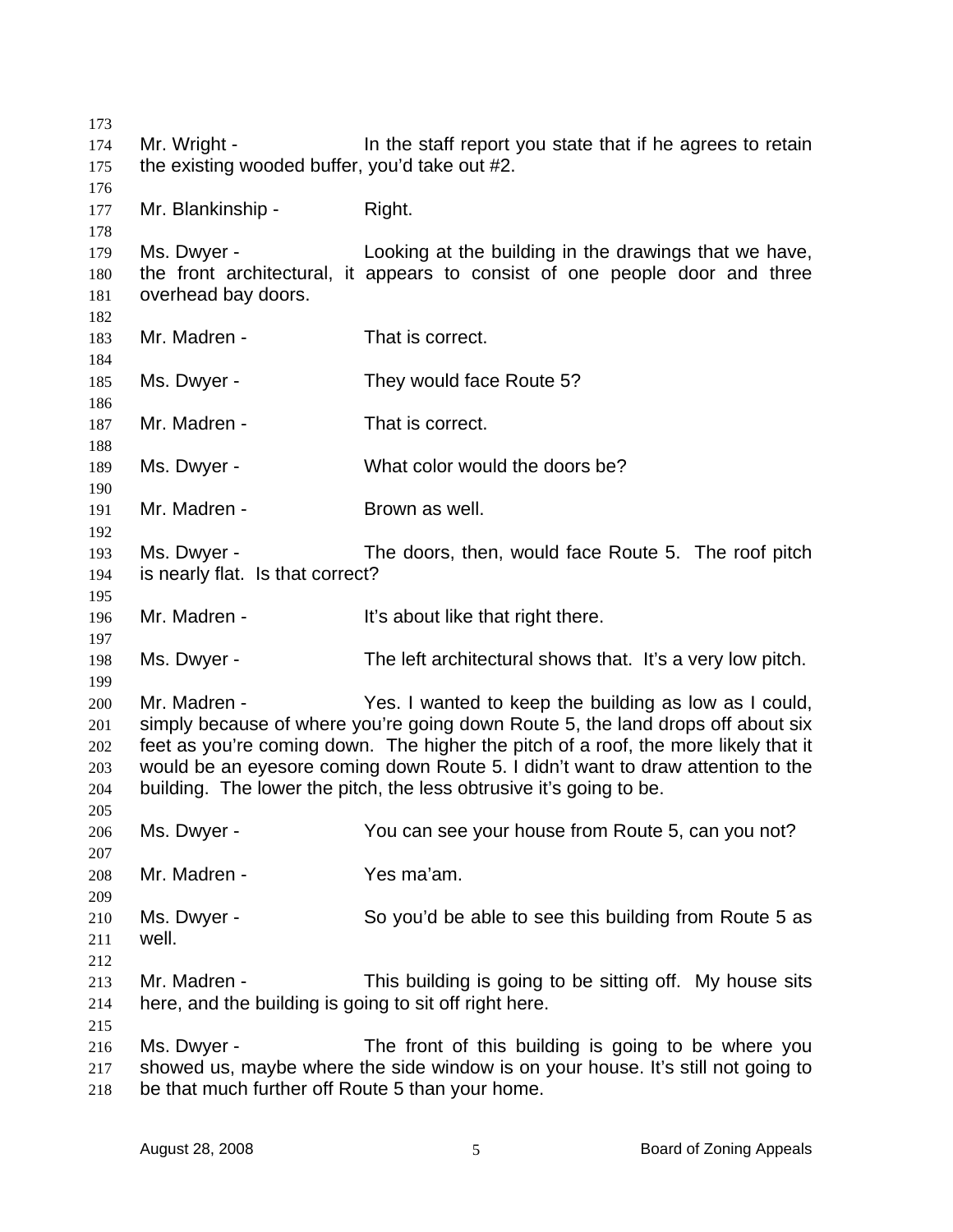220 221 222 223 224 225 226 227 228 229 230 Mr. Madren - No. It's going to sit back let's say 15 feet further back than my house sits. When you come down Route 5 there, you're coming around a curve. This doesn't portray it very well, but you come around a curve. Once you come around that curve, there's a wood buffer. I left a wooded buffer between my house and the neighbor's property. As soon as you pass that wooden buffer, you're almost in front of my house before you see my house. At that point, you do see my house for, let's see, 100 or 200 feet. Then you go to woods again. I only cleared out right in front of my house. To the right side of my driveway coming into the house, I left woods there. Then you have the house, and cleared out where you can see the house off Route 5. Then the woods start again. About 15 feet in front of the house, the woods start again.

231

236

219

232 233 234 235 Ms. Dwyer - The As I drove down Route 5, I noticed that there are a number of very attractive residential homes, including your own, in this area of Plantation Bluffs, but I didn't see any utility type buildings like this in that neighborhood. Is that correct? Of this magnitude certainly.

237 238 239 240 241 242 243 244 245 246 247 248 249 Mr. Madren - There is really no other house on Route 5 like mine as far as outbuildings go. I'm right before you go into Charles City. There is one other house beside my house. There's an older cottage-style house on the righthand side of my house that's been there for years. Then you have Turkey Island Road, and then some larger homes back by the river, which you can't see off Route 5. You have my house, then my neighbor's, which I sold him that land, and he built right in the middle of the woods. You can't see his house off Route 5. There are no other houses on Route 5, unless you go further past Curles Neck Dairy. You have Curles Neck Diary, the Anderson's farm, and then my house. On the other side of the road, you have Ferguson's farm on the other side of the house. So really, there is no other development out there by my house. Curles Neck has been sold and will be developed at some point I'm sure. There is no other development out there, other homes in the area like mine, no ma'am.

250

251 252 253 254 255 256 257 258 259 260 261 262 As far as outbuildings go, what I'm comparing mine to, or what I tried to model mine after is what had been done. To me, Route 5 is Jamestown, Charles City, and Henrico. So, I tried to model my building after what Game and Inland Fisheries did. When you're coming down Route 5, that's the look I was trying to get and model mine after, because when you say outbuildings on Route 5, they are the only outbuildings on Route 5. Further into Henrico, there have been some garages built that are pretty obtrusive. The latest one that was just built meets the Code being back behind the house, but it has a pitch on it like that, and it's almost bigger than the house. It looks pretty funny to me, coming down Route 5 and seeing that big old garage out there. Certainly, what I'm doing is trying to hold the look of Route 5—that's the reason I live out there—versus hindering the look of Route 5.

263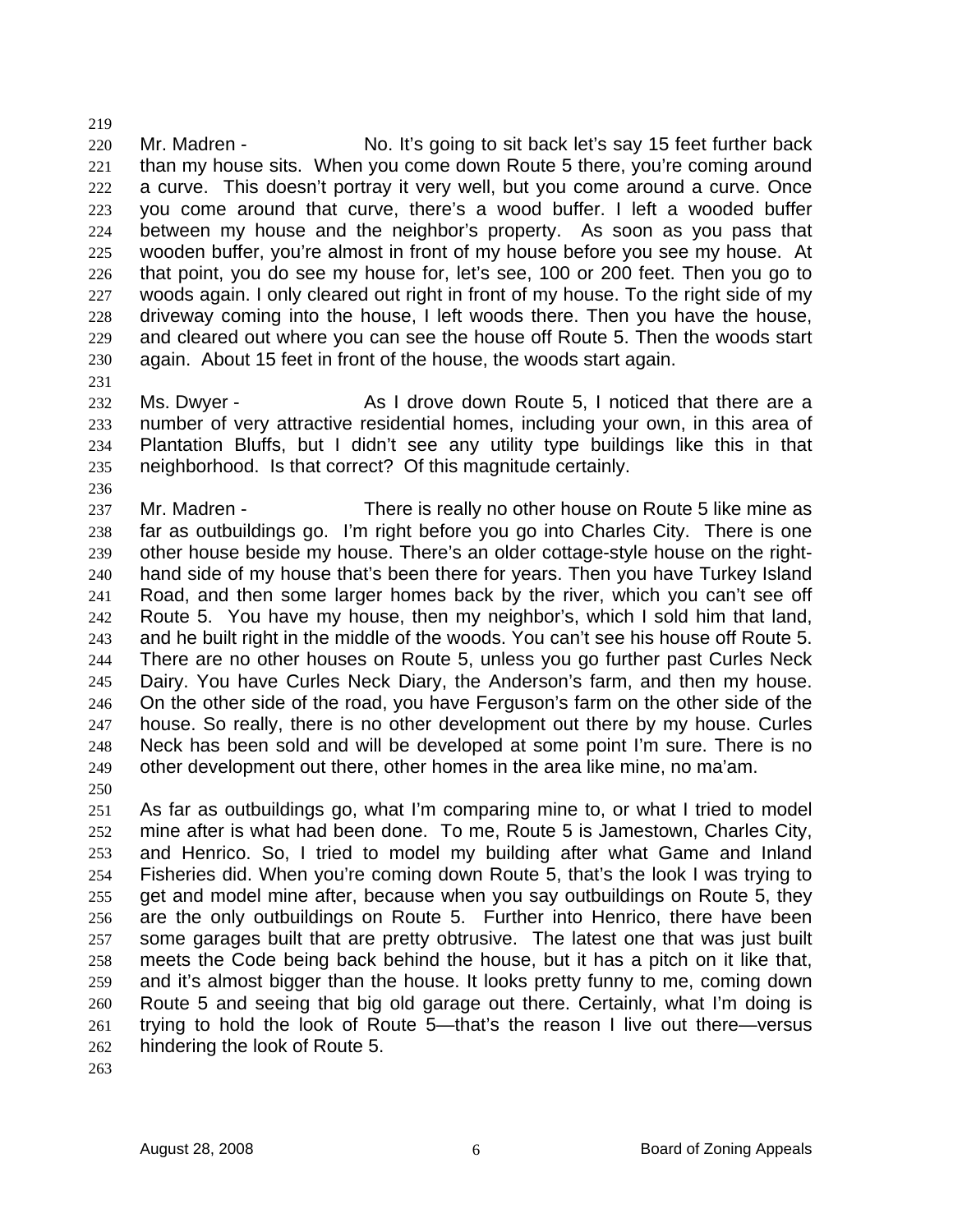Ms. Dwyer - The access to this garage will come down your existing driveway, come across the front of your house, and then to this? 264 265 266 267 268 269 270 271 272 273 274 275 276 277 278 279 280 281 282 283 284 285 286 287 288 289 290 291 292 293 294 295 296 297 298 299 300 301 302 303 304 305 306 307 308 309 Mr. Madren - No ma'am. Ms. Dwyer - Where is the access drive? Mr. Madren - The access drive is going to be further down. Ms. Dwyer - You're putting another driveway onto Route 5 to this building? Mr. Madren - The Indian of the look at this picture right here, coming off Route 5, it will angle in. It would angle in, coming in—well, I drew it—It angles in like that right there. It's further down. Now, my driveway coming into my house is the same way; it angles in this way. Ms. Dwyer - I can't see. Maybe you could pass that to Mr. Blankinship, and he can pass it down. Mr. Blankinship - That driveway does not show on the plans that you submitted. Mr. Madren - **[Off mike.]** It might not. The driveway [inaudible]. At this point, I haven't asked—The filling for the driveway at this point would be gravel. When I bought the property ten years ago, there was already a culvert that the State put in—because the State puts those in—that we're using to get to that outbuilding. The driveway at one time was put in by another owner, starting off Route 5. I didn't feel I had to go to the State, because you have to get permission from the State to put in the driveway. That's already existing coming off Route 5. Ms. Dwyer - Would you have to cut down some of the trees? Mr. Madren - Those trees are already gone. Those have already been removed. There are no additional trees that have to be removed in front. Where the driveway comes in is 100 feet down from where the garage is going to be built. You would not be able to see. Ms. Dwyer - One of the rules that we operate under is that if we impose conditions, you have to agree to them. That's why we've asked have you read the conditions. Mr. Madren - Thelieve I have, ma'am, but I want to make absolutely sure I have. The condition that I understand it to be—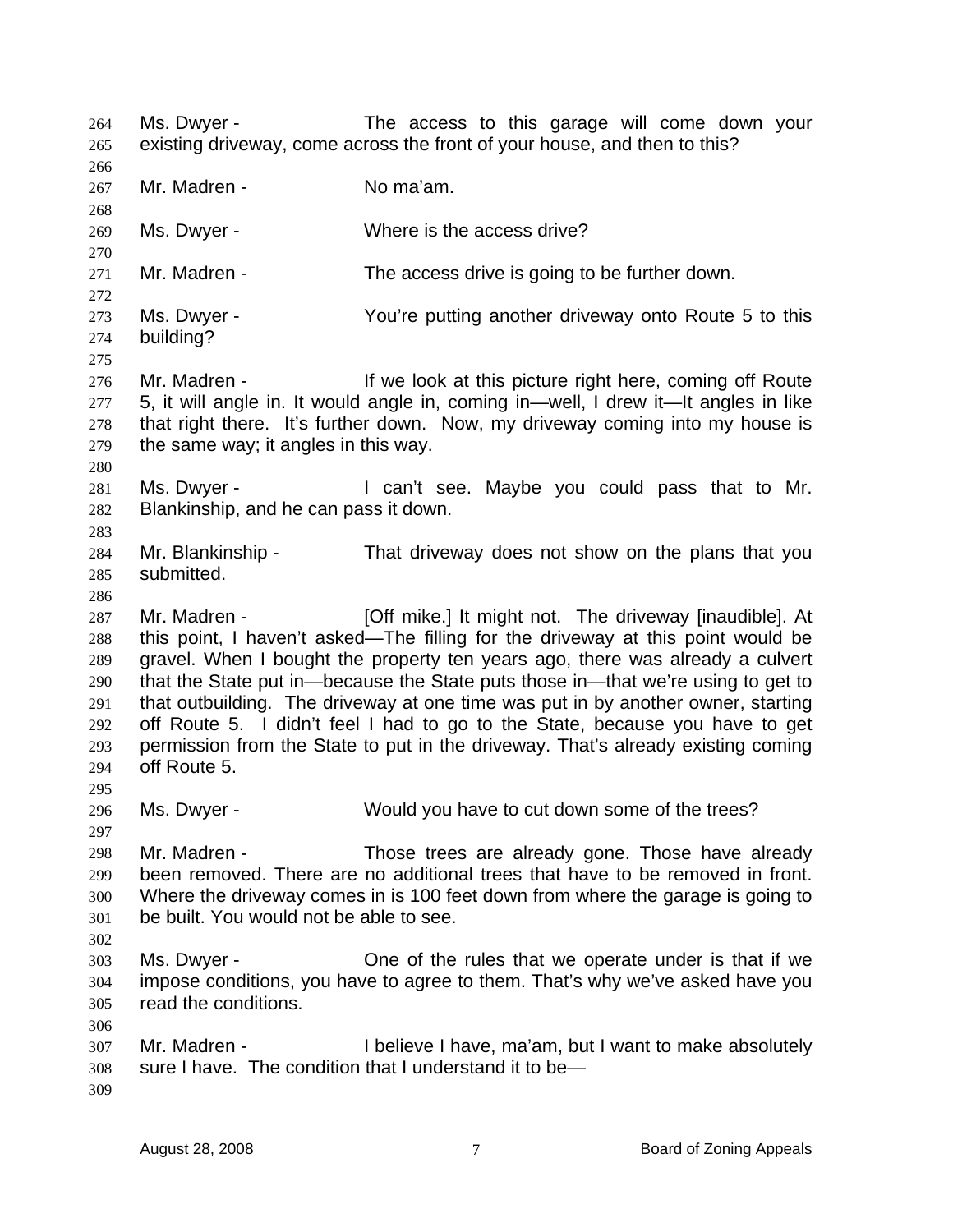Ms. Dwyer - The first condition says, "Only the improvements shown on the plot plan may be constructed." There was no additional driveway shown on the plot plan. Is that a problem, Mr. Blankinship? 310 311 312 313 314 315 316 317 318 319 320 321 322 323 324 325 326 327 328 329 330 331 332 333 334 335 336 337 338 339 340 341 342 343 344 345 346 347 348 349 350 351 352 353 354 355 Mr. Blankinship - I think we do need to get that in the record somewhere, yes ma'am. Mr. Madren - I have no problem with putting that into the drawing showing where the driveway will be coming off Route 5. Ms. Dwyer - Do you have any comments on the other conditions? Mr. Madren - "The building plan should be reviewed and submitted." Mr. Wright - Number two would come out if number three is in there, the way I understood it. Mr. Madren - The Sumber two would be out and "the existing woods" shall be maintained between—" I have no problem with guaranteeing the County that I would maintain that buffer. Ms. Dwyer - How about adding supplemental landscaping? Mr. Madren - The County wanted that added, I would have no problem with adding supplemental landscaping. When the Capital Trail comes through, we're putting a fence out in front of our property, and we're doing landscaping at the front of the house driveway. Whatever landscaping I need to do in front of the outbuilding, I would do as well. It matters to me what the look is on Route 5 as well. If I needed to put other trees in front—When I drive down Route 5, I don't want to see the outbuilding. Ms. Dwyer - Do I take it, then, that you don't agree to Condition 2? As I read it, two and three are alternatives? One is keep the trees and perhaps add supplemental landscaping, as you just agreed, and number two is to change the architectural design of this building so it is more compatible with your home. Mr. Madren - The first one is what I agree to. I don't think it would make sense to change the architectural design of the building to match the house. If I was building this building closer to the house—and I considered building it on the right-hand side of the house, closer to the house, and matching the house. If I was doing that, I would say 100% it would match the house. Where the building is going—the brown color,  $-$  . The peaks on my house are very high. I have very steep peaks and then it comes down to—I don't know what it is; it's a different type. They drop down, and it doesn't show very well in that picture because you can't see the front of the house. See how high my peaks are on my house?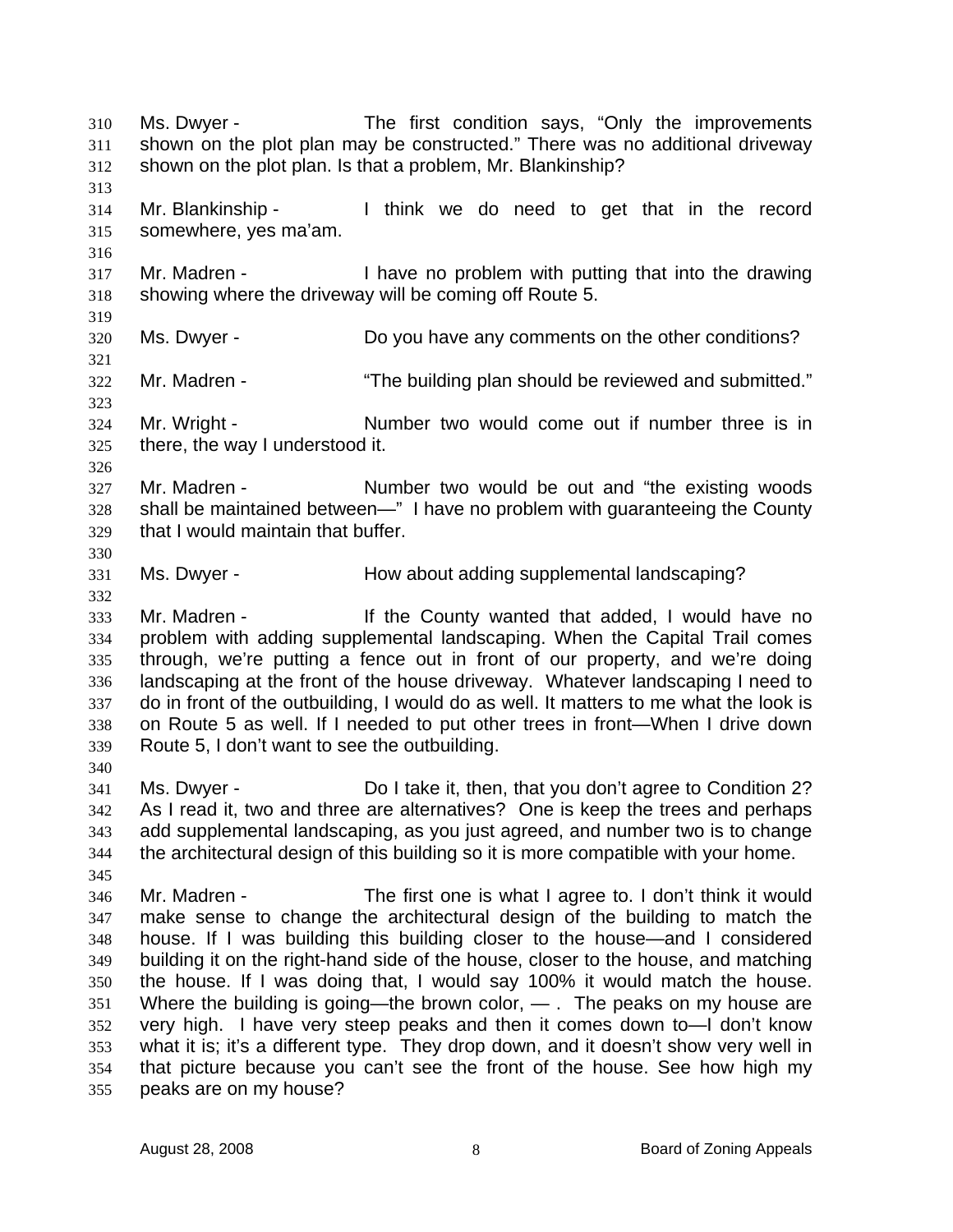356 357 358 359 360 361 362 363 364 365 366 367 368 369 370 371 372 373 374 375 376 377 378 379 380 381 382 383 384 385 386 387 388 389 390 391 392 393 394 395 396 397 398 399 400 401 Ms. Dwyer - Right. Mr. Nunnally - We're giving him a choice of these two conditions, and he chose number three. Mr. Wright - Well, they're not consistent. Two and three are not consistent. Ms. Dwyer - The Right. He agrees to three, although we are not necessarily bound by what he chooses. Mr. Nunnally - The I realize that. Ms. Dwyer - I was just trying to make sure I understood what he would agree to. Any other questions by Board members. Ms. Harris - Yes, I do have a couple of questions. On the site plan, the accessory structure says 1,800 square feet. Mr. Madren - Yes ma'am. Ms. Harris - Then on the foundation plan, what is that 6500 square feet? Is that part of the concrete slab or? Mr. Madren - No ma'am. That must be incorrect because the foundation is the same size as the building, which was your first measurement. There is no accessory slab out there. Ms. Harris - Okay. My other question is do you have a better picture of the exterior of the structure? We have a copy of the architectural plan, but these lines, these vertical lines, what do they constitute? Are they panels? Mr. Madren - That does not give you a very good—I don't have, being that the plans were submitted to the County, the other plans. This was probably taken off those plans to do this. Those are the metal panels. When you see all those ridges in there, they're not going to be as they're shown here as being so "coming out at you." They're not going to be that way. It's all brown. It's not going to be that highlighted as it's highlighted here on the copy. Ms. Harris - It would look like a sheet of metal? Mr. Madren - The Music et a sheet of metal, yes ma'am. Ms. Dwyer - Any other questions by Board members?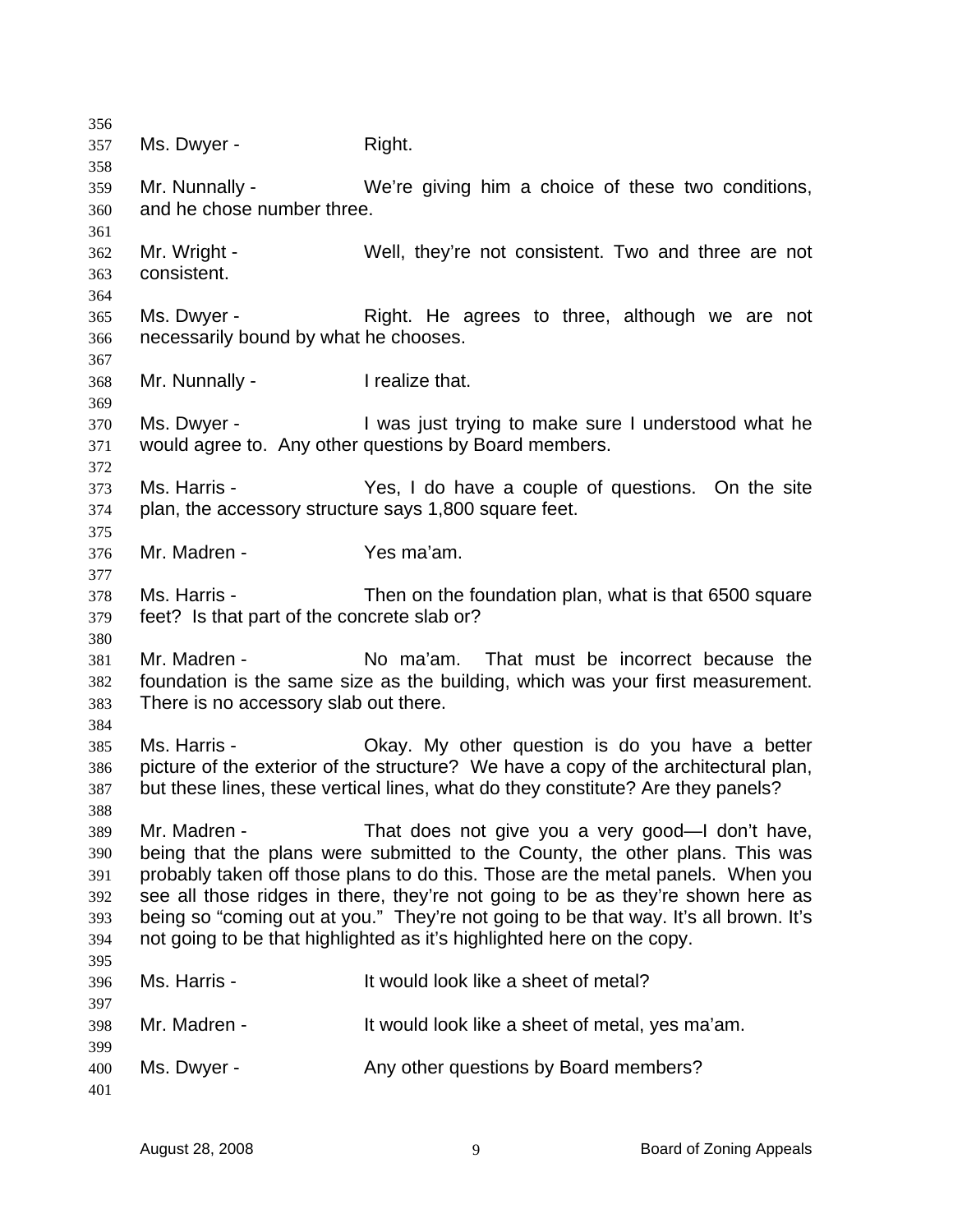Mr. Gidley: **[Off mike.]** What kind of equipment are you going to store there? Can you tell us about that? 402 403

405 406 407 408 409 410 411 412 413 Mr. Madren - For one thing, I have two trailers. You see my trailers and my tractor sitting outside. We have a three-car garage and we have five of us there at the house, which is me, my wife, and my three children, my three boys. In the winter, we park our cars in the garage, and the tractor gets put outside. The leaf blower is sitting outside. The two trailers that I carry my tractor on if I'm carrying it somewhere to help somebody cut grass or something are sitting outside. It's just accessory equipment. The three-car garage we prefer to use for our vehicles, and the other stuff that you seem to collect like a leaf blower, and the tractor, and the thing you poke the lawn with, lawn equipment.

415 416 Ms. Dwyer - The I'm wondering why you need three 14-foot doors, and a 17-foot building for a tractor, leaf blowers, and yard equipment.

418 419 420 421 422 423 424 Mr. Madren - The If I was to get a boat, which I don't own a boat. My children are relatively young right now. It just made sense to me to have a taller door than a shorter door if you're pulling something in. Right now, I don't own anything that is that tall, but there is a good possibility in the future. I wouldn't want to have to put larger doors in later. I have seen garages where they put one large door in, one taller door and then shorter doors. To me, it looks funny, so I wanted to keep them all looking the same.

- 426 427 428 Mr. Nunnally - I think what they're trying to find out is according to the note we have from staff, it says they only intend to build a storage building for farm equipment. Now, you're not doing any farming.
- 430 431 Mr. Madren - It's a tractor, but no, I'm not physically farming right now, no.
- 433 434 435 Ms. Dwyer - This looks very industrial to me. It looks like a tractortrailer could park in here, is what I'm thinking. I don't see the need for this size building, this size door for a tractor and lawn-type equipment, or even a boat.
- 436

404

414

417

425

429

432

437 438 439 440 441 442 Mr. Madren - Jacob, my second son, wants to work on—If we're tinkering with cars, which I don't do any of that right now. My thought is if the kids want to work on a car, we could pull a car in there and work on it if we wanted to. If you're saying the size of the doors, that's the size door that would go on that building. As far as doing shorter doors, I did taller doors simply because I wouldn't be limiting myself by the height of the door.

443

444 445 Mr. Gidley - **[Off mike.]** You understand you can't use A-1 for contractor's equipment storage.

446

447 Mr. Madren - Correct.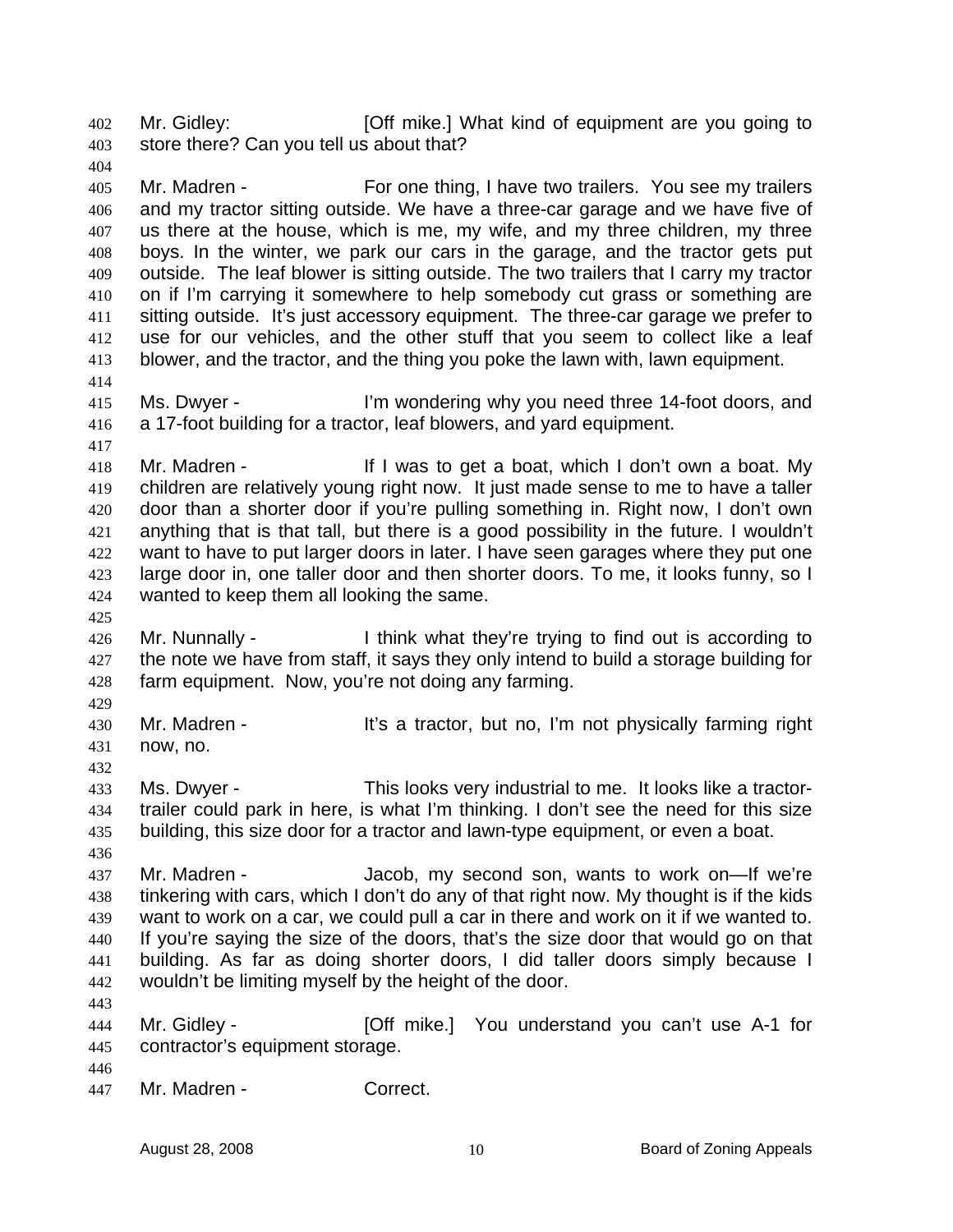448 449 450 451 452 453 454 455 456 457 458 459 460 461 462 463 464 465 466 467 468 469 470 471 472 473 474 475 476 477 478 479 480 481 482 483 484 485 486 487 488 489 490 491 492 493 Mr. Gidley - [Off mike.] You can't work on other individuals' cars there. Mr. Madren - The Right. I'm not opening an automotive shop, nor do I intend to. If there is anything being done out there, such as working on a car, it would be for my personal use. That's the only thing I would do out there. It wouldn't be for, you know, Dave's Automotive Shop, or something of that nature. When I say working on something, it would be strictly for my children. Ms. Dwyer - The Any other questions from Board members or staff? Thank you, Mr. Madren, that closes the testimony for this case. Mr. Madren - Ckay, thank you. **DECISION**  Mr. Nunnally - I move we approve it because I don't think it will be detrimental to anything. Ms. Dwyer - **Motion for approval by Mr. Nunnally.** Do I have a second? Mr. Wright - We have to talk about those conditions. Do you want to take #2 out? Ms. Dwyer - Is that your motion, Mr. Nunnally? Mr. Nunnally - Yes. Mr. Wright - Mr. Blankinship said that he put them in there as alternatives. Mr. Nunnally - "The building plans be revised." We scratched that out, or I did, and "the existing woods shall be maintained between the proposed building and New Market Road." I think that should be added on there, I mean stay on there. Mr. Wright - I want to be sure what I'm voting for. Conditions 1 and 3 could be in, and #2 would be out. Is that correct? Mr. Nunnally - That's correct, yes sir. Ms. Dwyer - So, that's Mr. Nunnally's motion that we approve the case eliminating Condition 2, but maintaining Conditions 1 and 3.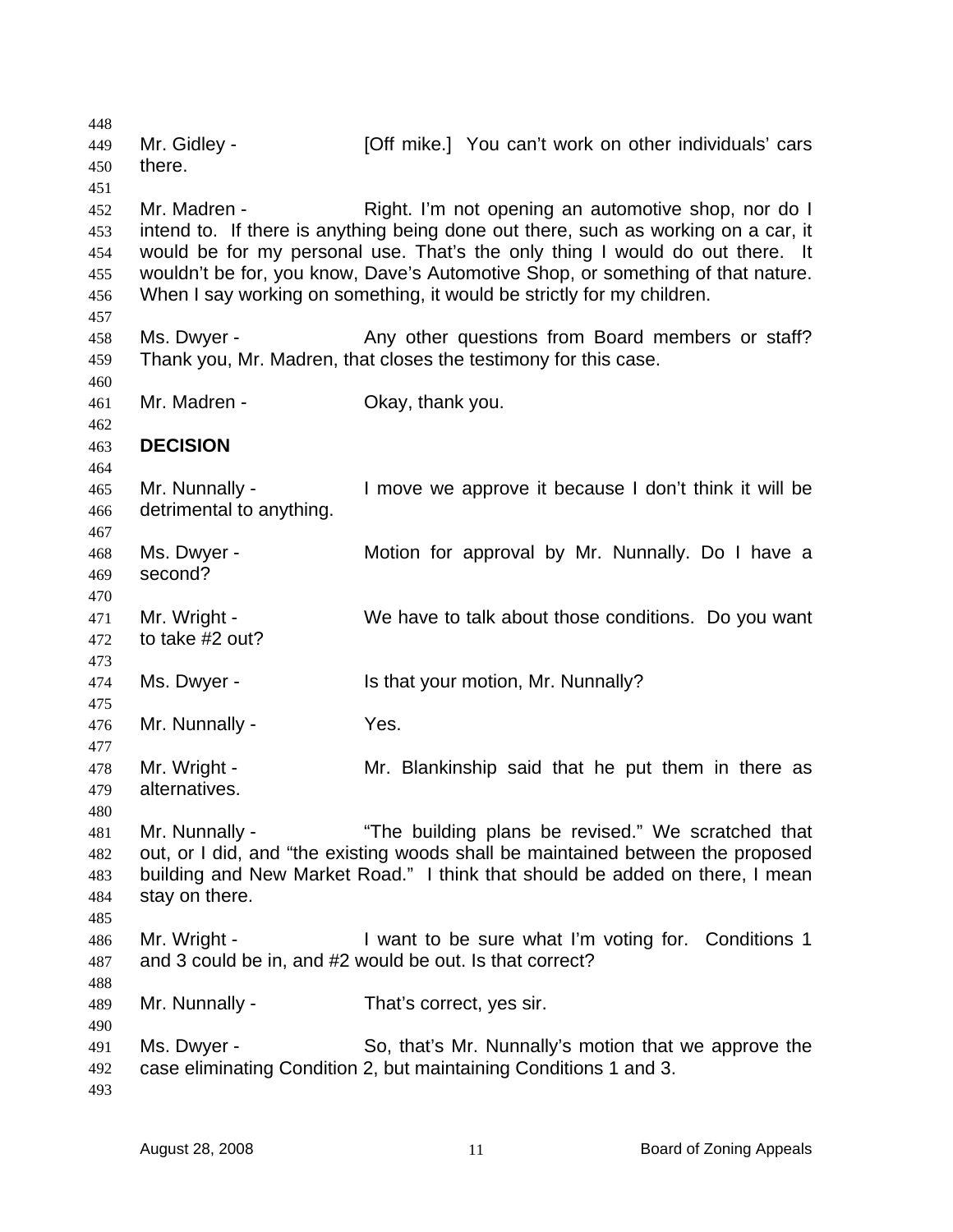494 Mr. Wright - I second that motion.

496 497 498 499 500 501 502 503 504 505 506 507 508 509 510 511 Ms. Dwyer - Seconded by Mr. Wright. Any discussion? I have grave concerns about the impact of this building because it's a huge 17-foot metal building. I think it will be visible from Route 5. The home is visible from Route 5. It's a metal building, low pitch. It is very industrial looking in what is a rural, scenic byway, residential neighborhood. I'm not sure I understand why he needs that size building, those size doors, why it needs to be metal, and out of keeping with the architecturals of his own home and the homes that have been built along Route 5. I think it would be a detraction to Route 5 as a scenic byway. He even said himself, "I don't want to see this building from the road," and I think it would be a very unattractive addition to the Route 5 landscape. My concern would also be in the future say Mr. Madren moved. Someone else might move in there and—The building lends itself to other more industrial type uses. We might be asking for problems from people who might use it to store industrial equipment, or conduct some sort of business out of there. It's also requiring an additional access to Route 5. Those are my concerns about the case.

512 513 514 Mr. Wright - You'll see it in a fleeting way, but it's not going to be dominant from Route 5—that's the way the testimony came down—due the buffering. It appears that staff agrees.

516 517 Ms. Harris - The also said that the color would cause the building to be more subdued.

519 520 Mr. Wright - The Brown will. You would have a much more visible building if you made it yellow or light-colored siding, I think.

521 522 523 524 Ms. Dwyer - That may be true, and I'm not objecting to the color, I'm objecting to the 17-foot metal building with three 14-foot bay doors on the front.

526 527 Mr. Wright - Mr. Blankinship, if he had room to put this in the back, we wouldn't be here, would we?

529 Mr. Blankinship - That's correct.

531 532 Mr. Wright - The could build this very building in the back of his property.

533

535

515

518

525

528

530

495

534 Mr. Blankinship - Yes sir.

536 537 538 539 Ms. Dwyer - He could also build a more aesthetically pleasing building in keeping with his home so that it could look like a barn, or something that had a roof pitch, and had materials that were compatible with his home. That would be my preference.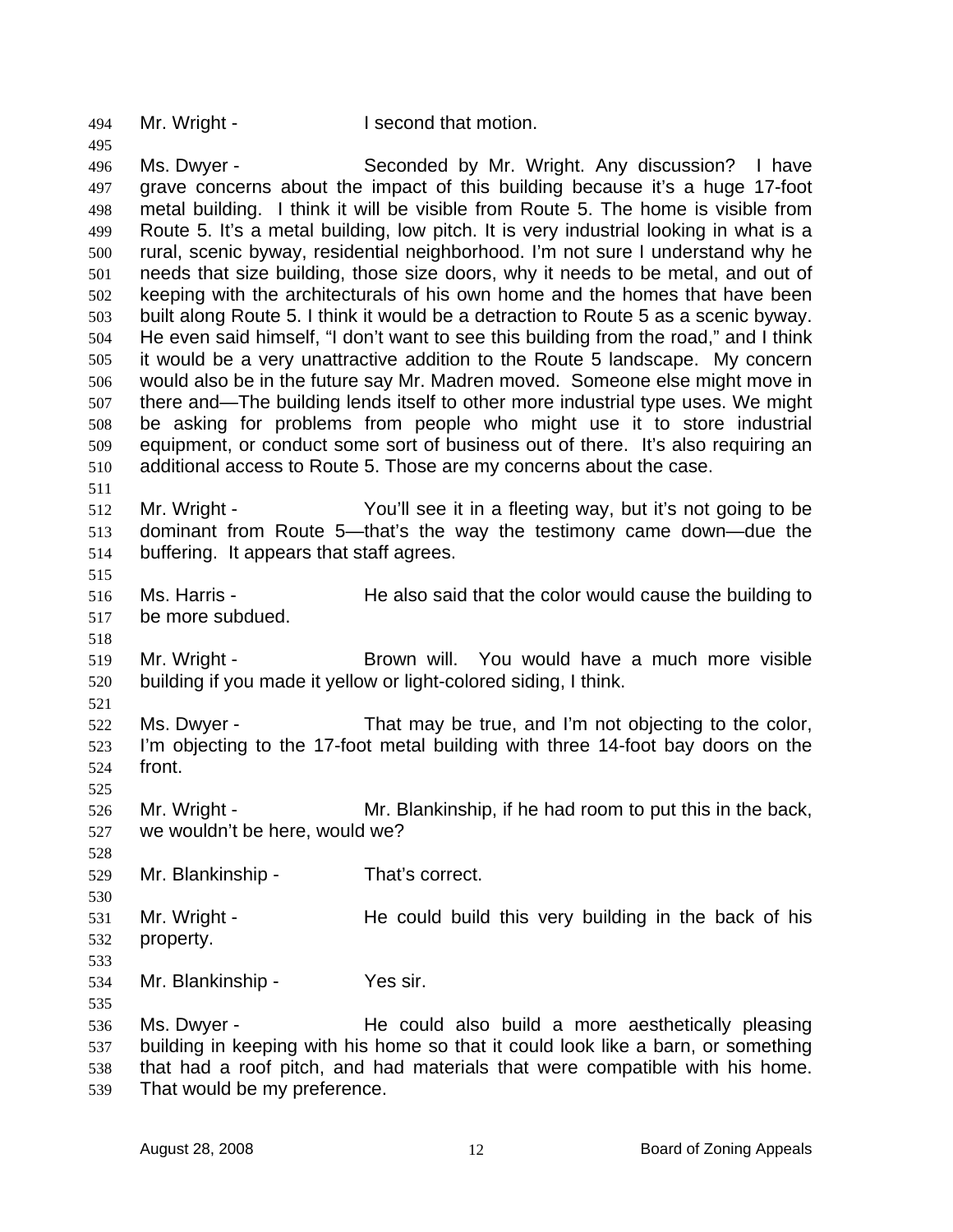| 540 |                     |                                                                                   |
|-----|---------------------|-----------------------------------------------------------------------------------|
| 541 | Mr. Wright -        | He has eight acres. He has a lot of land there.                                   |
| 542 |                     |                                                                                   |
| 543 | Mr. Witte -         | There's the possibility of evergreens that would not                              |
| 544 |                     | shed their leaves as part of the buffer. That would be a possibility.             |
| 545 |                     |                                                                                   |
| 546 | Ms. Dwyer -         | We could probably require—and he agreed, actually.                                |
| 547 | Condition 3.        |                                                                                   |
| 548 |                     |                                                                                   |
| 549 | Mr. Wright -        | I have no problem if we want to put something in here                             |
| 550 |                     | to put some evergreens in there. I don't have any problem with that.              |
| 551 |                     |                                                                                   |
| 552 | Mr. Nunnally -      | I think he said that they have hurricanes down there                              |
| 553 |                     | and all that. He said if anything happened to them, he would replant them.        |
| 554 |                     |                                                                                   |
| 555 | Ms. Dwyer -         | Right now, it appears to be mostly deciduous trees                                |
| 556 |                     | between Route 5 and the area where he would put this building, so we could        |
| 557 |                     | require evergreens between the building and the roadway under Condition 3. He     |
| 558 | has agreed to that. |                                                                                   |
| 559 |                     |                                                                                   |
| 560 | Mr. Wright -        | I have no problem with that to ensure that we keep                                |
| 561 | the buffer.         |                                                                                   |
| 562 |                     |                                                                                   |
| 563 | Ms. Dwyer -         | Mr. Nunnally, would you want to amend Condition 3?                                |
| 564 |                     |                                                                                   |
| 565 | Mr. Nunnally -      | Can you put that down, Mr. Blankinship?                                           |
| 566 |                     |                                                                                   |
| 567 | Mr. Blankinship -   | Yes sir.                                                                          |
| 568 |                     |                                                                                   |
| 569 | Mr. Nunnally -      | Already have it, huh?                                                             |
| 570 |                     |                                                                                   |
| 571 | Ms. Dwyer -         | We have a standard for buffers. Should we cite that,                              |
| 572 | Mr. Blankinship?    |                                                                                   |
| 573 |                     |                                                                                   |
| 574 | Mr. Wright -        | Say "approved by the staff," couldn't we?                                         |
| 575 |                     |                                                                                   |
| 576 | Ms. Dwyer -         | Additional evergreens?                                                            |
| 577 |                     |                                                                                   |
| 578 | Mr. Wright -        | Yes. As approved by the staff. Wouldn't that work, Mr.                            |
| 579 | Blankinship?        |                                                                                   |
| 580 |                     |                                                                                   |
| 581 | Mr. Blankinship -   | Yes.                                                                              |
| 582 |                     |                                                                                   |
| 583 | Ms. Dwyer -         | All right. So, we have an amended motion by Mr.                                   |
| 584 |                     | Nunnally to approve the case with Conditions 1 and 3 as they're presently written |
| 585 |                     | with suggested conditions, and with the addition of evergreen landscaping on      |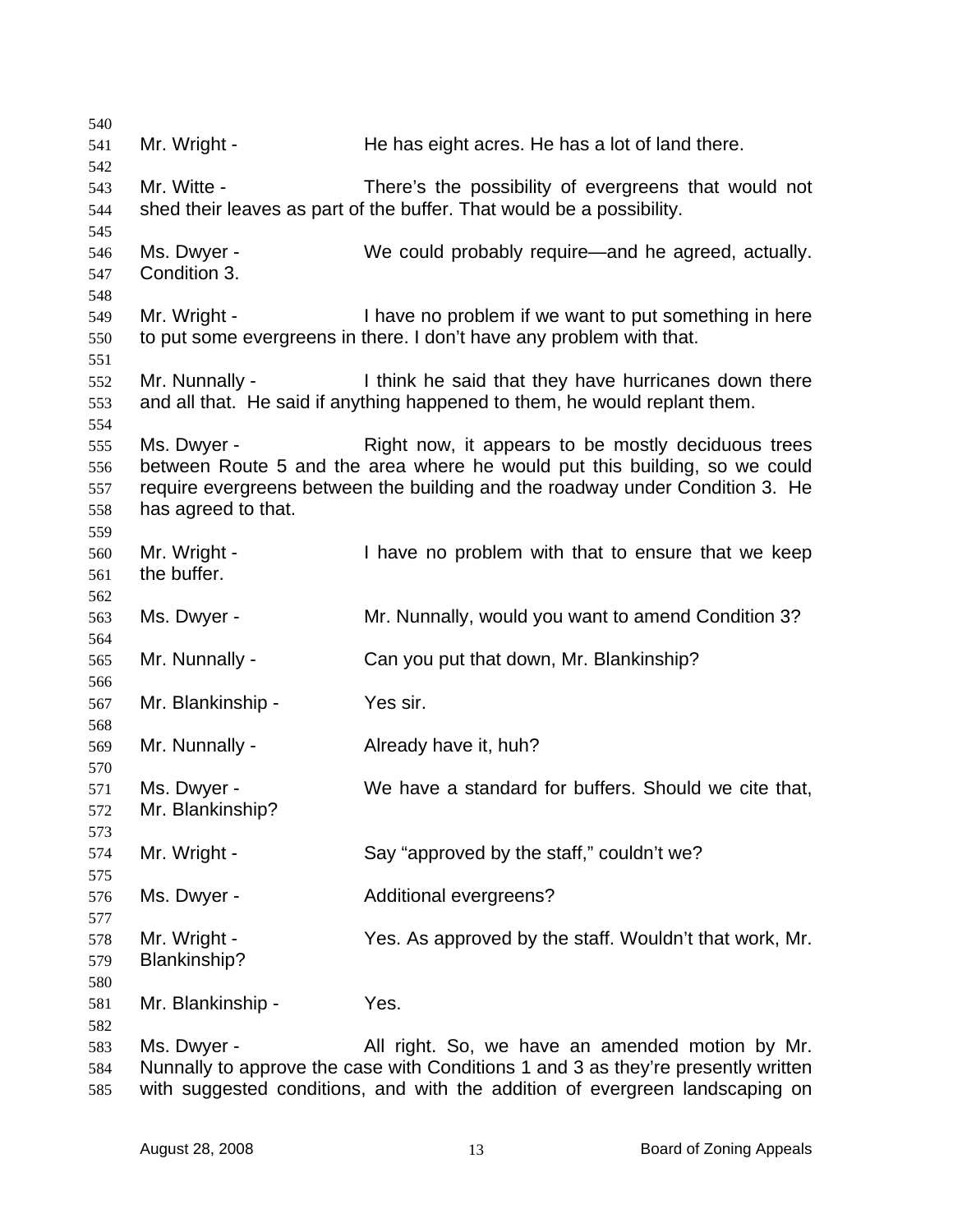Condition 3, and the elimination of Condition 2. All in favor of the motion say aye. All opposed say no. The ayes have it; the motion carries. 586 587 588 589 590 591 592 593 594 595 596 597 598 599 600 601 602 603 604 605 606 607 608 609 610 611 612 613 614 615 616 617 618 619 620 621 622 623 624 625 626 627 628 629 630 631 After an advertised public hearing and on a motion by Mr. Nunnally, seconded by Mr. Wright, the Board **approved** application **UP-015-08, David M. Madren's** request for a conditional use permit pursuant to Section 24-95(i)(4) to build an accessory building in the side yard at 5387 New Market Road (Plantation Bluffs) (Parcel 843-671-4171), zoned A-1, Agricultural District (Varina). The Board granted the conditional use permit subject to the following conditions: 1. Only the improvements shown on the plot plan filed with the application may be constructed pursuant to this approval. Any additional improvements shall comply with the applicable regulations of the County Code. Any substantial changes or additions to the design or location of the improvements may require a new use permit. 2. [DELETED] 3. [AMENDED] The existing woods shall be maintained between the proposed building and New Market Road. The screening shall be supplemented with evergreen landscaping to screen the proposed building from view from New Market Road. Affirmative: **Harris, Nunnally, Witte, Wright** 4 Negative: Dwyer 2008 Dwyer 2009 Absent: 0 **UP-016-08 VYACHESLAV PATSUKEVICH** requests a conditional use permit pursuant to Section 24-95(i)(4) to build an above ground pool in the side yard at 10818 Staples Mill Road (Parcel 761-769-7110), zoned A-1, Agricultural District (Brookland). Ms. Dwyer - The state is there anyone here to speak for or against this case? Mr. Blankinship - Raise your right hand please. Do you swear the testimony you're about to give is the truth and nothing but the truth so help you God? Mr. Patsukevich - Ido. Mr. Blankinship - Would you state your name correctly, please? Mr. Patsukevich - Yes. Vyacheslav Patsukevich.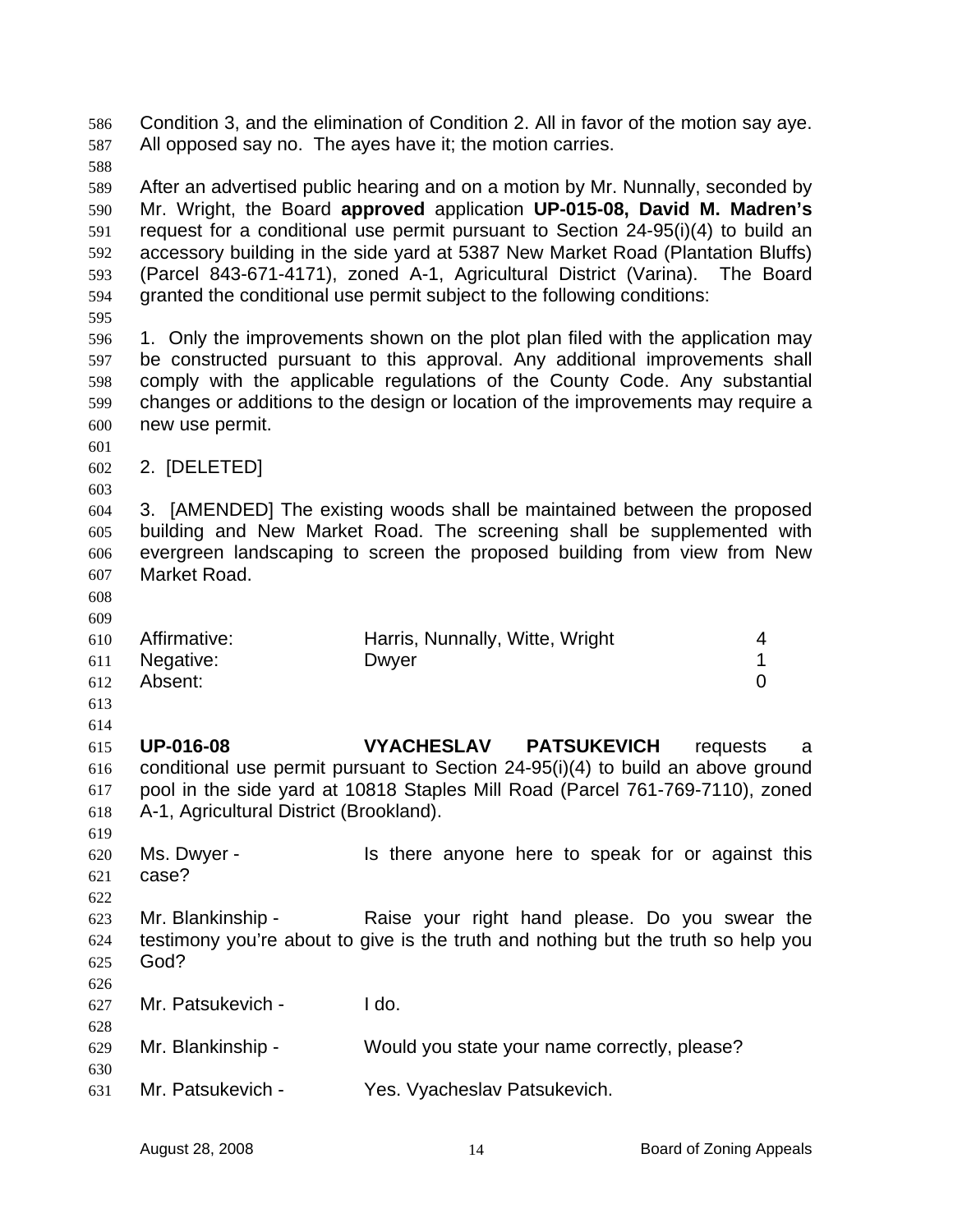Mr. Blankinship - Not bad, I was close. Ms. Dwyer - Can you pronounce your last name again, please? Mr. Patsukevich - Patsukevich. Ms. Dwyer - Patsukevich? Mr. Patsukevich - Yes. Ms. Dwyer - Thank you. Please state your case. Mr. Patsukevich - I'm requesting a conditional use permit pursuant to Section 24-95(i)(4) to build an above ground pool in the side yard at— Ms. Dwyer - Excuse me, Mr. Patsukevich, could you speak a little close to the microphone? Thank you. Mr. Blankinship - You don't need to read the advertisement; just explain to the Board what you would like. Mr. Patsukevich - I want to build an above ground pool in my side yard. The pool is 18 by 30 feet. Ms. Dwyer - At this point, this pool is not permitted by law. You're asking for special treatment. Mr. Patsukevich - Right. Ms. Dwyer - Can you explain how the pool will not interfere with or have a detrimental effect on the neighborhood? Mr. Patsukevich - My pool will stay far away from the street, about 400 feet. My neighbors are far away from me and are hard to see. Around my pool is a fence and some vegetation, and I have trees around. Actually, nobody can see my pool from my neighbors. Mr. Nunnally - The other words, you can't see this pool from your neighbor's house, or from the road? Mr. Patsukevich - No. From the road, you can see a little bit, just a corner, because 400 feet is a long way. From my neighbor's house, no, you cannot see. Ms. Harris - From Staples Mill Road, it's about 400 feet?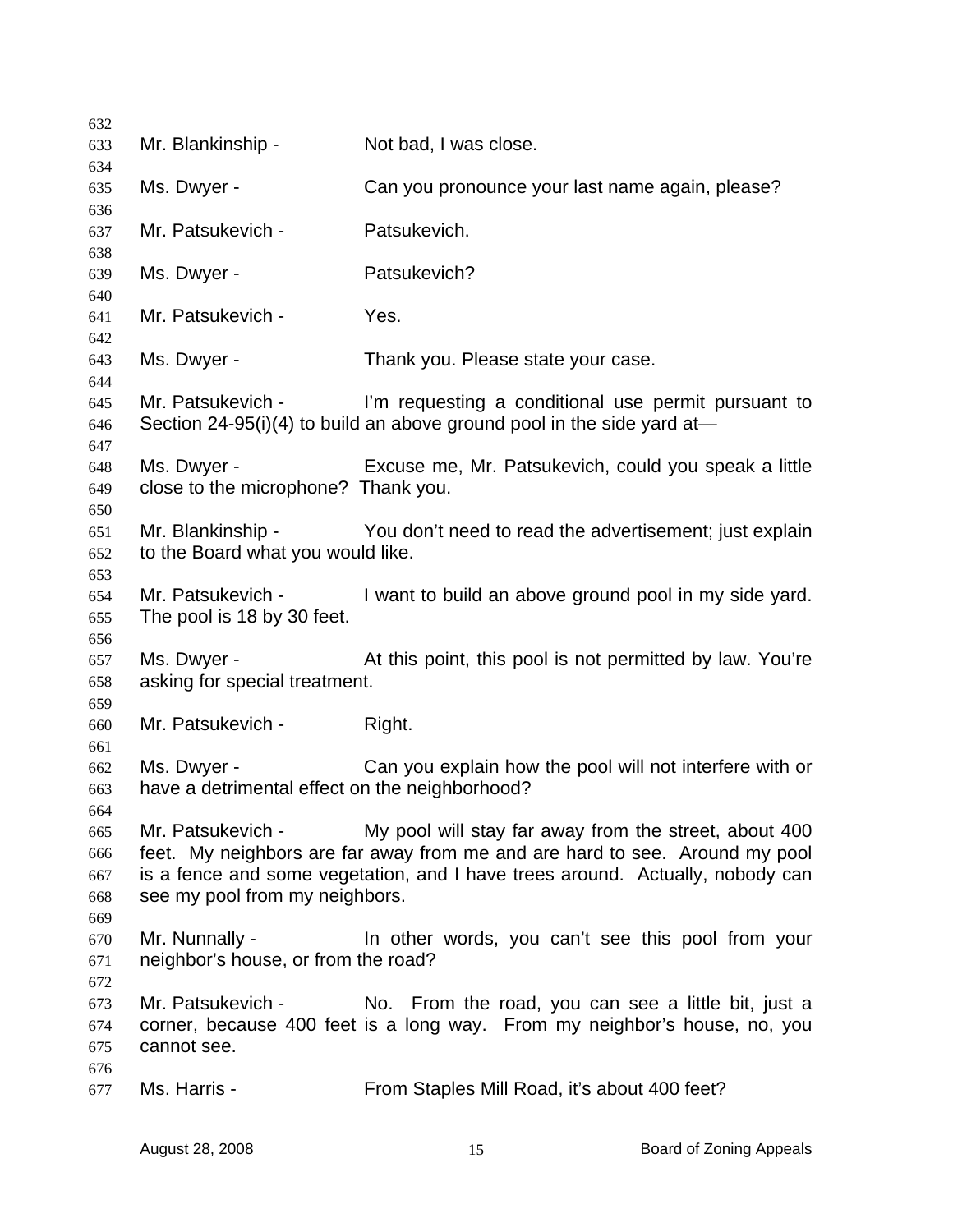Mr. Patsukevich - Yes. Ms. Harris - Which pool are you going to build, the oval or the round? I know you gave us plans for both. In the drawing, you have the oval— Mr. Patsukevich - I just have the oval and long. Ms. Harris - So, it's oval, is the answer to that. I think I have one more question. The wood fence that we see in the plan, is that part of the fence that will enclose the pool? Mr. Patsukevich - Yes. Ms. Harris - The Music of the used to enclose the pool, the wood fence. Mr. Patsukevich - Yes. Ms. Harris - Cr the screen fence. You had two fences, right? Mr. Patsukevich - The wood fence is going to enclose the pool from the my neighbor's sight. Ms. Harris - Right. The screen fence will be connected to that to circle the pool? Mr. Patsukevich - Yes. Ms. Dwyer - The You're required to have a fence around the pool, correct? Mr. Patsukevich - I would build a fence to cover my pool from Staples Mill Road. Ms. Dwyer - It's my understanding that you had to completely surround the pool with a fence. Is that correct, Mr. Blankinship? Mr. Blankinship - Right. For safety, the Building Code will also require you to put up a fence that completely encloses the pool. That's to make sure wandering children don't fall into it. Mr. Patsukevich - Okay. Ms. Dwyer - The How high a fence could he build without any other interventions?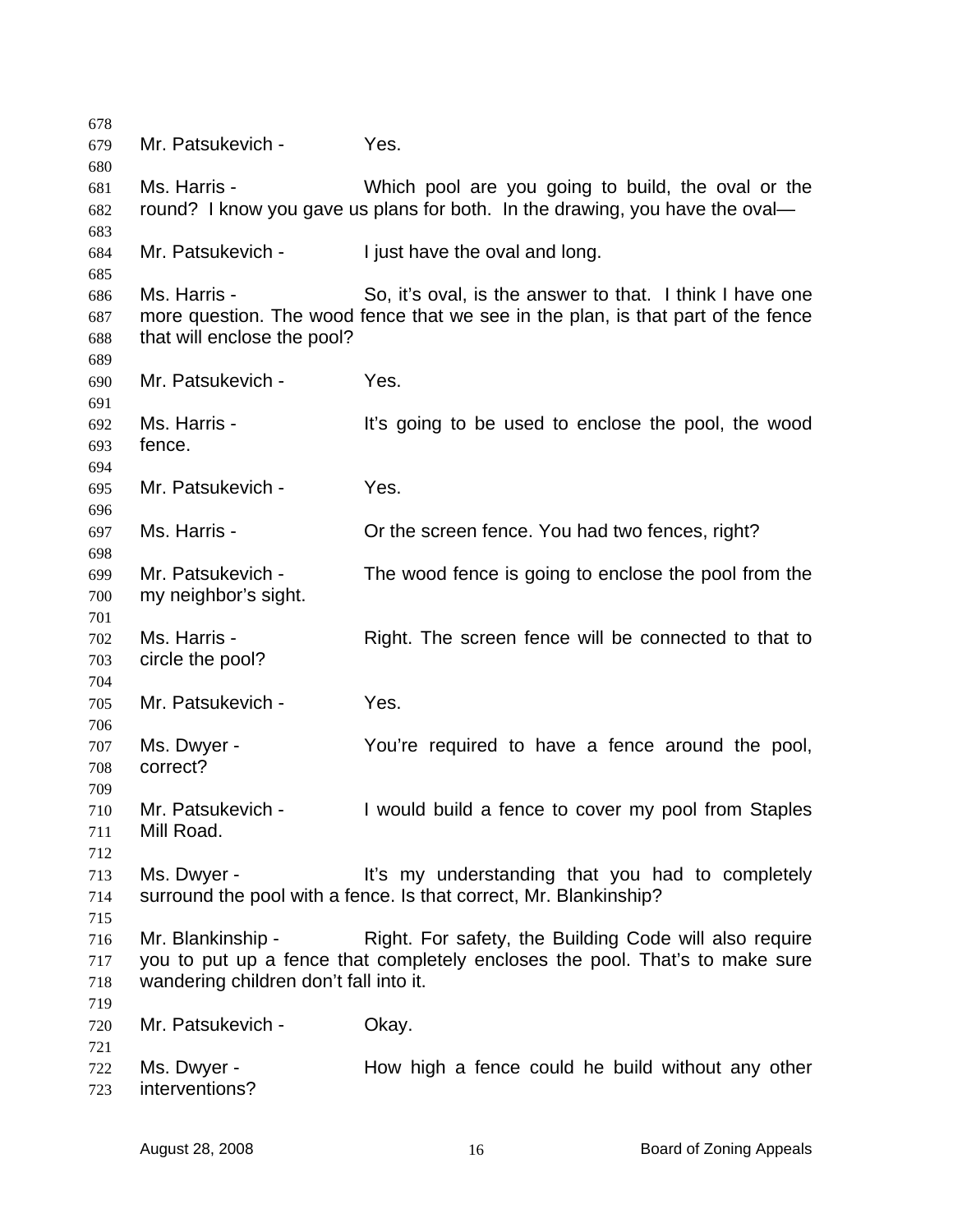724 725 726 727 728 729 730 731 732 733 734 735 736 737 738 739 740 741 742 743 744 745 746 747 748 749 750 751 752 753 754 755 756 757 758 759 760 761 762 763 764 765 766 767 768 769 Mr. Blankinship - As long as it stays in the side yard, it's allowed up to seven feet, but I can't recall whether that requirement is four feet or six feet; it's one or the other. Mr. Patsukevich - Up to seven feet. Ms. Harris - Should that be a condition, or will the Building Permit take care of that? Mr. Blankinship - That's required by the Building Code. Ms. Dwyer - This pool is located within the side yard, completely within the side yard. Is that correct? I don't think we know exactly where the pool is going, do we? Mr. Blankinship - This shows pretty well on that sketch that's on the screen how it is relative to the house. Ms. Dwyer - Part of it would be in the front yard? Mr. Blankinship - It's forward of the front plane of the house, but it's still behind the front plane of the house from—well. I was thinking the house was at an angle to Staples Mill Road, but actually the way we have it shown here, it is nearly parallel. That may need to be adjusted a little bit in order to get the fence. Ms. Dwyer - Mr. Patsukevich, what we're talking about is there might be a conflict between the fence that you might want to put around the pool for safety reasons, and the height of the fence you're allowed to put in the front yard of your home if this pool encroaches into the front yard. We'd like to be straight on that before make a decision. Mr. Blankinship - You may have to move it all back a few feet. Mr. Patsukevich - Okay. That's no problem. Ms. Dwyer - Is that acceptable to you? Mr. Wright - You say you have to have a pool in that side yard. Ms. Dwyer - Right. We could add a condition to that effect, and we would need to do that because the existing condition says only the improvements on the plot plan would be built, and the plot plan does show the pool extending beyond the front plane of the house. Mr. Patsukevich - How many feet do I have to move it?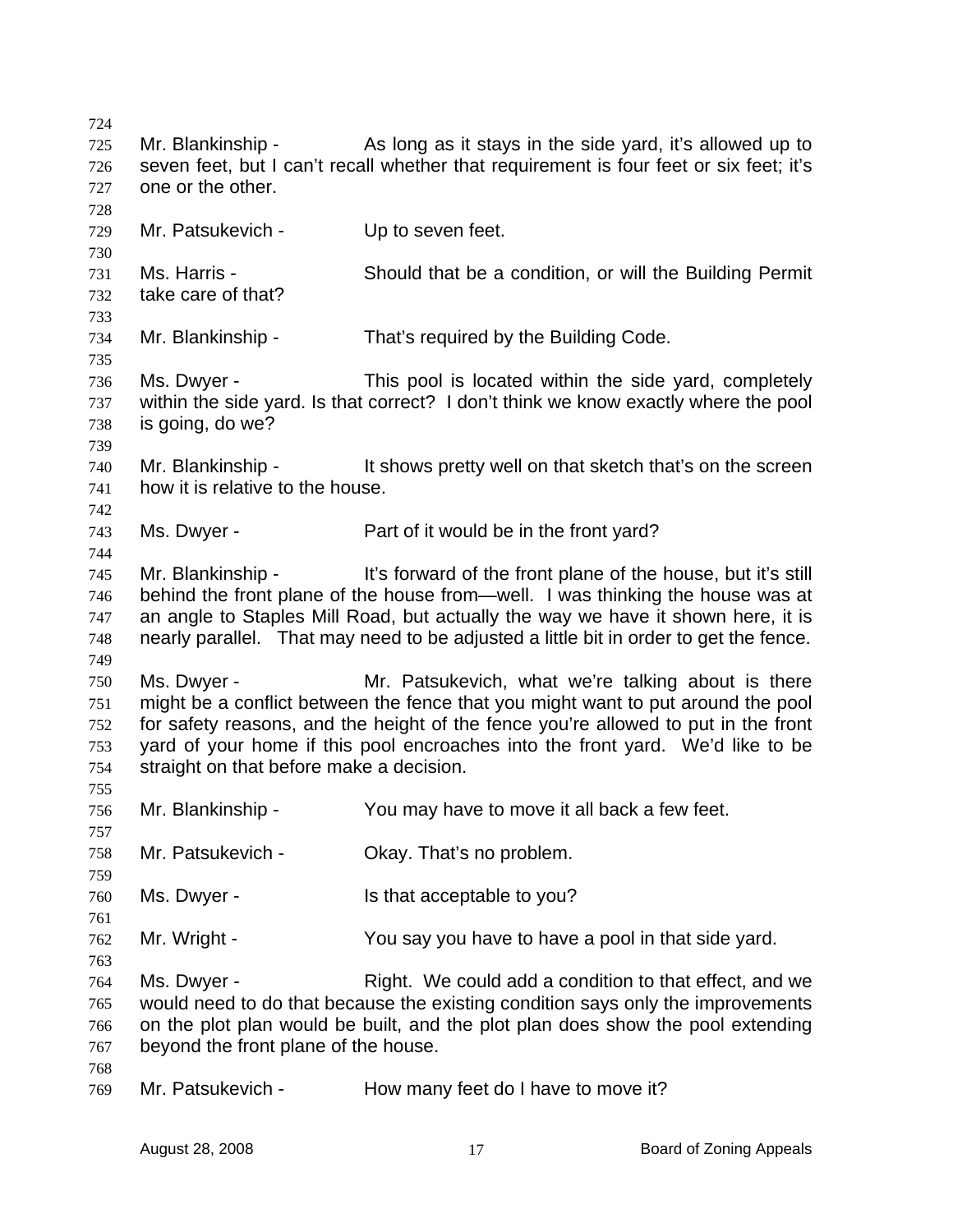Ms. Dwyer - Fxcuse me? Mr. Blankinship - The lit looks like 14 feet. It would have to be back flush with the front of the house. Mr. Patsukevich - Okay. That's fine. Ms. Dwyer - The Have you read the condition in the staff report? There's just one condition. Do you agree to that? Any other questions by Board members or staff? If there are no other questions, that will close the testimony in this case. Thank you. **DECISION**  Mr. Witte - The Muslim L make a motion we approve this with an additional condition that the pool not encroach into the front yard. Ms. Dwyer - Do I have a second? Ms. Harris - The Second it. I thought we went on to state that it needed to be at least 14 feet back because of the fencing. Mr. Wright - The If it's not in the front yard, that would take care of it. Ms. Harris - Chay. Mr. Wright - The State of the side. Ms. Harris - We don't need to be specific? We mentioned 14 feet. Mr. Wright - I think that would be up to Mr. Blankinship to ensure that it's in the side yard, wouldn't it? Mr. Gidley - **Example 10 Computed** Contribute.] We need to relocate the pool back enough so the surrounding fence is also in the side yard, due to height restrictions if it is in the front yard. Ms. Dwyer - The pool, as well as the fence will not encroach in the front yard? Mr. Witte - I will amend that to say that the pool and fence not encroach into the front yard. Ms. Harris - The Music Library of the motion.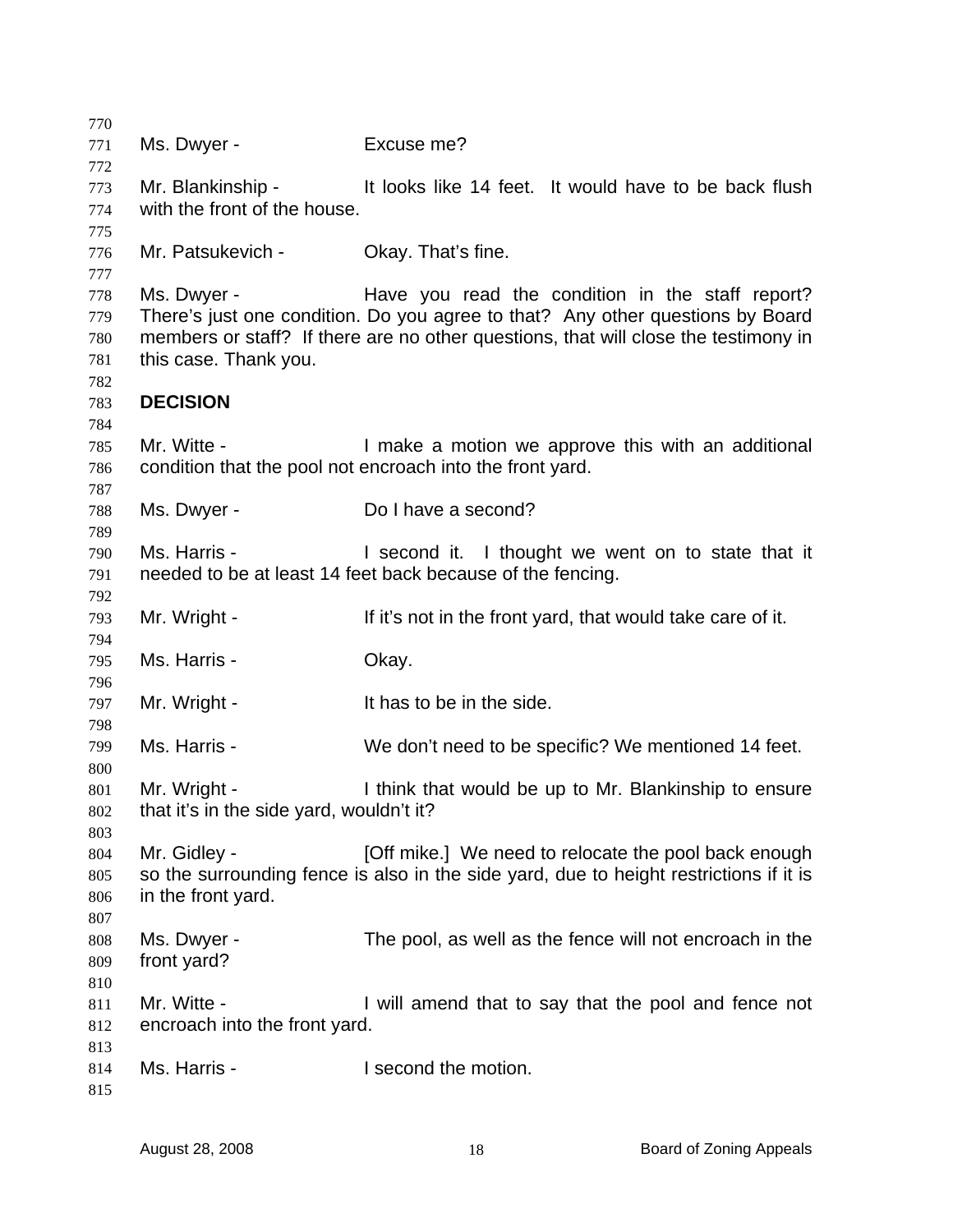Ms. Dwyer - Motion by Mr. Witte, seconded by Ms. Harris. Any discussion? I would only add that maybe that should be part of Condition 1 because we've said in Condition 1, only the improvements shown on the plan are part of this, and since we are amending that plan, we might say except for that, and then include your language. That would make it clear that we don't have a conflict between the two conditions. 816 817 818 819 820 821 822 823 824 825 826 827 828 829 830 831 832 833 834 835 836 837 All in favor of the motion of the motion say aye. All opposed say no. The ayes have it; the motion carries. After an advertised public hearing and on a motion by Mr. Witte, seconded by Ms. Harris, the Board **approved** application **UP-016-08**, **Vyacheslav Patsukevich's** request for a conditional use permit pursuant to Section 24- 95(i)(4) to build an above ground pool in the side yard at 10818 Staples Mill Road (Parcel 761-769-7110), zoned A-1, Agricultural District (Brookland). The Board approved the conditional use permit subject to the following condition: 1. [AMENDED] Only the improvements shown on the plot plan filed with the application may be constructed pursuant to this approval, except that the pool shall be moved to the southwest such that the pool and the required security fence shall be in the side yard. Any additional improvements shall comply with the applicable regulations of the County Code. Any substantial changes or

844 845 846 847 848 849 850 851 Absent: 0 **A-017-08 KENNETH LEE DOUSTOUT** requests a variance from Section 24- 9 to build a one-family dwelling at 4706 Charles City Road (Parcel 837-700-4228 (part)), zoned A-1, Agricultural District (Varina). The public street frontage requirement is not met. The applicant has 0 feet public street frontage, where the Code requires 50 feet public street frontage. The applicant

Affirmative: **Dwyer, Harris, Nunnally, Witte, Wright** 5 Negative: 0

additions to the design or location of the improvements may require a new

852 853 854 requests a variance of 50 feet public street frontage. Ms. Dwyer - Is there anyone else to speak to this case either for or

- 855 against?
- 856

variance.

857 858 859 Mr. Blankinship - Raise your right hand please. Do you swear the testimony you're about to give is the truth and nothing but the truth so help you God?

860

861 Mr. Doustout - I do, sir.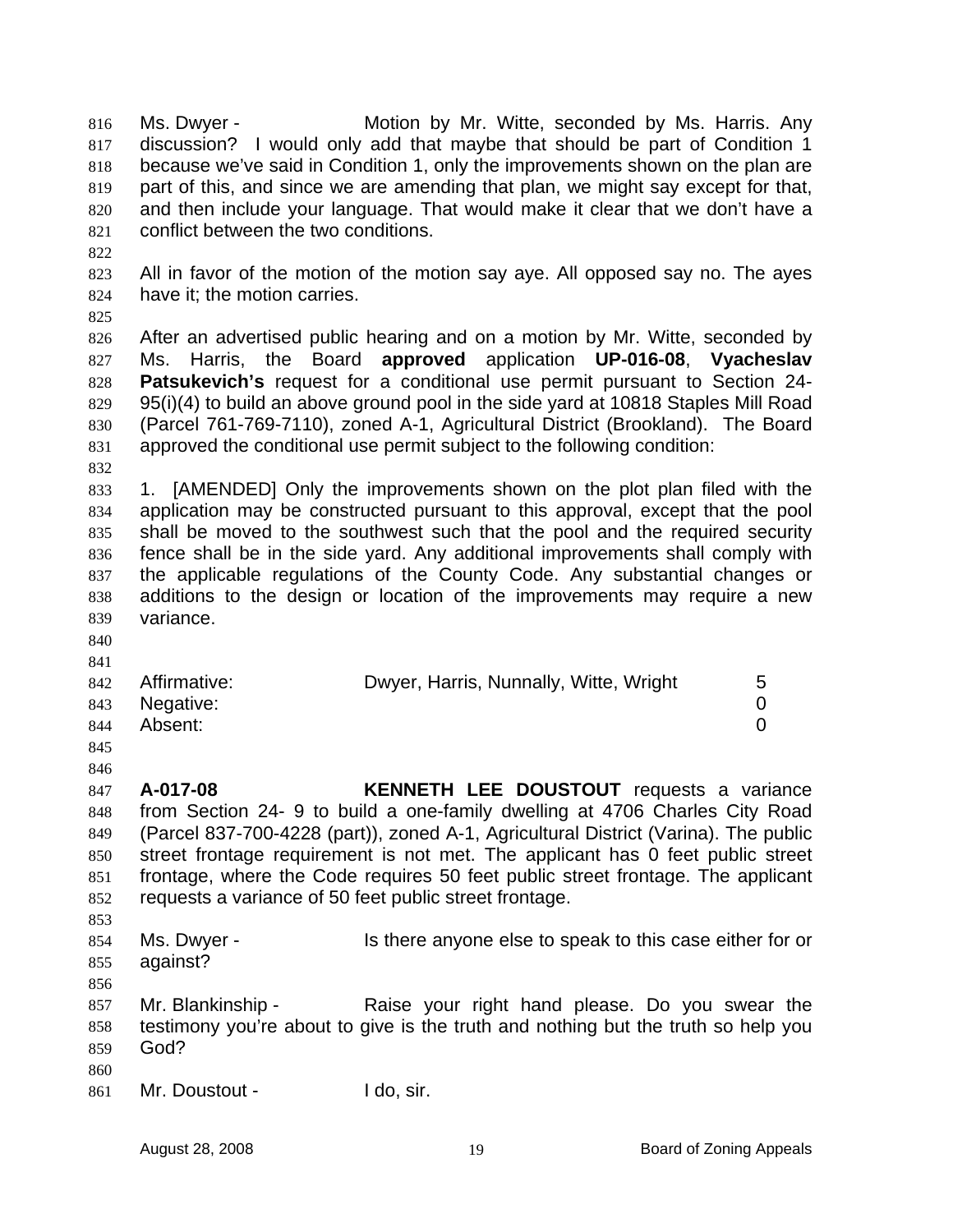863

Ms. Dwyer - Please state your case.

865 866 867 Mr. Doustout - Good morning, hi. My name is Kenny Lee Doustout. I'm here this morning to request a variance for the waiver of the 50-foot road frontage so that I can build a new home for one of my sons.

869 870 Mr. Nunnally - Excuse me, sir. Would you move that mike up closer to you, please?

871

868

862

864

872 873 874 875 876 877 878 879 880 881 882 883 884 885 886 887 888 889 890 891 892 Mr. Doustout - Yes sir. I'm here this morning to ask for a variance to waive the 50-foot road frontage requirement on Charles City Road, so that I can build a new home for my son on the 4.9 acres that we've set aside for him. The easement and the access to the area are already there. It's all family—side, behind, and front. Everybody's okay with it. The plot plan shows where the proposed house is going to be. The only thing I have to do now is change the driveway that goes back to my house, let it come up the easement, make a right, and go into the property that I own. Basically, we'll put in a 1,700 square-foot ranch home with a garage separate. Also at the time, my brother has 4-1/2 acres to the right of this house. I have the survey plot here to give him access to his 4- 1/2 acres so that he won't be landlocked any longer. We also made the easement go all the way to the back of the property, so that if my niece's son and daughter ever decide to build, they'll have an easement to their property also. This is all family land. Our parents kind of wanted the whole family to be there. I have one son that we've built for now. He has a better job, doing really well. He would like to have a larger home than the starter home that my wife and I originally built. We let them move into that, and then when they can afford to build, we try to do a good process of letting them do so. We're to the point now that he would like to do something, which is the reason I'm here to try to get the variance for the road frontage.

893 894 Ms. Dwyer - I'm looking at the sketch dated September  $18<sup>th</sup>$ , 1996, which showed an easement. I'm not real clear.

895 896

897

899

Mr. Doustout - Chay, what happened was-

898 Ms. Dwyer - The existing 50-foot right-of-way?

900 901 902 903 904 905 906 907 Mr. Doustout - Yes ma'am. I used to own the front part of the property up there that's not really drawn on here. It belongs to my son, John Doustout, now. That home originally belonged to my wife and me. We knew that eventually this land would be given to us by my parents, so we set aside with my nephew—he gave 25 feet and I gave 25 feet of our existing land all the way to the back to give an easement, an access for the road frontage that would be needed to build any homes in the back for the family. We also extended that when the land was divided the last time. I took for granted that any time the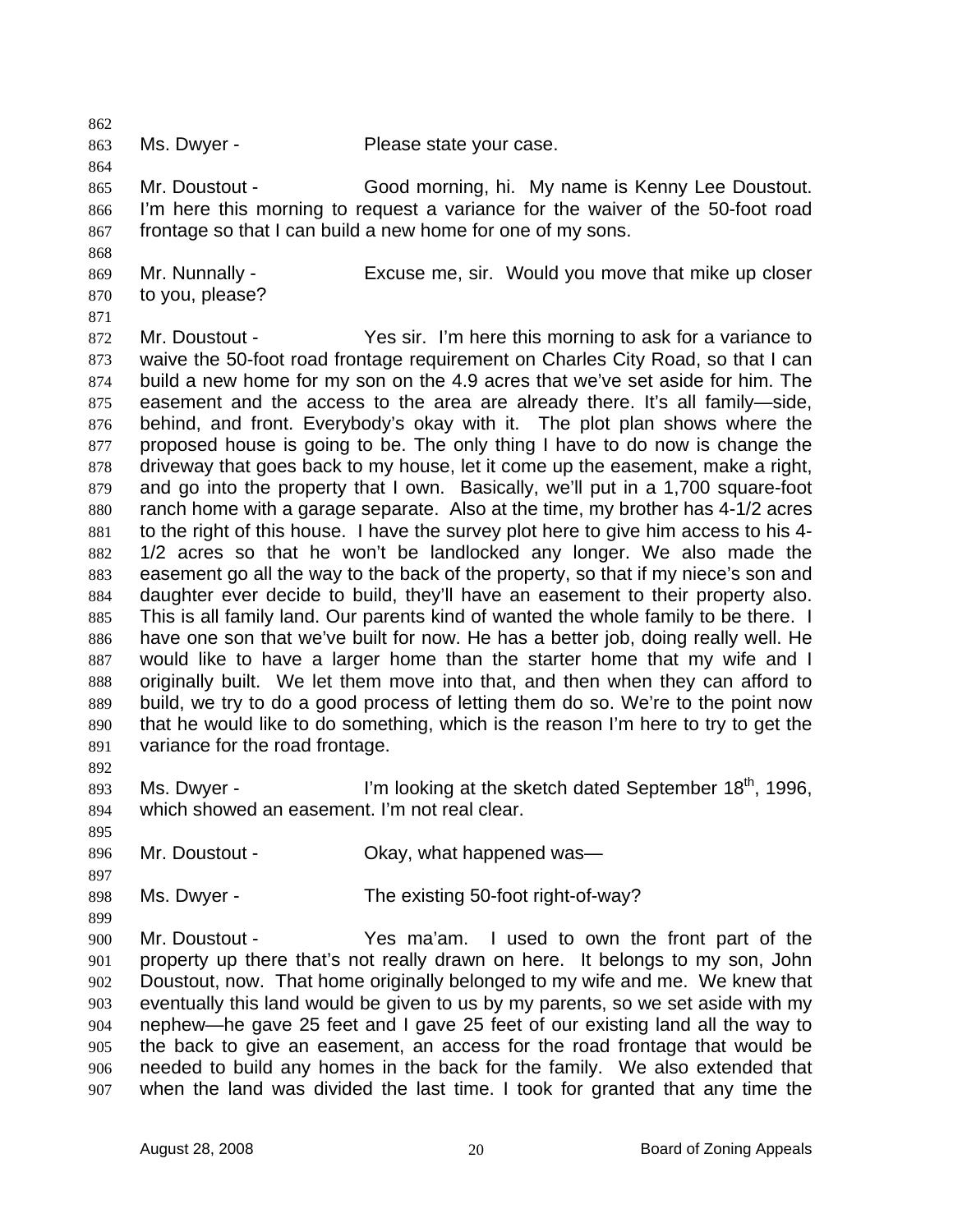| 908<br>909<br>910<br>911 | property would get the easement—which is the road frontage—that it would be<br>okay to build, until I put in for a permit and they said I had to get another<br>variance. |                                                                                    |  |
|--------------------------|---------------------------------------------------------------------------------------------------------------------------------------------------------------------------|------------------------------------------------------------------------------------|--|
| 912                      | Ms. Dwyer -                                                                                                                                                               | The easement goes all the way back to what's                                       |  |
| 913                      | designated at the Courtney property?                                                                                                                                      |                                                                                    |  |
| 914                      |                                                                                                                                                                           |                                                                                    |  |
| 915                      | Mr. Doustout -                                                                                                                                                            | Yes ma'am.                                                                         |  |
| 916                      |                                                                                                                                                                           |                                                                                    |  |
| 917                      | Ms. Dwyer -                                                                                                                                                               | Where exactly are the other two parcels that you've                                |  |
| 918<br>919               |                                                                                                                                                                           | warned us you might be coming to get easements for in the future?                  |  |
| 920                      | Mr. Doustout -                                                                                                                                                            | This one here is the 4.9 acres that we've divided off.                             |  |
| 921                      |                                                                                                                                                                           |                                                                                    |  |
| 922                      | Ms. Dwyer -                                                                                                                                                               | Right.                                                                             |  |
| 923                      |                                                                                                                                                                           |                                                                                    |  |
| 924                      | Mr. Doustout -                                                                                                                                                            | You can see that triangle shaped piece, and see my                                 |  |
| 925                      |                                                                                                                                                                           | log cabin back a little further. Right now, where that arch driveway comes         |  |
| 926                      |                                                                                                                                                                           | through coming to my house, the house will be built off that arch right there.     |  |
| 927                      |                                                                                                                                                                           |                                                                                    |  |
| 928                      | Ms. Dwyer -                                                                                                                                                               | The one you're talking about today.                                                |  |
| 929                      |                                                                                                                                                                           |                                                                                    |  |
| 930                      | Mr. Doustout -                                                                                                                                                            | Yes ma'am.                                                                         |  |
| 931                      |                                                                                                                                                                           |                                                                                    |  |
| 932                      | Ms. Dwyer -                                                                                                                                                               | Okay.                                                                              |  |
| 933                      |                                                                                                                                                                           |                                                                                    |  |
| 934                      | Mr. Doustout -                                                                                                                                                            | Then later on, if my youngest son decides he wants to                              |  |
| 935                      |                                                                                                                                                                           | build, what our game plan would be is to follow that easement straight down to     |  |
| 936                      |                                                                                                                                                                           | the back part of the property. He said, yes, he would like to have a piece all the |  |
| 937                      | way in the back left-hand corner.                                                                                                                                         |                                                                                    |  |
| 938                      |                                                                                                                                                                           |                                                                                    |  |
| 939                      | Ms. Dwyer -                                                                                                                                                               | Of your property.                                                                  |  |
| 940                      |                                                                                                                                                                           |                                                                                    |  |
| 941                      | Mr. Doustout -                                                                                                                                                            | Yes ma'am.                                                                         |  |
| 942                      |                                                                                                                                                                           |                                                                                    |  |
| 943                      | Mr. Blankinship -                                                                                                                                                         | Continuing north.                                                                  |  |
| 944                      |                                                                                                                                                                           |                                                                                    |  |
| 945                      | Ms. Dwyer -                                                                                                                                                               | Okay.                                                                              |  |
| 946                      |                                                                                                                                                                           |                                                                                    |  |
| 947                      | Mr. Blankinship -                                                                                                                                                         | North.                                                                             |  |
| 948                      |                                                                                                                                                                           |                                                                                    |  |
| 949                      | Mr. Doustout -                                                                                                                                                            | That would be all of my sons, at that point, down on                               |  |
| 950                      | the property.                                                                                                                                                             |                                                                                    |  |
| 951                      |                                                                                                                                                                           |                                                                                    |  |
| 952                      | Ms. Dwyer -                                                                                                                                                               | To the top, Paul.                                                                  |  |
| 953                      |                                                                                                                                                                           |                                                                                    |  |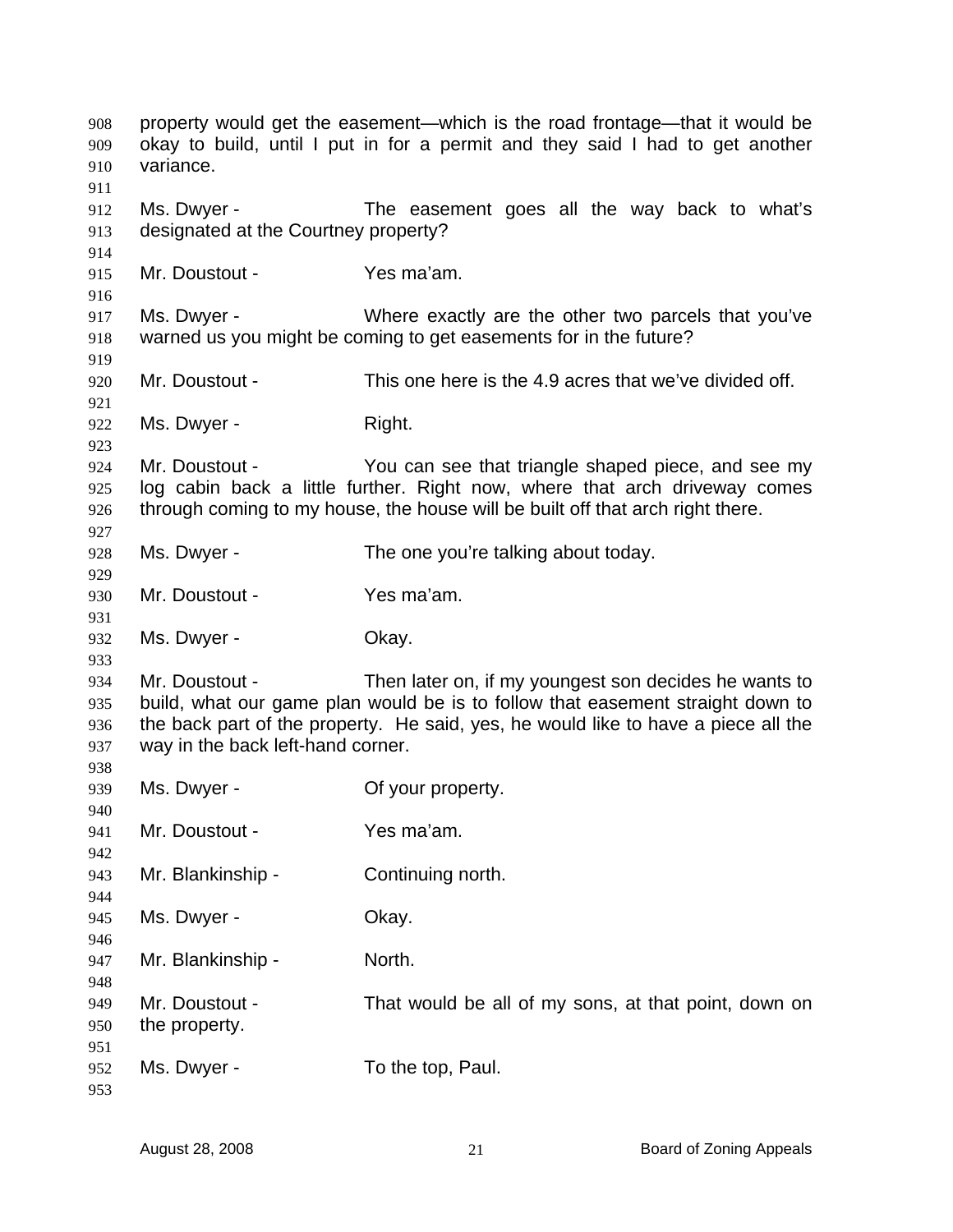954 Mr. Doustout - Keep on going straight up. 955 956 957 958 959 960 961 962 963 964 965 966 967 968 969 970 971 972 973 974 975 976 977 978 979 980 981 982 983 984 985 986 987 988 989 990 991 992 993 994 995 996 997 998 999 Mr. Blankinship - North. There you go. Mr. Doustout - Right. All the way to the end. Right there. Ms. Dwyer - That's where your other son might build. Mr. Doustout - Yes. He said he'd like to be all the way in the back, if he could. Ms. Dwyer - Then you said something about a niece? Mr. Doustout - My niece lives off the left. She has a house in that little narrow strip. Right there. That's where my niece lives. If you come up further straight in the other little narrow strip, that's my nephew. Then the house to the right of where she is right now, that's my son. Then the one to the right of that, right there, that's my brother. The little triangular piece behind my brother's house is the 4-1/2 acres that's landlocked, which I'm giving my brother access to get to that. He has two grandsons that would like to build up there. Ms. Harris - **Mr. Doustout, have you investigated subdivision plat** requirements? Mr. Doustout - Yes. I'm under the understanding as long as it's family, it doesn't really go into subdivision; that's not what we're after. We're just trying to keep our family together. Ms. Harris - The Right. You would not need a variance if you had the approval through a subdivision plat. I was wondering what are those requirements? It seems here you have a mini-subdivision already, or you're proposing one. Mr. Doustout - We do, if you consider family building on their property a subdivision; I don't. We're just trying to stick together. Land is hard to get nowadays. We have it, and our children don't. That's one thing that my parents wanted is my whole family to be down there, and that's what we're trying to do. Ms. Harris - The Mr. Blankinship, how difficult is it to get subdivision approval for something like this? Mr. Blankinship - You would be looking at building at least a thousand feet of state road, and probably more like 1200 to serve all of these homes, or maybe even more than that. I'm afraid I've lost track of the per-foot cost of building roads, but it would be substantial.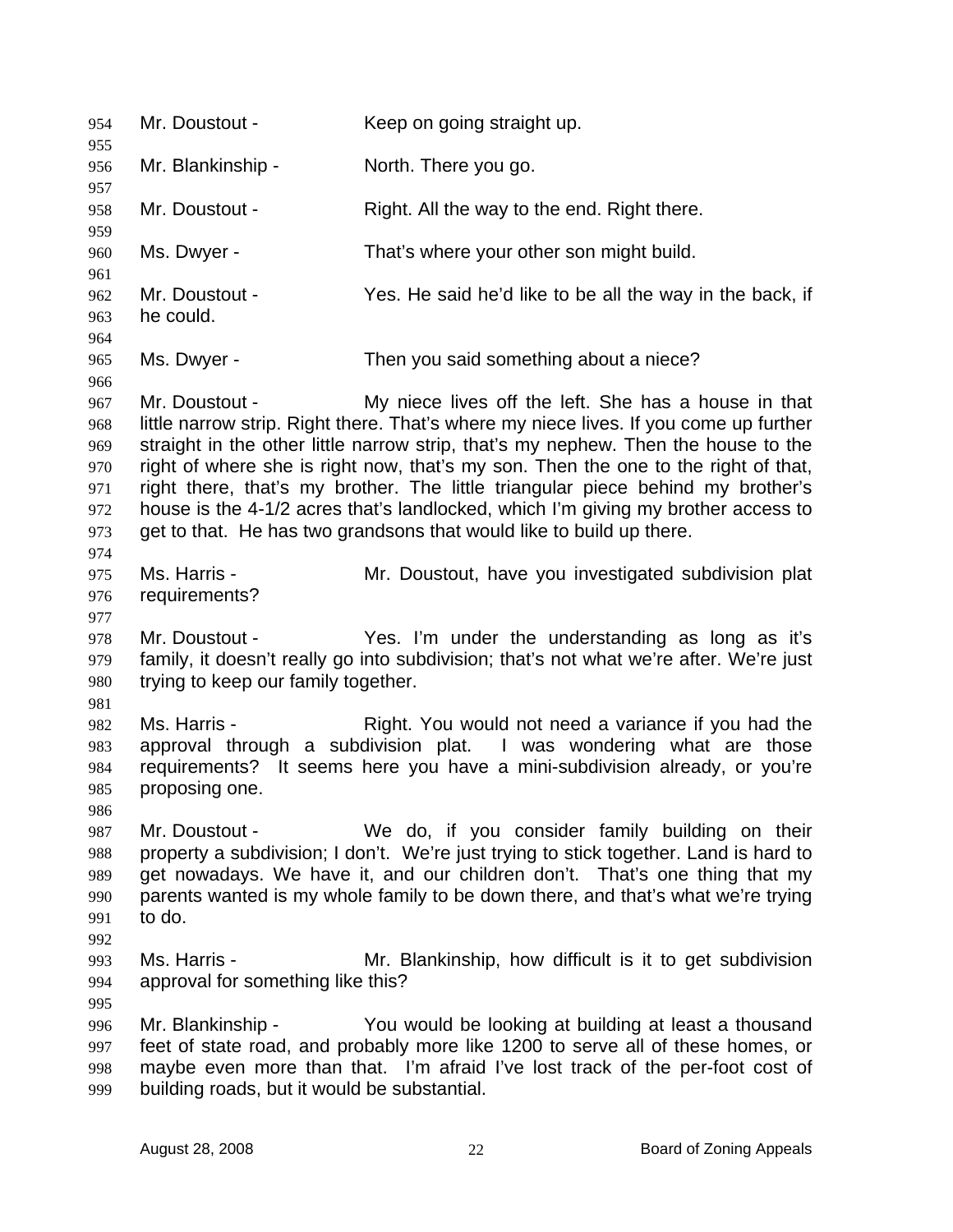| 1000         |                                                    |                                                                                   |
|--------------|----------------------------------------------------|-----------------------------------------------------------------------------------|
| 1001         | Mr. Wright -                                       | You're talking about thousands of dollars.                                        |
| 1002         |                                                    |                                                                                   |
| 1003         | Mr. Blankinship -                                  | Yes. Probably close to \$100,000.                                                 |
| 1004         | Mr. Doustout -                                     |                                                                                   |
| 1005<br>1006 |                                                    | That is not going to happen on my property.                                       |
| 1007         | Ms. Harris -                                       | Yes, that's prohibitive.                                                          |
| 1008         |                                                    |                                                                                   |
| 1009         | Mr. Doustout -                                     | That's family land and it's not going to be a                                     |
| 1010         |                                                    | subdivision. I have enough of them coming in around there now.                    |
| 1011         |                                                    |                                                                                   |
| 1012         | Ms. Dwyer -                                        | When you divide a parcel, that's a subdivision,                                   |
| 1013         | technically.                                       |                                                                                   |
| 1014         |                                                    |                                                                                   |
| 1015         | Mr. Doustout -                                     | I took for granted that when it's family, it's not                                |
| 1016         | considered a subdivision.                          |                                                                                   |
| 1017         |                                                    |                                                                                   |
| 1018         | Ms. Dwyer -                                        | Well, you don't have to get subdivision approval, but                             |
| 1019<br>1020 |                                                    | there are other requirements such as road frontage that you have to have.         |
| 1021         | Mr. Doustout -                                     | We like the woods.                                                                |
| 1022         |                                                    |                                                                                   |
| 1023         | Ms. Dwyer -                                        | This was part of a 26-acre parcel that was subdivided                             |
| 1024         |                                                    | in 1987. Then this particular lot that we're looking at today is what you want to |
| 1025         |                                                    | subdivide from your existing property, which is 13.5 acres. You already have use  |
| 1026         | and enjoyment of the 13.5 acres for your own home. |                                                                                   |
| 1027         |                                                    |                                                                                   |
| 1028         | Mr. Doustout -                                     | Yes ma'am.                                                                        |
| 1029         |                                                    |                                                                                   |
| 1030         | Ms. Dwyer -                                        | Any questions by Board members?                                                   |
| 1031         |                                                    |                                                                                   |
| 1032         |                                                    | Mr. Doustout - I also agree with all of your conditions that you have.            |
| 1033<br>1034 | There is no problem whatsoever.                    |                                                                                   |
| 1035         | Ms. Dwyer -                                        | All right. Thank you, sir.                                                        |
| 1036         |                                                    |                                                                                   |
| 1037         | Mr. Doustout -                                     | All right. You all have a good day.                                               |
| 1038         |                                                    |                                                                                   |
| 1039         | Ms. Dwyer -                                        | If there are no other comments that closes the                                    |
| 1040         | testimony for this case.                           |                                                                                   |
| 1041         |                                                    |                                                                                   |
| 1042         | <b>DECISION</b>                                    |                                                                                   |
| 1043         |                                                    |                                                                                   |
| 1044         | Mr. Wright -                                       | I move that we approve this request on the grounds                                |

 that this is a legal subdivision; therefore, we have a legal lot. I consider the lot to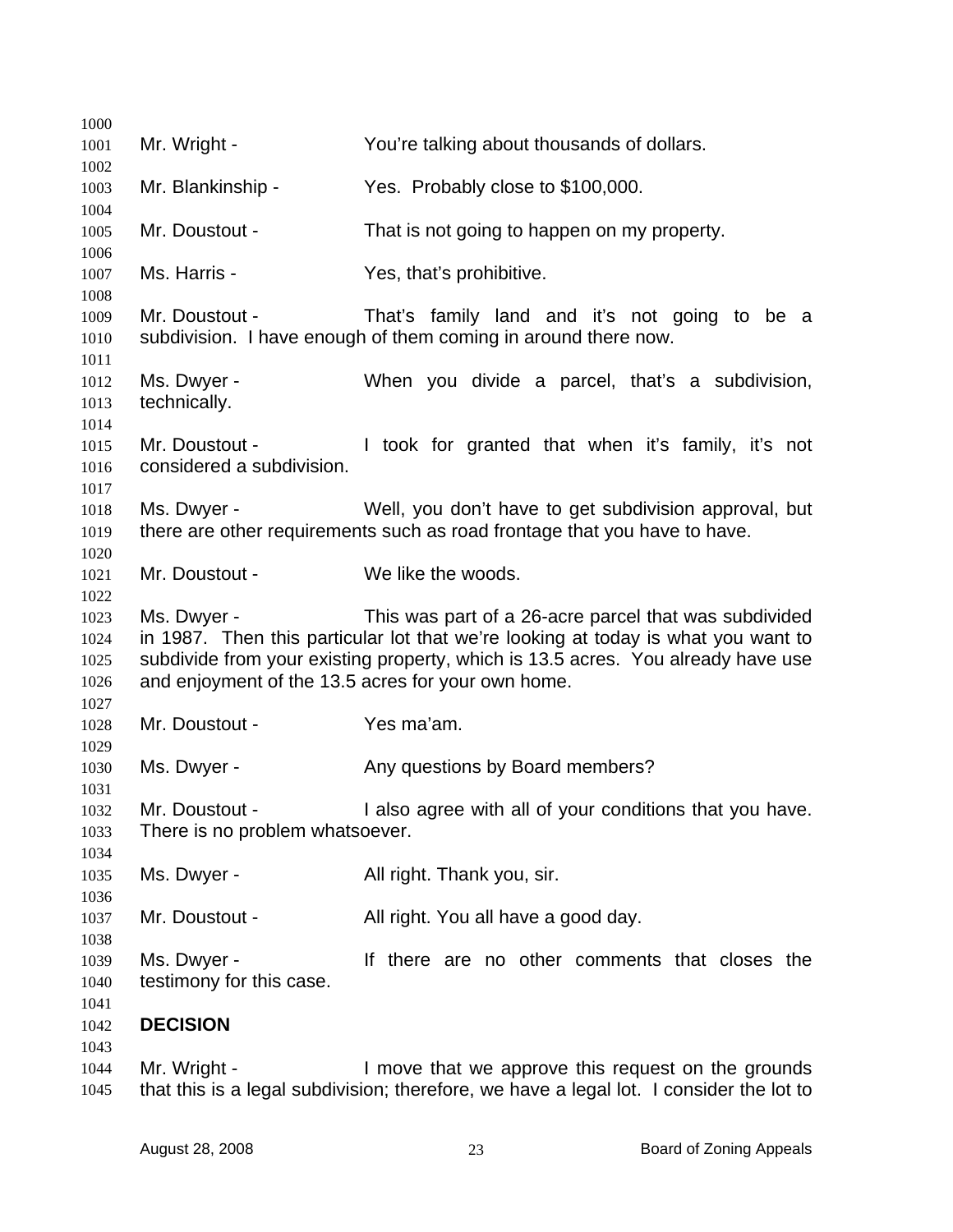be taken as a whole; therefore, there is no reasonable, beneficial use of the lot without the variance. Therefore, the granting of this variance will alleviate a clearly demonstrable hardship approaching confiscation since they can't use the lot for anything else except a residence. 1046 1047 1048 1049 1050 1051 1052 1053 1054 1055 1056 1057 1058 1059 1060 1061 1062 1063 1064 1065 1066 1067 1068 1069 1070 1071 1072 1073 1074 1075 1076 1077 1078 1079 1080 1081 1082 1083 1084 1085 1086 1087 1088 1089 1090 Mr. Nunnally - The Second the motion. Ms. Dwyer - **Motion by Mr. Wright, seconded by Mr. Nunnally.** Any discussion? Ms. Harris - Yes. I don't believe that the Cochran and Cherrystone cases were designed to prevent family subdivisions that have worked well, such as this one. Chairman Wright has examined the Cochran and Cherrystone cases—and he can correct me if I'm wrong—and I don't believe that was the intent of those cases. Ms. Dwyer - Mr. Wright, I have a question. Mr. Wright - I can address one thing. I think we would be putting a very strict interpretation on Cherrystone if we were to say that you had to have this 50-foot road frontage at the date of the ordinance. You have to read Cherrystone, and I have it right here. In Cherrystone it was a matter of narrowness of the lot. I'm reading from Cherrystone: "Here, the applicant failed to show that the lots for which variances were sought were lots of record in 1988 when the Bay Act became effective. Because the express language of the Bay Act and Code Section 15.2-2309(2)—" That's in the language. In the language creating the 50-foot road frontage requirement, it did not say it had to be effective at the date of the Code. We have to take Cherrystone based on the facts. That's my feeling about it. Ms. Dwyer - I hate to be the bad guy. I'm not even getting into Cherrystone. We have 13.5 acres, and the applicant, as I understand it, wants to peel off another 4-point-some acres to make a lot. It's not as though we're considering a lot that's been in existence for any period of time. This is something that the applicant is requesting to do. At this point, we don't really have a lot other than the 13.5 acres. Clearly, to me under Cochran, we don't even get to Cherrystone. Under Cochran, he has reasonable and beneficial use of these 13.5 acres. Cochran never made an exception for family divisions. There's nothing in there that indicates that there are exceptions other than the ones specifically stated by the Supreme Court. So, I would respectfully disagree, Mr. Wright. Mr. Wright - Until that is made clear, I will side with the landowner for the use of his land.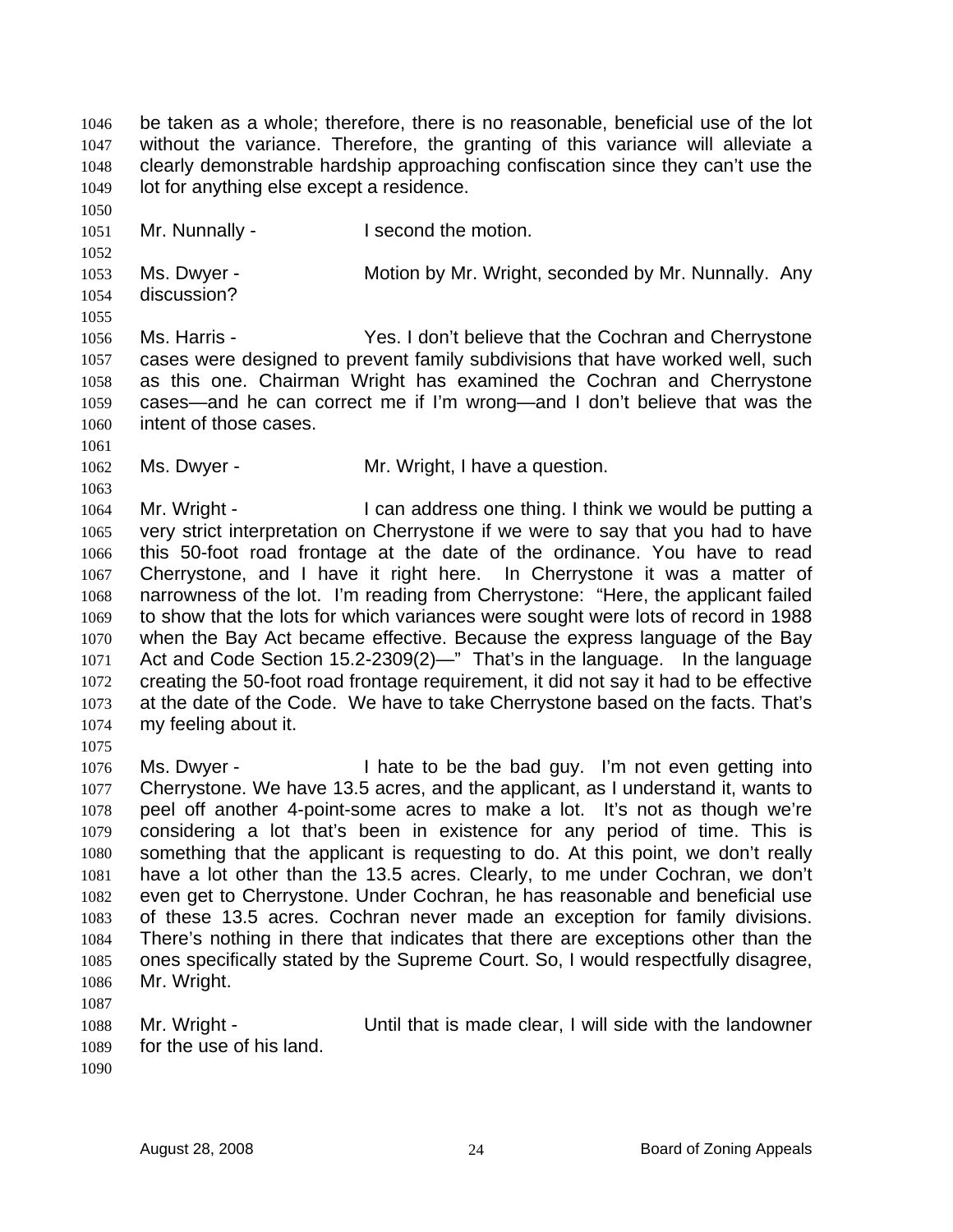Ms. Dwyer - All right. Any other discussion? We have a motion by Mr. Wright, seconded by Mr. Nunnally. All in favor of the motion say aye. All opposed say no. The ayes have it; the motion carries. 1091 1092 1093

1095 1096 1097 1098 1099 After an advertised public hearing and on a motion by Mr. Wright, seconded by Mr. Nunnally, the Board **approved** application **A-017-08, Kenneth Lee Doustout's** request for a variance from Section 24-9 to build a home at 4706 Charles City Road (Parcel 837-700-4228 (part)), zoned A-1, Agricultural District (Varina). The Board approved the variance subject to the following conditions:

- 1100 1101 1102 1103 1. This variance applies only to the 50 foot lot frontage requirement for one dwelling only. All other applicable regulations of the County Code shall remain in force.
- 1105 1106 1107 1108 1109 1110 2. Only the improvements shown on the plot plan filed with the application may be constructed pursuant to this approval. Any additional improvements shall comply with the applicable regulations of the County Code. Any substantial changes or additions to the design or location of the improvements may require a new variance.

1111 1112 1113 1114 3. Approval of this request does not imply that a building permit will be issued. Building permit approval is contingent on Health Department requirements, including, but not limited to, soil evaluation for a septic drainfield and reserve area, and approval of a well location.

1115

1094

1104

1116 1117 1118 1119 1120 1121 4. At the time of building permit application, the owner shall demonstrate that the parcel created by this division has been conveyed to members of the immediate family, and the subdivision ordinance has not been circumvented. Ownership of the parcel shall remain in the immediate family for a minimum of five years. If this condition cannot be met, the owner shall submit a subdivision plat for review and approval by the Planning Department.

1122

1123 1124 5. The applicant must present proof with the building permit application that a legal access right to the property has been obtained.

1125

1126 1127 1128 1129 1130 6. The owners of the property and their heirs or assignees, shall accept responsibility for maintaining access to the property until such a time as the access is improved to County standards and accepted in the County road system for maintenance.

- 1131 1132 1133 1134 Affirmative: **Harris, Nunnally, Witte, Wright** 4 Negative: Dwyer 2009 During David Negative: 1 Absent: 0
- 1135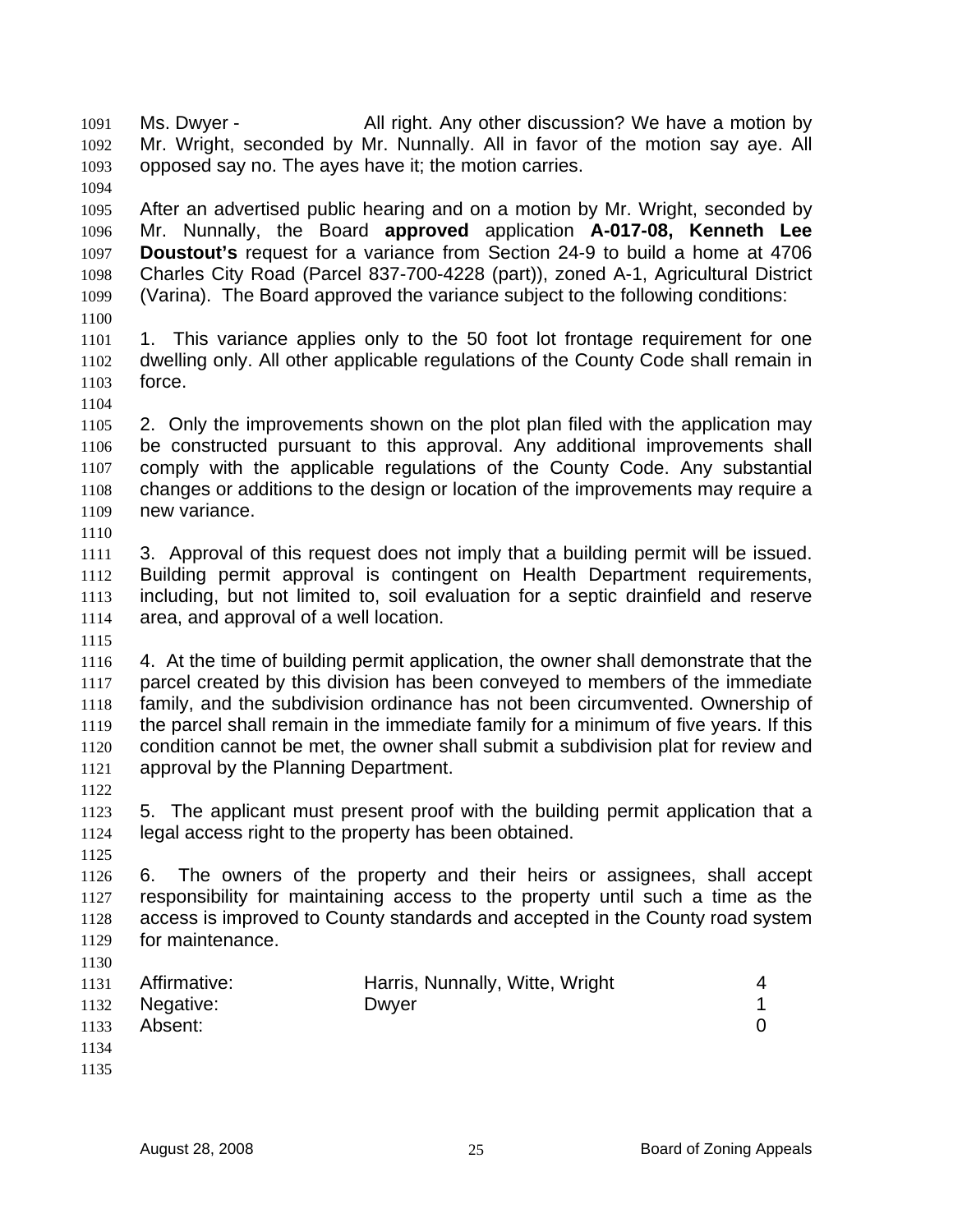**UP-017-08 RICHMOND RUGBY FOUNDATION** requests a conditional use permit pursuant to Sections 24-52(a) and 24-12(b) to operate a private recreation facility at 514 Whiteside Road (Parcel 833-710-5988), zoned A-1, Agricultural District (Varina). 1136 1137 1138 1139 1140

- 1141 1142 1143 Ms. Dwyer - Is there anyone here to speak to this case, for or against?
- 1144 1145 1146 Mr. Blankinship - Will you raise your right hand please? Do you swear the testimony you're about to give is the truth and nothing but the truth so help you God?
- 1147

1148 1149 1150 1151 Mr. Kinzey - **I** do. Thank you. My name is Reyn Kinzey. I'm here instead of Pete Sweet today because Pete was called away on business. I met with him on Tuesday and we went over our application.

- 1152 1153 1154 Basically, we are operating under a special use permit now that we were granted in 2005 to develop a rugby pitch—that's what we call the field in rugby, a pitch. We have been playing there the last couple years.
- 1156 1157 1158 Our situation has changed, and what we'd like to do is amend the hours and days of operation. We told the County that in the very long run, we would like to develop the land further, and I'd like to say a few things about that.
- 1159

1155

1160 1161 1162 1163 1164 1165 1166 1167 1168 1169 1170 1171 Basically, our situation with the County has changed. As is outlined in the letter to you on the 24<sup>th</sup>, we used to play all of our games either at Dorey Park or Mountain Road. We went to Mountain Road first, and then moved out to Dorey Park, which we had hoped to make our permanent home. As I'm sure you know, Henrico County is facing increasing pressure for playgrounds and athletic fields, and we have not been able to get those fields when we need them. Also, rugby is traditionally played regardless of weather. We do break for hurricanes, but not much else—we like to play in the mud. Quite rightly, Dorey Park takes a dim view of us playing in the mud, so we'd like to play on our field. Also, even since the letter was written to you, we are now having some problems getting practice fields from the County. We would like to start practicing out there, too, which brings me to the lighting requirement.

1172

1173 1174 1175 1176 1177 1178 1179 1180 1181 First of all, let's talk about the hours of operation. Is that what we should do? Right now, we are limited to Tuesday and Thursday evenings, and Saturdays. We would like to be able to practice every day of the week, Monday through Friday. As I say that, it doesn't mean that we would actually practice five days a week. Rugby players are amateurs; it's all volunteer. Asking people to come out more than twice a week for practice is a bit much, but if we get rained out on Tuesday, we would like the option of practicing on Wednesday. As for the days of operation, the hours that the Board recommended under the conditions would be very acceptable for us, except perhaps Sunday.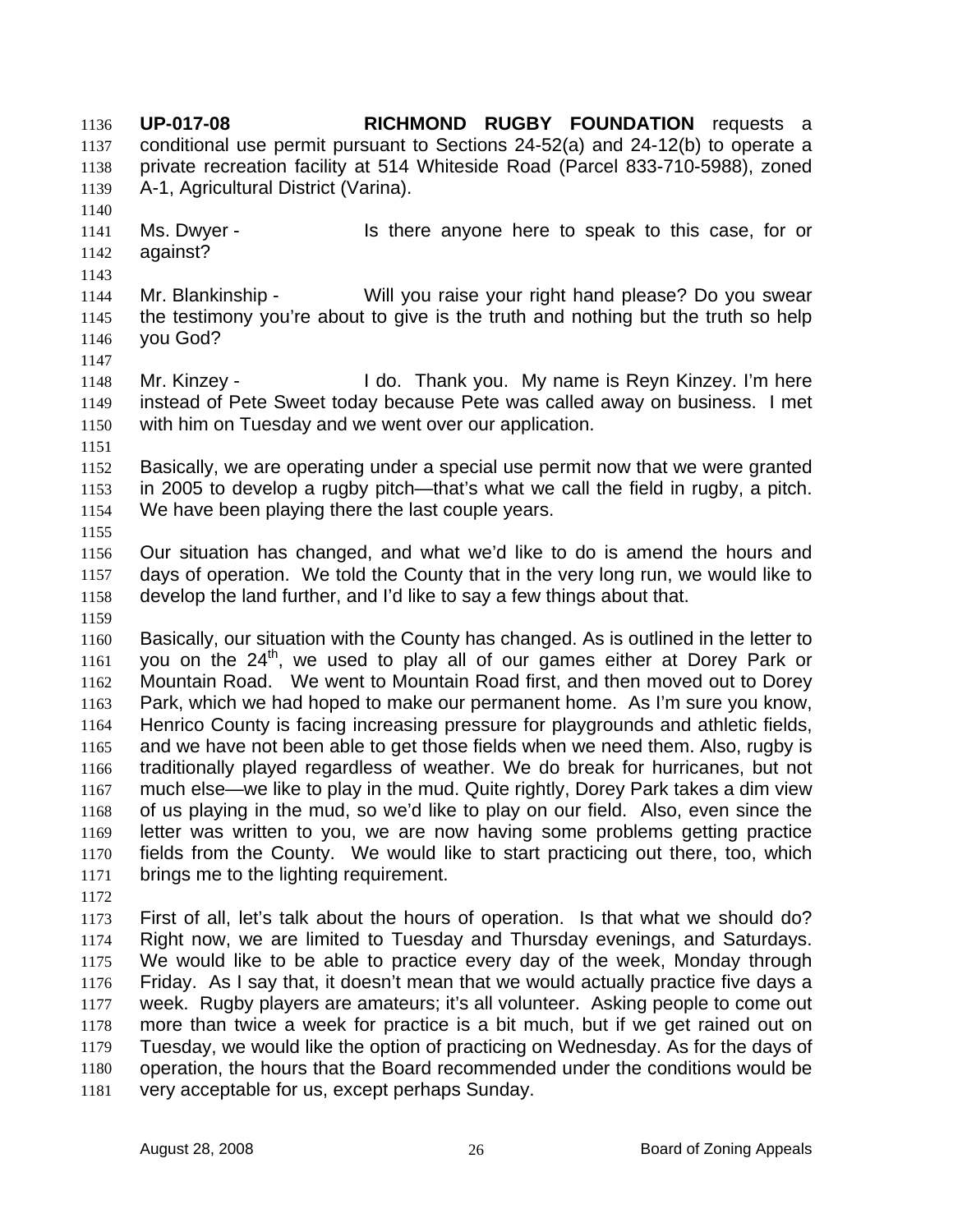1183 1184 1185 1186 1187 1188 1189 1190 1191 1192 I've been with the club now over 20 years. We don't like to play on Sunday, but from time to time, we do have to. When we do, it's usually because a Saturday game has been cancelled, and we're usually playing teams from either the Northern Virginia suburbs of Washington, or the Maryland suburbs of Washington, or Raleigh. They can be a 2-1/2-hour drive. When we do play on Sunday, we usually like to start earlier. The rugby players who come up from places like Raleigh don't have any problem getting here at 12 noon or 1:00 pm on Saturday, and then not leaving until 5:00 pm because it's Saturday night. Usually on Sunday, we like to play the games a little bit earlier so they can get back home on Sunday evenings and be ready for work the next day.

1193

1182

1194 1195 1196 1197 1198 1199 1200 1201 1202 1203 One thing I read said it appears that the club wants to intensify its use. We just want to make the County aware that eventually we would like to put a second field up, and we would like to put lighting up and maybe even a clubhouse. I can tell you right now, there are only three rugby clubs in this country that have clubhouses—Pittsburgh, Raleigh, and Charlotte. They're very rare. It will probably be 20 or 30 years from now before we'd ever be able to do that. I want to make clear that the second field would not mean we're going to double our games. We would like to put in a second field so we have a practice field. We could practice on one field in order to keep the game pitch a little bit more pristine.

1204

1205 1206 1207 1208 1209 1210 1211 1212 1213 1214 1215 1216 1217 Having said that, one of the two conditions that is asked for that we'd like to talk about is the last paragraph before the suggested conditions, which says, "If the rugby club decides to install lights in the future, staff will require a photometric plan showing that spillover will not exceed a half a foot candle at the property line." We don't have any problem with that, but then in the conditions it says we would have to come back for a new use permit. We would prefer if the condition was simply that when we put in lights, it will have to meet County standards. We don't have any problem meeting County standards; we just don't want to have to come back here two months from now if we do get those lights up. By the way, we're not talking about stadium lights like we have at Dorey Park or at Mountain Road. Typically, we don't play rugby at night. We play maybe one or two nights a year. We really need the lighting just for practices between 3:30 pm and 8:30 pm.

1218

1219 1220 1221 1222 1223 1224 1225 1226 1227 The second condition we'd like to not have is number three, because since we aren't really changing the intensity of use, we would prefer not to have to redevelop that driveway. The driveway now is perfectly adequate for us. We almost never have more than 30 or 40 cars out, and people all tend to get to the field either at the beginning of the game, all at the same time, or at the beginning of practice, and they all leave at the same time. So, we really don't need to have ingress and egress at the same time. It's usually people come in and go out. There are so few of us, and we all know each other. It's working just fine the way it is. Since we aren't making any other improvements to the land, and can't make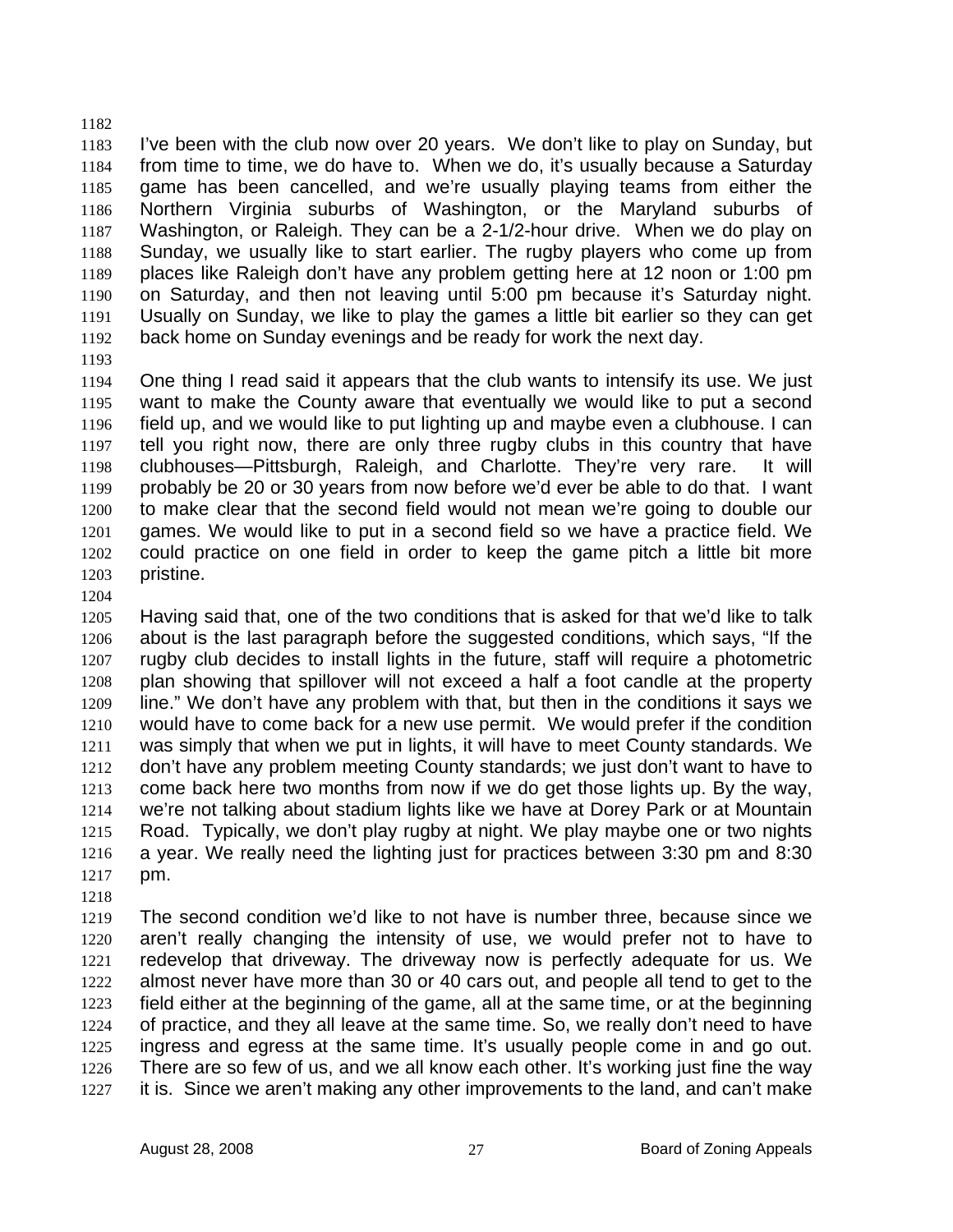any more improvements to the land without another conditional use permit, we would just say can we just leave the parking the way it is, and if we come back asking for a new permit to change our use, change the parking then. 1228 1229 1230 1231 1232 1233 1234 1235 1236 1237 1238 1239 1240 1241 1242 1243 1244 1245 1246 1247 1248 1249 1250 1251 1252 1253 1254 1255 1256 1257 1258 1259 1260 1261 1262 1263 1264 1265 1266 1267 1268 1269 1270 1271 1272 1273 Any questions? Ms. Dwyer - If I can summarize what you've said so that I can understand how what you said relates to the staff report. It appears that the staff report is only allowing an extension of the hours by its conditions. What you're asking is not only an extension of the hours with a change in the Sunday hours, but also approval of a second field, lighting, and eliminating Condition #3 relating to driveway improvement. Is that correct? Mr. Kinzey - **Perhaps I wasn't clear.** We're not asking for approval for a second pitch now. Ms. Dwyer - Chay. Mr. Kinzey - It will be years. It's taken us 20 years to develop the one we have. Ms. Dwyer - Chay. Mr. Kinzey - So, no. I'm only asking for the change of hours for Monday through Friday, Saturday and Sunday, and I'm asking permission to put lighting in now, as long as it meets the County's approval. Mr. Blankinship - I'm concerned about the lighting because when I received the letter, I responded to the club saying we need more details on the improvements you want to put up, and I was told the lighting isn't part of this approval so we're not going to submit any drawings. Mr. Kinzey - Okay. I wasn't privy to that decision. Again, we're now thinking that we have to move our practices out there. We are limited to being out of there by 8:30 pm anyway, which is fine. I guess the County could check our records at Dorey and Mountain Road; we've always been out by 8:00 pm, 8:30 pm. We would like to get some temporary lighting out there just so we can practice. Mr. Blankinship - Can you describe the lighting you're talking about? Mr. Kinzey - **I'm not an engineer.** Mr. Blankinship - You said not stadium lighting. Mr. Kinzey - Yes.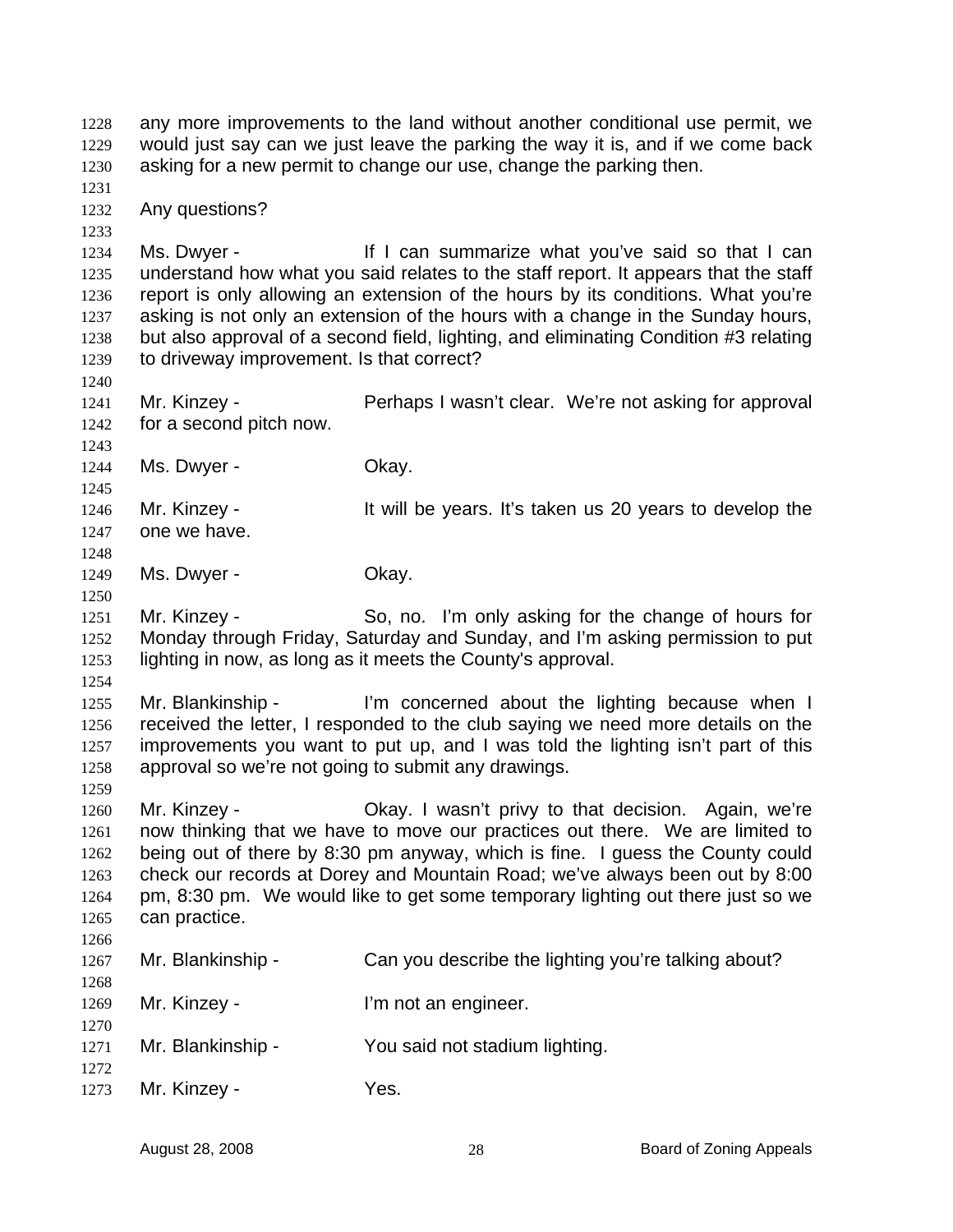1274 1275 1276 1277 1278 1279 1280 1281 1282 1283 1284 1285 1286 1287 1288 1289 1290 1291 1292 1293 1294 1295 1296 1297 1298 1299 1300 1301 1302 1303 1304 1305 1306 1307 1308 1309 1310 1311 1312 1313 1314 1315 1316 1317 1318 1319 Mr. Blankinship - Are you talking about something on a pole 15 or 20 feet high? Mr. Kinzey - We're perhaps not even talking about anything permanently now. At this point, we might be just looking at generator lights. I can't say any more. Tom, do you know? Ms. Dwyer - Do you have electricity at the fields? Mr. Kinzey - No, which is why we would be using generators right now. Mr. Blankinship - I'd be very uncomfortable approving lighting without having seen it. Mr. Kinzey - Okay. Again, it says the property is not to be lighted unless a new conditional use permit is obtained. I hear you. Obviously, we wouldn't put the lighting up until it was approved. I was just wondering about the relationship between, like I said, the last paragraph of the report that says—I'm not asking you to approve lighting without a plan. I was asking if we submit a plan for lighting and get it approved by the County, do we then also have to come back and get a new conditional permit. Ms. Dwyer - The You're suggesting that if you submit a plan to staff that complies with the last paragraph of the staff report, you would like to be able to build that. Mr. Kinzey - To do that now without coming back for another conditional use permit. It's not a big issue. If you want me to come so we can all see each other again, I'll be glad to come. Ms. Dwyer - The Another option would be to defer the case and come back next month. Mr. Kinzey - I would rather not do that. Again, please understand, we struggle. I can tell you right at the moment we don't have the money or anything for lighting. If we do get the money by the end of the fall season, yes, we would probably like to do the lighting. Right now, we don't have it. Of those two options, I would rather go ahead and keep it with the condition you have and get the hours changed today. That's a pressing need for us right now. Ms. Dwyer - What hours are you asking for on Sundays? Mr. Kinzey - It says in point number seven, "Hours of operation shall be limited to 3:30 pm to 8:30 pm Monday through Friday; 9:00 am until 8:30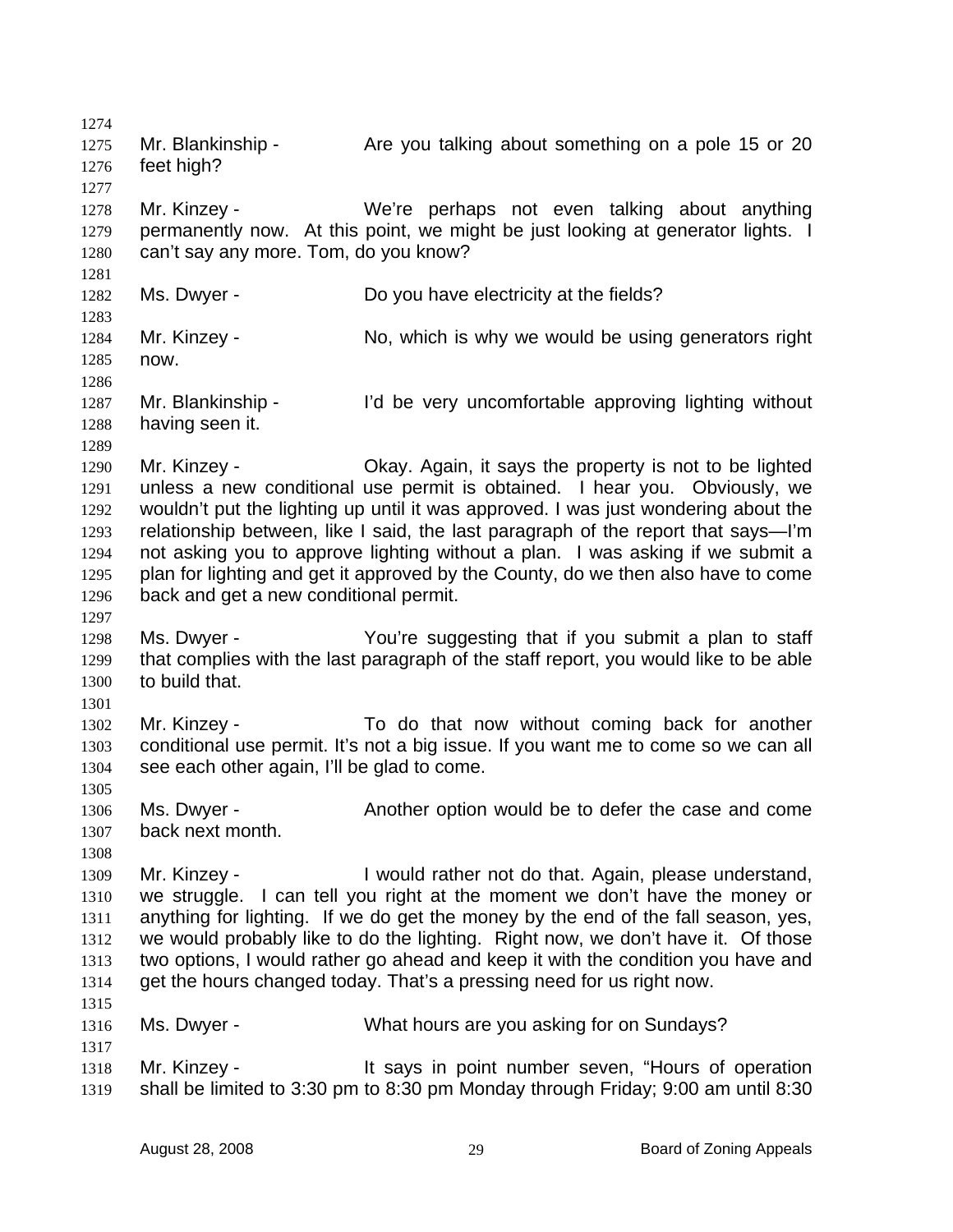pm on Saturday. We are fine with those, but I would also like it to be—I'd like to start a little earlier on Sunday, like maybe 10:00 am. We do not need to go to 8:30 pm; 10:00 am to 5:00 pm would be fine, or 5:30 pm. 1320 1321 1322 1323 1324 1325 1326 1327 1328 1329 1330 1331 1332 1333 1334 1335 1336 1337 1338 1339 1340 1341 1342 1343 1344 1345 1346 1347 1348 1349 1350 1351 1352 1353 1354 1355 1356 1357 1358 1359 1360 1361 1362 1363 Ms. Harris - Why not 12 noon to 5:00 pm or 5:30 pm? I notice that in the malls the stores are open by noon. Mr. Kinzey - Again, my concern are the players who are traveling two hours after the match to get back to Raleigh or Northern Virginia. If we start the game at 10:00 am, we'd be through by 12:30 pm. They could get some lunch and be back home before dinner. Ms. Dwyer - The How often do you say this happens in a given year? Mr. Kinzey - The a given year, three, maybe four times. Mr. Nunnally - I know you have a big church down there, but how many churches do you have in that neighborhood there? Mr. Kinzey - Think there are three. Mr. Nunnally - **Do they use this road much, or are you familiar with** that? Mr. Kinzey - Yes, I am familiar with it. Again, we don't think there is any traffic problem. The nearest church is Bethany, which is right across Whiteside Road from us. They cannot see the field, even though they're the closest one. We're back in the woods, so we're buffered in terms of sight and noise. Again, with the limited traffic of 30 or 40 cars, which are all parked on our parking lot, I don't see any traffic problem Ms. Dwyer - Condition #6—and this might be a question for staff. Is the existing buffer in compliance with Condition #6? Mr. Kinzey - The Understand that it is. Mr. Blankinship - I believe so, yes ma'am. Ms. Dwyer - The Music of the really is very heavily buffered. You cannot see anything. Mr. Kinzey - We have to put up signs when we have visiting teams, and they still sometimes can't find it.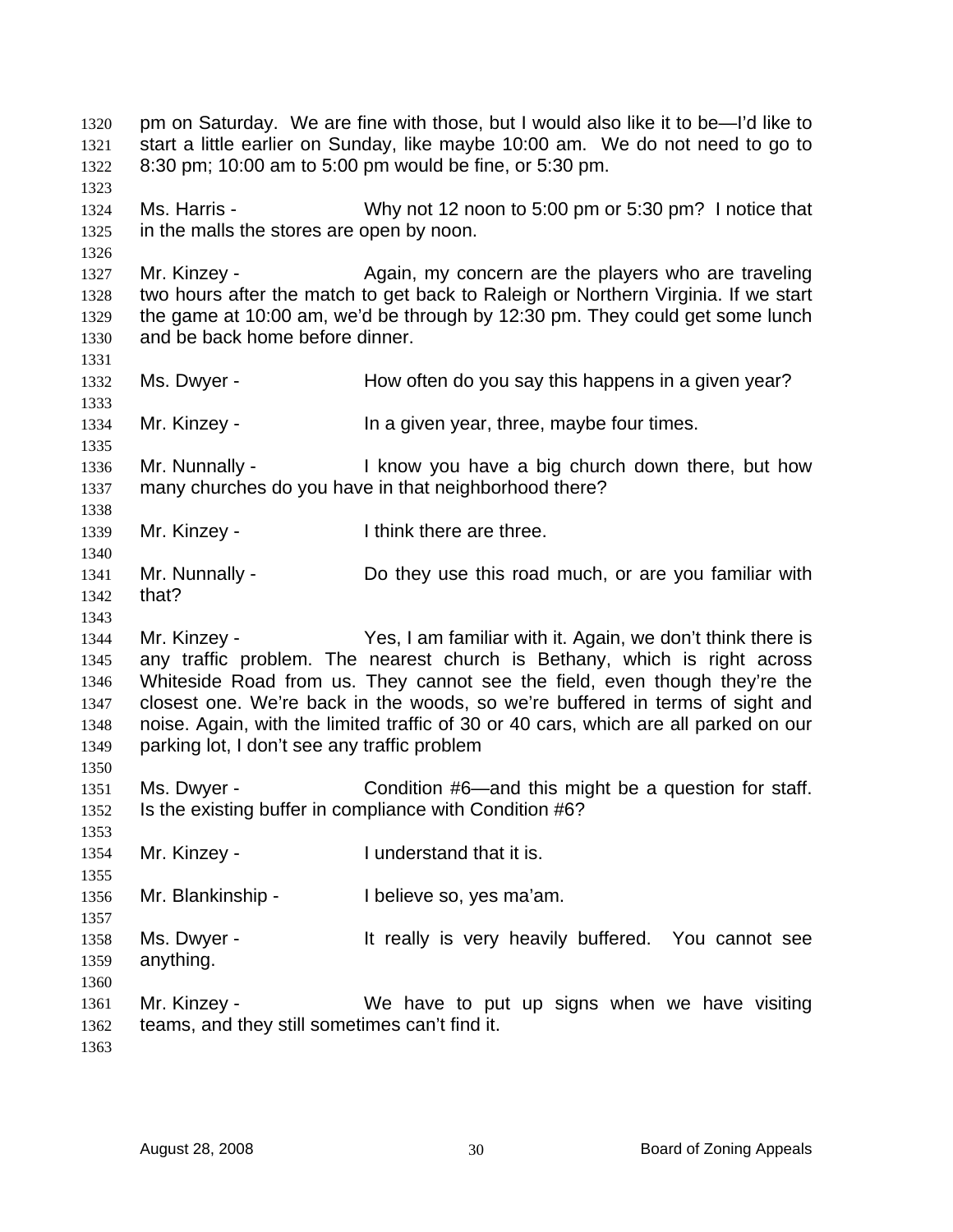Mr. Wright - I want to make sure I understand number seven. You're agreeable to everything in seven except you'd like to have it start at 10:00 am on Sunday? Mr. Kinzey - Yes sir, that's correct. Mr. Wright - And end when? Mr. Kinzey - I would be comfortable, obviously, with 8:30 pm, but if for some reason you want to make it earlier than that as sort of a tradeoff— Mr. Wright - If you don't have lights, that's going to— Mr. Kinzey - Exactly. Mr. Wright - Mother Nature's going to dictate that. Mr. Kinzey - Exactly. Mr. Wright - As soon as Daylight Saving Time goes off. Mr. Kinzey - Right. Ms. Dwyer - Although they could use it in the summer to practice or whatever. Mr. Kinzey - The Mr it's agreeable to the Board that we could have it 10:00 am to 8:30 pm on Sunday, that would ideal for us. Ms. Harris - The Mr. Kinzey, is it possible that you have no complaints from the churches because you've never had Sunday hours? Mr. Kinzey - That's certainly possible. We haven't been out there on Sunday. Ms. Harris - When the soccer matches are at the Y, does that traffic spill over into the field? Mr. Kinzey - No, no ma'am. We're about a quarter mile or half a mile from the Y. Ms. Harris - Do they ever park as far as the rugby field? Mr. Kinzey - Ch, no, no. Ms. Dwyer - They probably don't know it's there.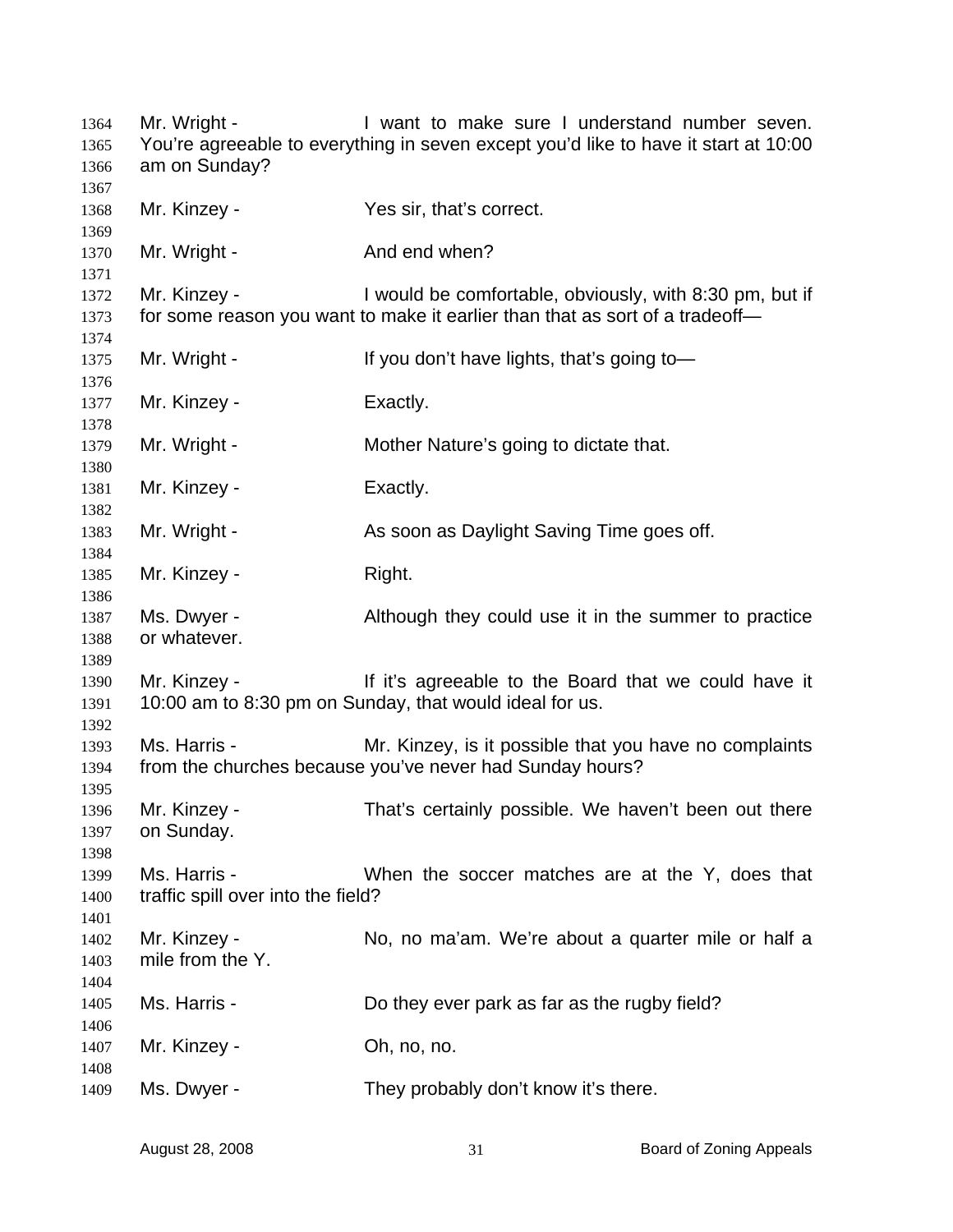| 1410         |                                                                     |                                                                                                                                          |
|--------------|---------------------------------------------------------------------|------------------------------------------------------------------------------------------------------------------------------------------|
| 1411         | Mr. Kinzey -                                                        | No, they don't.                                                                                                                          |
| 1412         |                                                                     |                                                                                                                                          |
| 1413         | Ms. Harris -                                                        | I knew it was there—I went to a soccer match—                                                                                            |
| 1414         | because I saw the signs.                                            |                                                                                                                                          |
| 1415<br>1416 | Mr. Kinzey -                                                        | Okay, good for you, good for you.                                                                                                        |
| 1417         |                                                                     |                                                                                                                                          |
| 1418<br>1419 | Ms. Dwyer -                                                         | Any other questions by Board members? Thank you.                                                                                         |
| 1420         | Mr. Kinzey -                                                        | Thank you very much for your time.                                                                                                       |
| 1421<br>1422 | <b>DECISION</b>                                                     |                                                                                                                                          |
| 1423         |                                                                     |                                                                                                                                          |
| 1424<br>1425 | Mr. Nunnally -<br>requesting is the change of hours. Is that right? | I'm not sure I know what this guy wants. All he's                                                                                        |
| 1426         |                                                                     |                                                                                                                                          |
| 1427         | Mr. Wright -                                                        | That's what we thought.                                                                                                                  |
| 1428         |                                                                     |                                                                                                                                          |
| 1429         | Ms. Dwyer -                                                         | Also under Condition #3, I believe?                                                                                                      |
| 1430         |                                                                     |                                                                                                                                          |
| 1431         | Mr. Blankinship -                                                   | Unless you're going to go approving lighting.                                                                                            |
| 1432         |                                                                     |                                                                                                                                          |
| 1433         | Mr. Wright -                                                        | What he wants to do is to leave everything just like it<br>is, except change the hours. He admitted he didn't know about the lighting. I |
| 1434<br>1435 |                                                                     | wouldn't be in favor of approving lighting without a plan being submitted. What                                                          |
| 1436         |                                                                     | staff is recommending is to go a step further than the present in Condition #3. Is                                                       |
| 1437         | that right, Ben?                                                    |                                                                                                                                          |
| 1438         |                                                                     |                                                                                                                                          |
| 1439         | Ms. Dwyer -                                                         | That's a parking lot and driveway.                                                                                                       |
| 1440         |                                                                     |                                                                                                                                          |
| 1441         | Mr. Wright -                                                        | Yes. In other words, this adds something.                                                                                                |
| 1442         |                                                                     |                                                                                                                                          |
| 1443         | Mr. Blankinship -                                                   | Yes, that's right.                                                                                                                       |
| 1444<br>1445 | Mr. Wright -                                                        |                                                                                                                                          |
| 1446         | everything else as it is.                                           | All he wants to do is change the hours and leave                                                                                         |
| 1447         |                                                                     |                                                                                                                                          |
| 1448         | Mr. Blankinship -                                                   | That's correct. Our position is if they're going to be                                                                                   |
| 1449         |                                                                     | using the field more, it's likely that there is going to be more damage out there,                                                       |
| 1450         |                                                                     | and we would like to see them upgrade the parking facilities.                                                                            |
| 1451         |                                                                     |                                                                                                                                          |
| 1452         | Mr. Wright -                                                        | They may be using it more, but it's not a tremendous                                                                                     |
| 1453         |                                                                     | use. That's quite an expensive undertaking to do what you say in Condition #3,                                                           |
| 1454         | isn't it?                                                           |                                                                                                                                          |
| 1455         |                                                                     |                                                                                                                                          |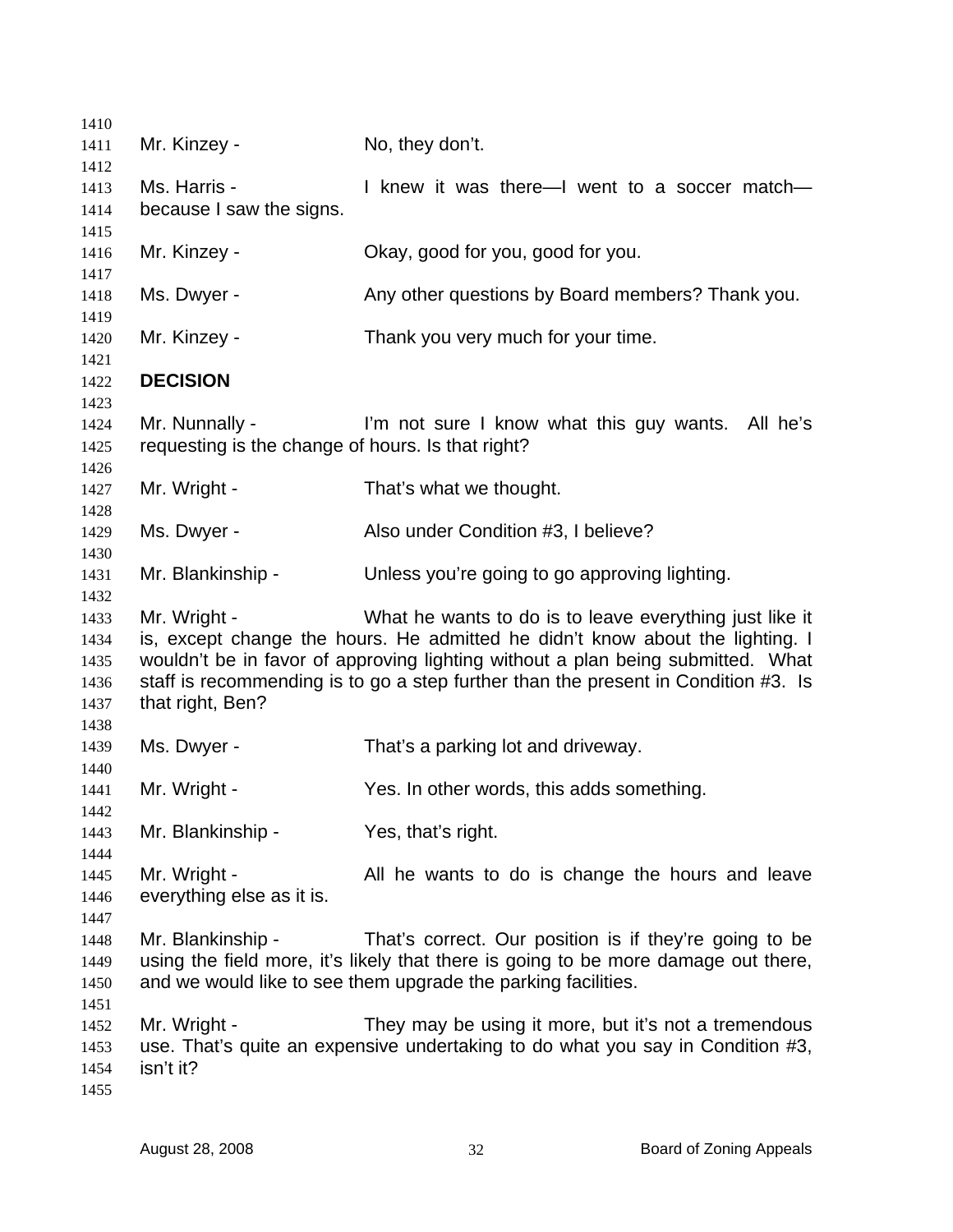Mr. Blankinship - Yes sir, I would be. Ms. Dwyer - We could have a motion that considers Conditions #3, #4, and #7. I believe those are the ones that the applicant mentioned and are an issue. Mr. Wright - The Muslim of the Vietnam of the Vietnam of the Muslim of the Muslim of the Muslim of the Muslim o approve lighting. That works fine. Four works fine. The only other thing is whether we want to change the hours on Sunday to 10:00 am rather than 1:00 pm. Ms. Dwyer - The Collection Condition #3, which is a Ms. Dwyer requirement for additional improvements in the driveway? Mr. Wright - I move that we approve it. Since it's the same use that's been there for years. I know it will increase somewhat, the use of the property. Eliminate Condition #3 and— Mr. Nunnally - Four? Mr. Wright - No, four is fine. Mr. Nunnally - Oh, yes, that's right. Mr. Wright - Four is fine. Changing the hours to 11:00 am rather than 1:00 pm. Mr. Blankinship - I don't know what time those two churches or three churches in that neighborhood begin. I would guess 11:00 am is their service time. Mr. Nunnally - Most of them do, but now they have about three services. Mr. Wright - If it's an 11:00 am service, they're going to already be there. Most traffic is done by a quarter to 11:00 am or so. Mr. Nunnally - You said 11:00 am? Mr. Wright - That's what I say, 11:00 am. Mr. Nunnally - Ckay. Mr. Wright - We could go to 12 noon, if you want to. Ms. Dwyer - Do I have a second?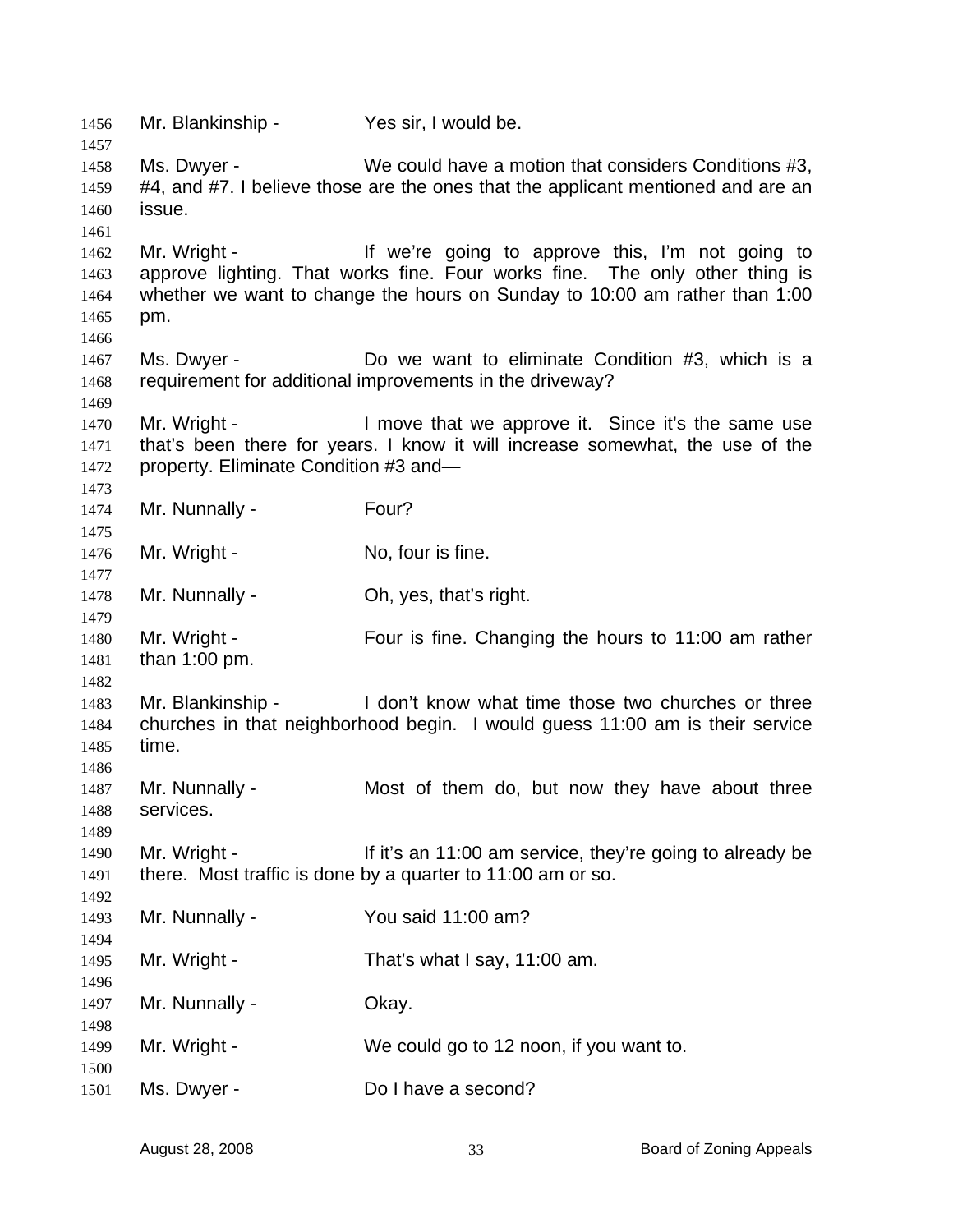1502 1503 1504 1505 1506 1507 1508 1509 1510 1511 1512 1513 1514 1515 1516 1517 1518 1519 1520 1521 1522 1523 1524 1525 1526 1527 1528 1529 1530 1531 1532 1533 1534 1535 1536 1537 1538 1539 1540 1541 1542 1543 1544 1545 1546 Mr. Wright - T'll say 11:00 am. Mr. Nunnally - I second it. Ms. Dwyer - **Motion by Mr. Wright, seconded by Mr. Nunnally that** we approve the case eliminating Condition #3, leaving Condition #4 as it is, and amending hours under Condition #7 to 11:00 am to 8:30 pm on Sunday. Any discussion? Ms. Harris - I feel more comfortable with 12 noon on Sunday. As I stated in our discussion earlier, I believe we have not had any complaints because there were no Sunday hours. Now there are Sunday hours. They won't be able to have 8:30 am curfew without lights, so they're going to take this to get the new conditional permit, and we've already given them the authority to have those later hours. I thought we could probably head off a problem here. Mr. Wright - The I don't have any problem with that. I was toying with 12 noon. Ms. Dwyer - The I'm comfortable with 10:00 am, actually, because I think the use is so minimal. There are so few games. I'm accustomed to Striker Field and the Y, and this is a very small operation with very, very limited, very little use. I don't see traffic jams or traffic problems. If they're there at 10:00 am, then they're there before a lot of the 11:00 am traffic. Ms. Harris - The roads are very narrow. A couple of the churches are very small, but I think that they are nonetheless just as interested in safe passage and not having competition, and conflicts, and distractions. I still believe the reason we have not had complaints is because Sunday was not an issue. Ms. Dwyer - This a narrow road. It's a public road and this, again, I think is such a small, limited and minimal use. I don't think the public using a public road for something as limited as this would— Ms. Harris - Compared to Staples Mill Road, it is narrow. Ms. Dwyer - It is narrow, but it is a public road, it's a public street, and they're entitled to use it. I would vote for 10:00 am. Anyway, the motion is 11:00 am. Mr. Witte - The State of Lettin 11:00 am. Being a sports in Mr. Vitte enthusiast all my life, I can appreciate wanting to get back home before it gets dark on Sunday to get in order for Monday—school, work, whatever.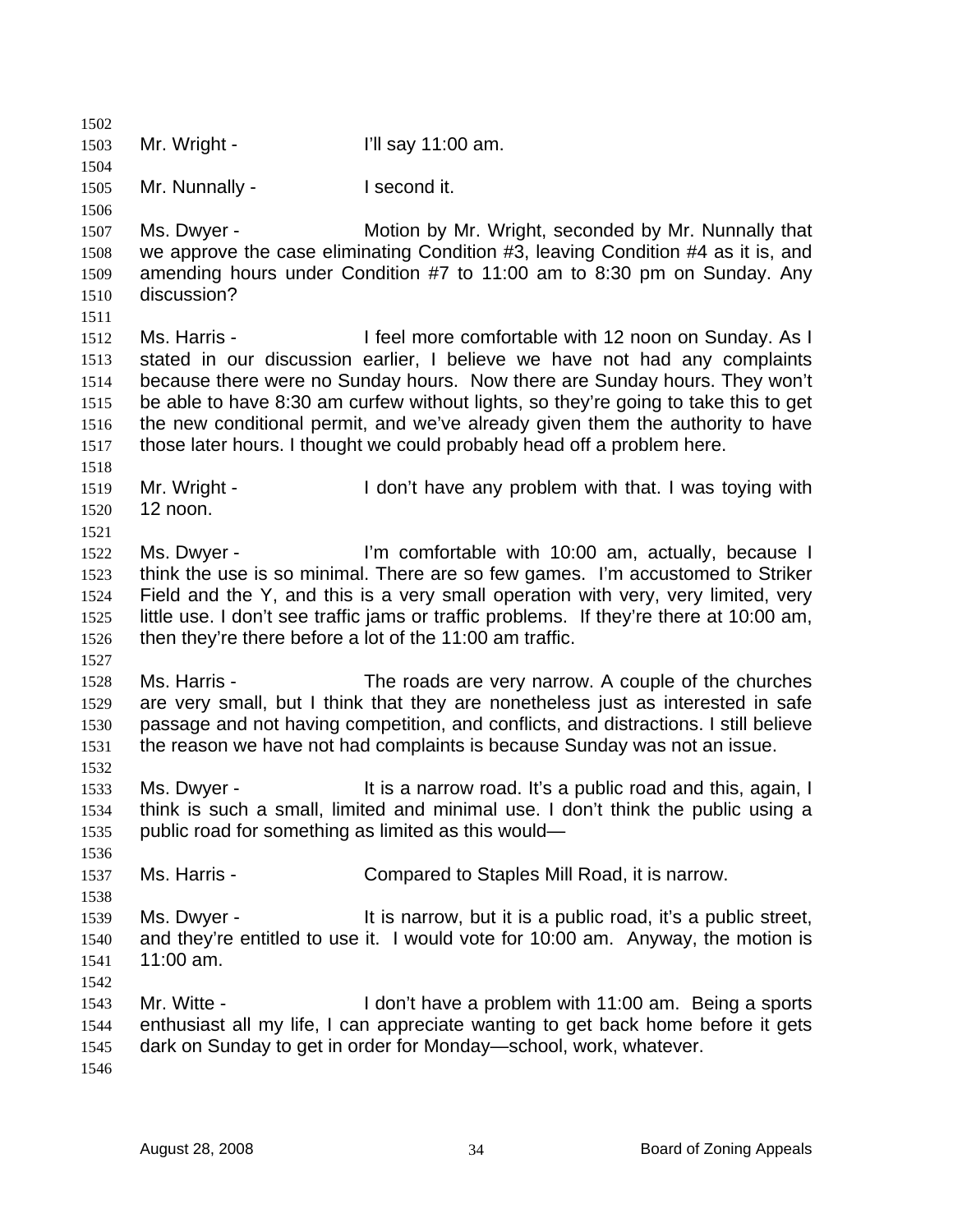Ms. Dwyer - The motion is for 11:00 am to 8:30 pm on Sunday. Anybody want to amend that motion? 1547 1548 1549 1550 1551 1552 1553 1554 1555 1556 1557 1558 1559 1560 1561 1562 1563 1564 1565 1566 1567 1568 1569 1570 1571 1572 1573 1574 1575 1576 1577 1578 1579 1580 1581 1582 1583 1584 1585 1586 1587 1588 1589 1590 1591 Mr. Nunnally - You say you didn't have any problem amending that, Mr. Wright, to 12 noon? Mr. Wright - The I don't have any problem with any of that. I just figured give them a little leeway so some of these travelers can get back home. As it gets darker, it'll be more dangerous for them. That's why I just picked 11:00 am to give them something, but not give them the whole thing. Ms. Dwyer - **Motion by Mr. Wright, seconded by Mr. Nunnally as** stated. Mr. Wright - That's 11:00 am now. Ms. Dwyer - That's 11:00 am for Condition #7. All in favor of the motion say aye. All opposed say no. The ayes have it; the motion passes. After an advertised public hearing and on a motion by Mr. Wright, seconded by Mr. Nunnally, the Board **approved** application **UP-017-08, Richmond Rugby Foundation's** request for a conditional use permit pursuant to Sections 24-52(a) and 24-12(b) to operate a private recreation facility at 514 Whiteside Road (Parcel 833-710-5988), zoned A-1, Agricultural District (Varina). The Board approved the conditional use permit subject to the following conditions: 1. Only the existing rugby field and parking area, as shown on the plan filed with the application, may be maintained pursuant to this approval. This approval does not authorize construction of a second rugby field, a clubhouse, lights, grandstands, a picnic shelter, or a communication tower. Any substantial changes or additions may require a new conditional use permit. 2. Prior to any land disturbing activity, the applicant shall obtain an approved Erosion and Sedimentation Control Plan in accordance with Henrico County Code, Chapter 10, Environment and submit an Erosion Control Bond, which must remain active until released in writing. Throughout all land disturbing phases necessary for construction of the facility, the applicant must satisfy the Department of Public Works Environmental Section that erosion and sediment control is inspected and maintained in accordance with the approved plan and Environmental Section policy. 3. [DELETED] 4. The property shall not be lighted unless a new conditional use permit is approved.

1592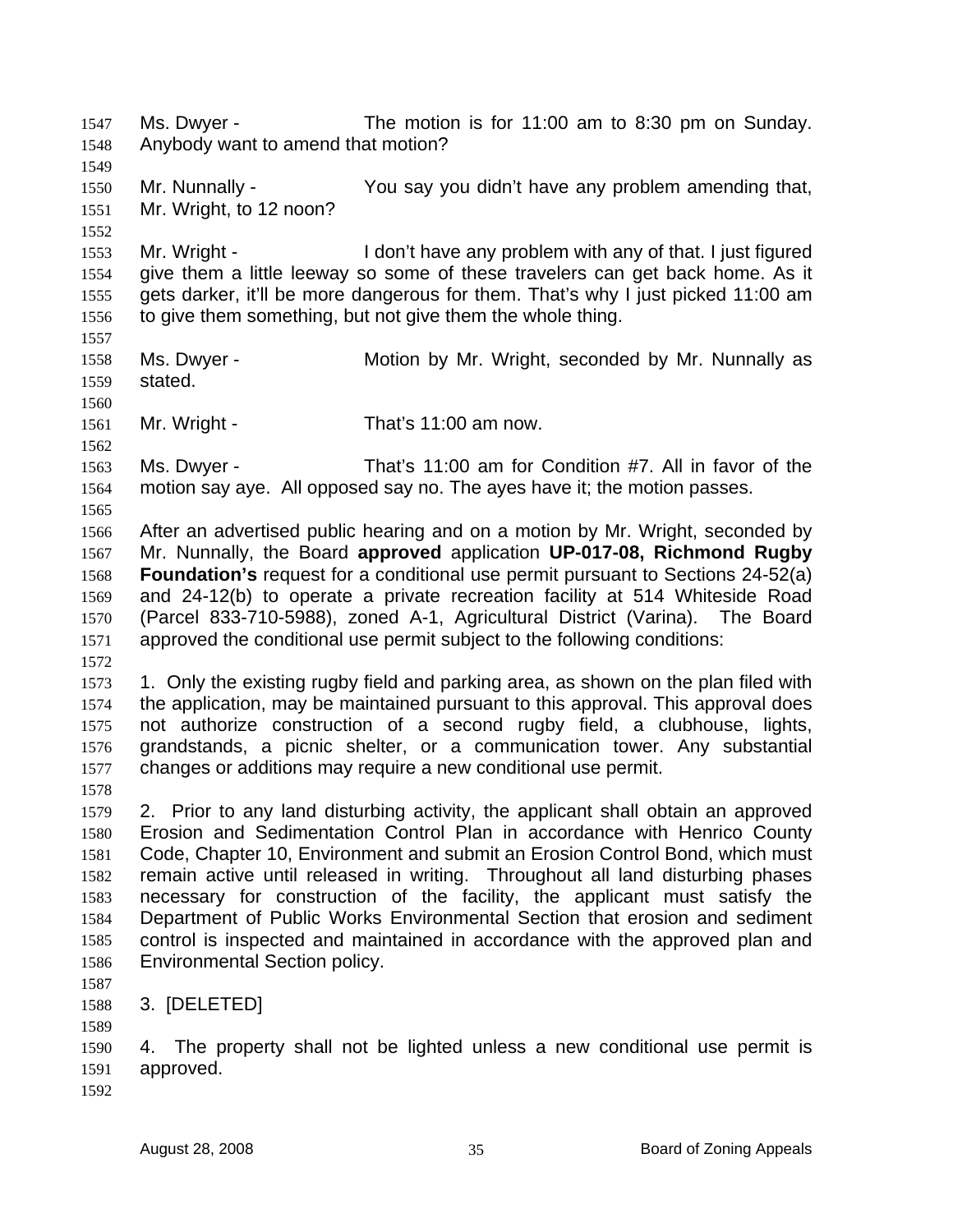5. A stop sign meeting County standards shall be maintained at the entrance onto Whiteside Road. 1593 1594 1595

1596 1597 1598 1599 1600 1601 1602 1603 6. A landscaped buffer meeting the requirements of transitional buffer 10 as defined in Chapter 24 of the Henrico County Code shall be maintained between the parking area and adjacent property to the south. A landscaped buffer meeting the requirements of transitional buffer 25 as defined in Chapter 24 of the Henrico County Code shall be maintained between the parking area and adjacent property to the north. All landscaping shall be maintained in a healthy condition at all times. Dead plant materials shall be removed within a reasonable time and replaced during the normal planting season.

1605 1606 1607 7. [AMENDED] Hours of operation shall be limited to 3:30 pm to 8:30 pm Monday through Friday, 9:00 am to 8:30 pm Saturday, and 11:00 am to 8:30 pm Sunday.

1609 1610 8. Public address and sound amplification equipment shall not exceed 65 dB at the limits of the property.

1612 9. No more than 60 participants shall be permitted at any one event.

1613 1614

1619

1624

1626

1634

1611

1604

1608

1615 1616 1617 1618 Affirmative: Dwyer, Nunnally, Witte, Wright 4 Negative: Harris 1 Absent: 0

1620 1621 1622 Ms. Dwyer - The next item on the agenda is approval of the minutes for the July meeting.

1623 Ms. Harris - The Move that the minutes be approved as submitted.

1625 Mr. Nunnally - I second.

1627 1628 1629 1630 Ms. Dwyer - Motion for approval by Ms. Harris, seconded by Mr. Nunnally. Any discussion? All in favor say aye. All opposed say no. The ayes have it; the motion passes.

1631 1632 1633 On a motion by Ms. Harris, seconded by Mr. Nunnally, the Board **approved as submitted** the Minutes of the July 24, 2008 Henrico County Board of Zoning Appeals meeting.

|      | 1635 Affirmative: | Dwyer, Harris, Nunnally, Witte, Wright | 5 |
|------|-------------------|----------------------------------------|---|
|      | 1636 Negative:    |                                        |   |
| 1637 | Absent:           |                                        |   |
| 1638 |                   |                                        |   |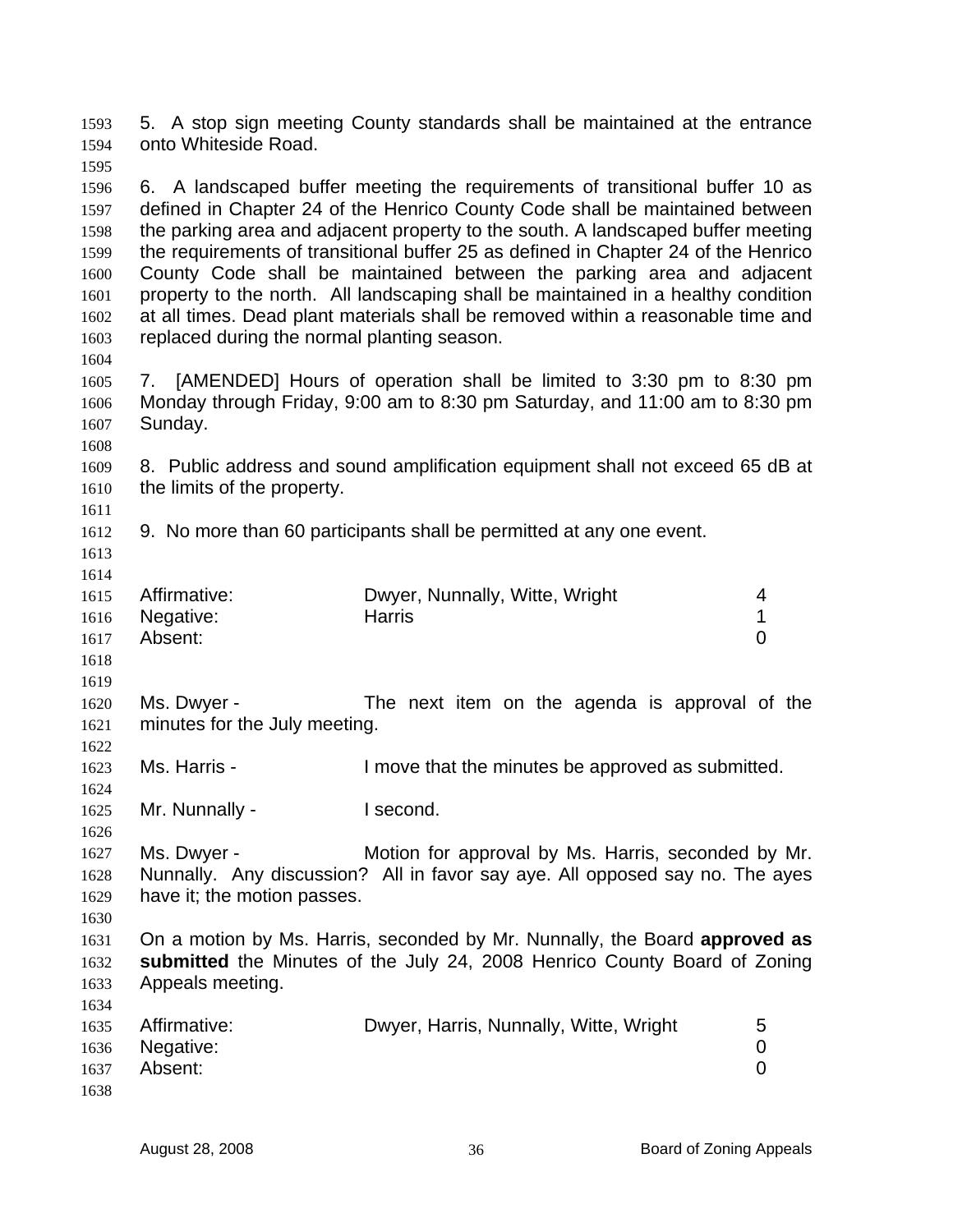| 1639         | Mr. Wright -                        | I noticed we don't have the elections.                                         |
|--------------|-------------------------------------|--------------------------------------------------------------------------------|
| 1640<br>1641 | Mr. Blankinship -                   | Yes, I failed to put them on the agenda; I apologize                           |
| 1642         | for that.                           |                                                                                |
| 1643         |                                     |                                                                                |
| 1644         | Ms. Dwyer -                         | Have a coup.                                                                   |
| 1645         |                                     |                                                                                |
| 1646         | Mr. Wright -                        | Yes. It would be bloodless.                                                    |
| 1647         |                                     |                                                                                |
| 1648         | Ms. Dwyer -                         | All right, Mr. Blankinship, I think the next item on our                       |
| 1649         |                                     | agenda is elections for the Chairman, and Vice Chairman for the next year, so  |
| 1650         | we'll turn the meeting over to you. |                                                                                |
| 1651         |                                     |                                                                                |
| 1652         | Mr. Blankinship -                   | All right, thank you. The floor is open for nominations                        |
| 1653         | for the office of Chairman.         |                                                                                |
| 1654         |                                     |                                                                                |
| 1655         | Ms. Harris -                        | I move that Elizabeth Dwyer be our Chair for the next                          |
| 1656         | term.                               |                                                                                |
| 1657         |                                     |                                                                                |
| 1658         | Mr. Wright -                        | I move nominations be closed.                                                  |
| 1659         |                                     |                                                                                |
| 1660         | Mr. Blankinship -                   | All right.                                                                     |
| 1661         | Mr. Wright -                        | Just to make it official.                                                      |
| 1662         |                                     |                                                                                |
| 1663<br>1664 | Mr. Blankinship -                   | There is a motion to close nominations. All in favor of                        |
| 1665         |                                     | that motion say aye. All opposed say no. Nominations are closed and Mrs. Dwyer |
| 1666         | is elected by acclamation.          |                                                                                |
| 1667         |                                     |                                                                                |
| 1668         | Ms. Harris -                        | I'm concerned about what we just did. When you                                 |
| 1669         |                                     | asked for nominations and I gave you a motion, that was not seconded. Then he  |
| 1670         | gave you a motion that was-         |                                                                                |
| 1671         |                                     |                                                                                |
| 1672         | Mr. Wright -                        | Nominations don't have to be seconded.                                         |
| 1673         |                                     |                                                                                |
| 1674         | Mr. Blankinship -                   | Right. We probably should have had a second on the                             |
| 1675         |                                     | nomination to close, but since it was passed 5-0, I think we can submit.       |
| 1676         |                                     |                                                                                |
| 1677         | Ms. Harris -                        | Well, I'll second it for the record.                                           |
| 1678         |                                     |                                                                                |
| 1679         | Mr. Blankinship -                   | All right. Ms. Harris is going to second that motion to                        |
| 1680         | close the nominations. Thank you.   |                                                                                |
| 1681         |                                     |                                                                                |
| 1682         |                                     | The floor is now open for nominations for the office of Vice Chairman.         |
| 1683         |                                     |                                                                                |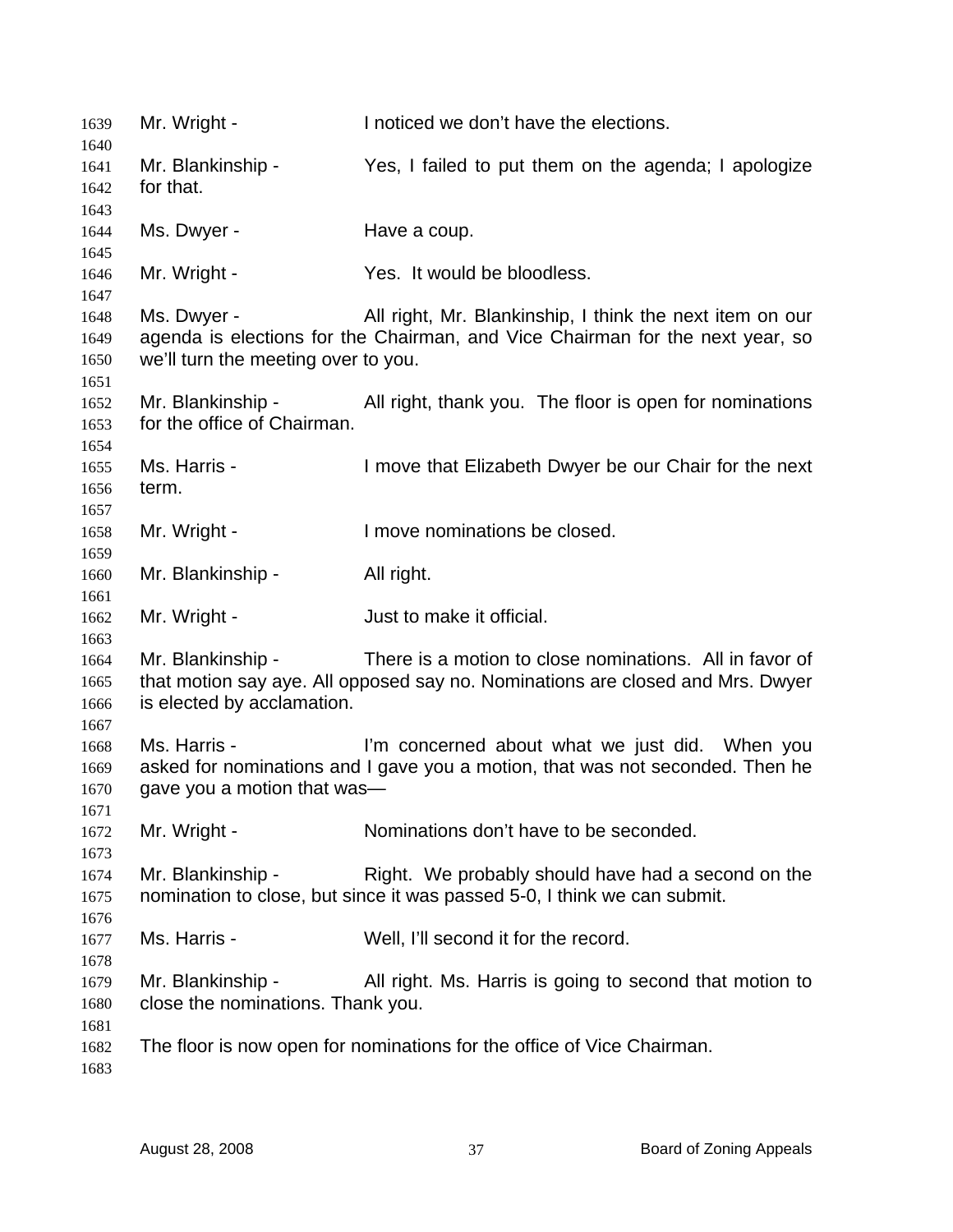Mr. Wright - Inominate Ms. Helen E. Harris as Vice Chairman of the Board of Zoning Appeals of Henrico County for the ensuing term. Mr. Blankinship - The Are there any other nominees for the office of Vice Chairman? We'll entertain a motion to close the nominations for Vice Chairman. Mr. Wright - Since I made the motion, I don't think it's proper for me— Mr. Witte - The Muslim of the numericity of the nominations. Mr. Blankinship - Mr. Witte moves to close the process. Is there a second to that motion? Mr. Nunnally - Second. Mr. Blankinship - All in favor of closing the nominations for Vice Chairman, signify by saying aye. All opposed say no. The nominations are closed, and Ms. Harris is also elected by acclamation. Mr. Nunnally - All I ask is you girls be easy on us now. Ms. Dwyer - Twill try. Ms. Harris - The ladies are in charge. Mr. Nunnally - I have enough of that at home. Mr. Blankinship - If somebody had to say it; I'm glad it was you and not me. Ms. Dwyer - The state any other business to be brought before the Board? Do I have motion for adjournment? Mr. Wright - The Music Control of the University of Mr. Wright -Ms. Dwyer - Second? Ms. Harris - Second. Ms. Dwyer - The meeting All in favor say aye. All opposed say no. The meeting is adjourned. There being no further business, the Board adjourned until the September 25, 2008 meeting at 9 a.m.